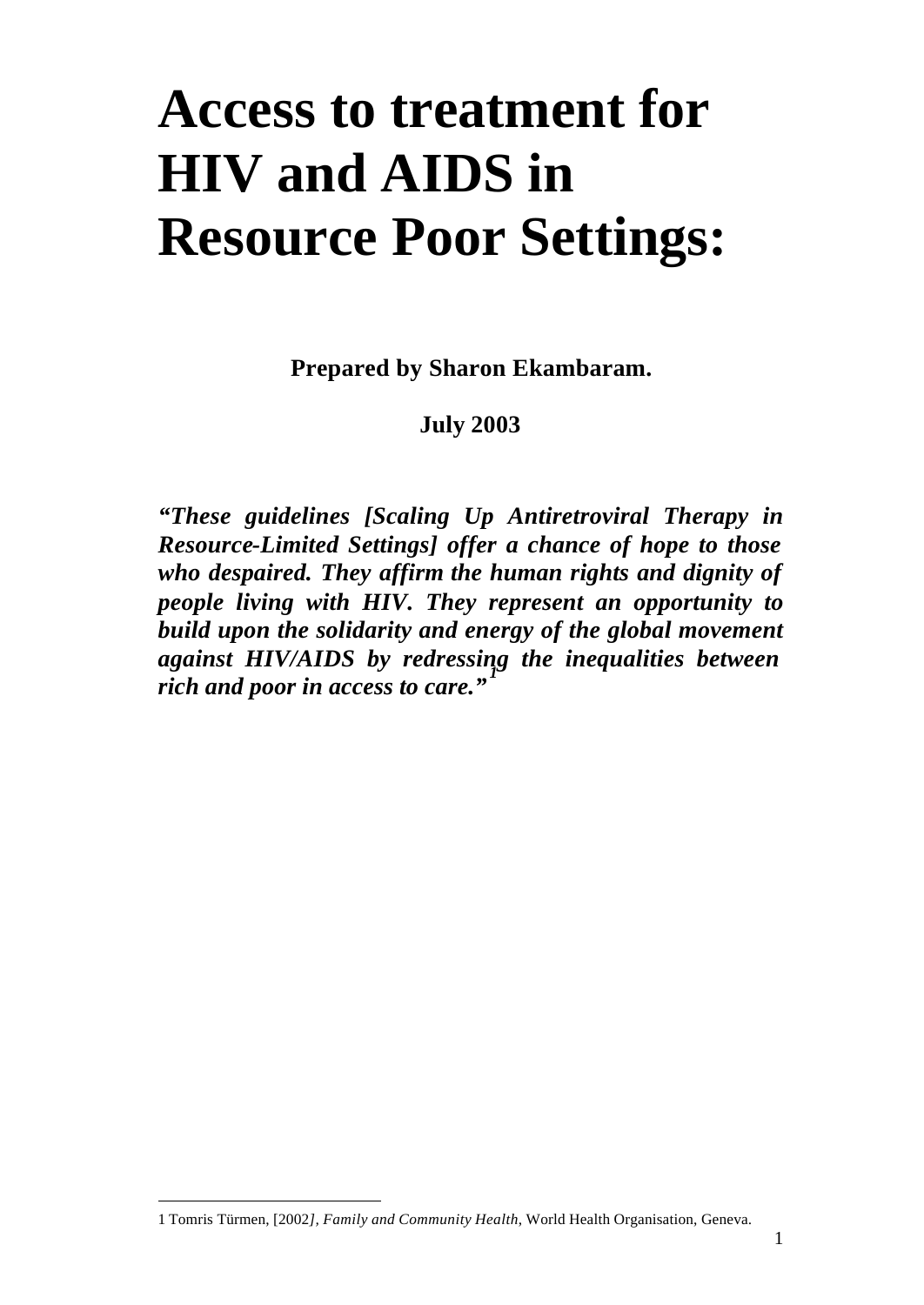## **Index**

| Making the argument for access to Highly Active                                                                                                        |  |
|--------------------------------------------------------------------------------------------------------------------------------------------------------|--|
|                                                                                                                                                        |  |
|                                                                                                                                                        |  |
| The picture of the epidemic in Sub-Saharan Africa: HIV                                                                                                 |  |
| A global summary of the HIV/AIDS epidemic7                                                                                                             |  |
| Impact of the AIDS Epidemic in South Africa7                                                                                                           |  |
| GOVERNMENT POLICY ON THE MANAGEMENT OF HIV AND                                                                                                         |  |
| The South African Government's Response to the                                                                                                         |  |
| DEBUNKING THE MYTH THAT HIV DOES NOT CAUSE AIDS.                                                                                                       |  |
|                                                                                                                                                        |  |
|                                                                                                                                                        |  |
| Science Of HIV And Efficacy Of Anti-Retroviral Treatment: 13<br>NATIONAL AND INTERNATIONAL AGREEMENTS AND<br>GUIDELINES ON THE EFFECTIVE USE OF ART 15 |  |
|                                                                                                                                                        |  |
|                                                                                                                                                        |  |
| Two sides of the same coin: the link between treatment                                                                                                 |  |
| Scaling up Antiretroviral therapy in resource poor settings                                                                                            |  |
|                                                                                                                                                        |  |
|                                                                                                                                                        |  |
|                                                                                                                                                        |  |
|                                                                                                                                                        |  |
|                                                                                                                                                        |  |
| Are International trade agreements an impediment to                                                                                                    |  |
| Compliance $-Can$ Africans take their drugs consistently  30                                                                                           |  |
| Can ARVs be administered at Primary Health Care level?31<br>WHY IS ACCESS TO TREATMENT AND CARE A HUMAN                                                |  |
|                                                                                                                                                        |  |
| PUBLIC HEALTH MESSAGES & TREATMENT LITERACY 35                                                                                                         |  |
|                                                                                                                                                        |  |
|                                                                                                                                                        |  |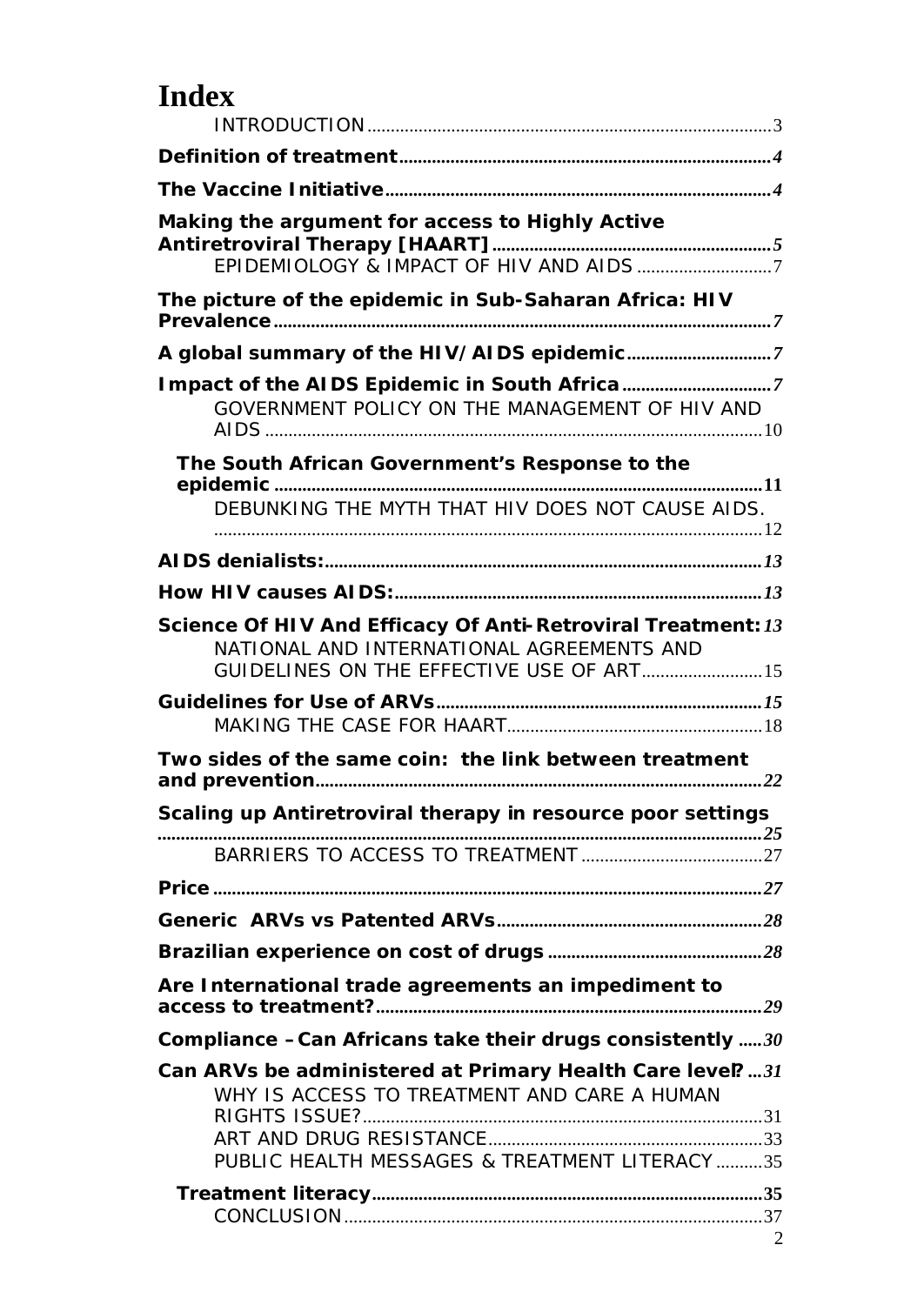## **INTRODUCTION**

This literature review was commissioned by Soul City. This review is part of the preparation for *Soul City Seven.*

The struggle to control the spread of HIV and save the lives of people living with the virus has been a turbulent one. The South African government's notorious position is well known. The battle by activists, challenging the AIDS policy of the Minister of Health and the Department of Health ended up both on the streets and in the courts.

There has been a significant development that has come about largely as a result of this pressure being brought to bear on policy makers by civil society. On the  $8<sup>th</sup>$ August 2003 the South African cabinet issued a statement<sup>2</sup>, which endorsed the use of antiretorvirals [ARV] in public health facilities. The government has also set up a task team to ensure the effective roll out of ARVs in public hospitals and clinics. The terms of reference for this task team are very comprehensive and if they are carried out with political will and commitment, we could be seeing the impact of treatment and proper management of HIV. Lives will be saved and the quality of lives of millions of people living with HIV will be improved. We will also soon be witnessing a significant decrease in numbers of new infections of thevirus.

Between 5 and 7 million South Africans are expected to succumb to AIDS by  $2010<sup>3</sup>$  and the country is predicted to have more than 2 million orphans<sup>4</sup> by the same year. This is the background against which this review is being drawn up. Within this context the review will focus on access to treatment for HIV and AIDS in resource poor settings by making reference to selected literature demonstrating how access to ARVs provide significant opportunities to impact on mortality and morbidity.

The key arguments that are presented supporting the provision of ART in the public health sector are:

- 1. Its impact on prevention and thus on people who are HIV negative
- 2. That it is cost effective in the long run
- 3. Its positive impact on morbidity and mortality patterns.

Figure one demonstrates the impact of a phased implementation of ARVs in South Africa on mortality<sup>5</sup>.

<sup>2</sup> South African Cabinet, (2003), "Cabinet Statement on HIV/AIDS – *Programme on HIV and AIDS,* 8<sup>th</sup> August 2003

<sup>3</sup> Dorrington R, Bourne D, Bradshaw D, Laubscher R, Timaeus IM.[2001]*The Impact of HIV/AIDS on adult mortality in South Africa, South African* Medical Research Council. 4

Ibid

<sup>5</sup> Ibid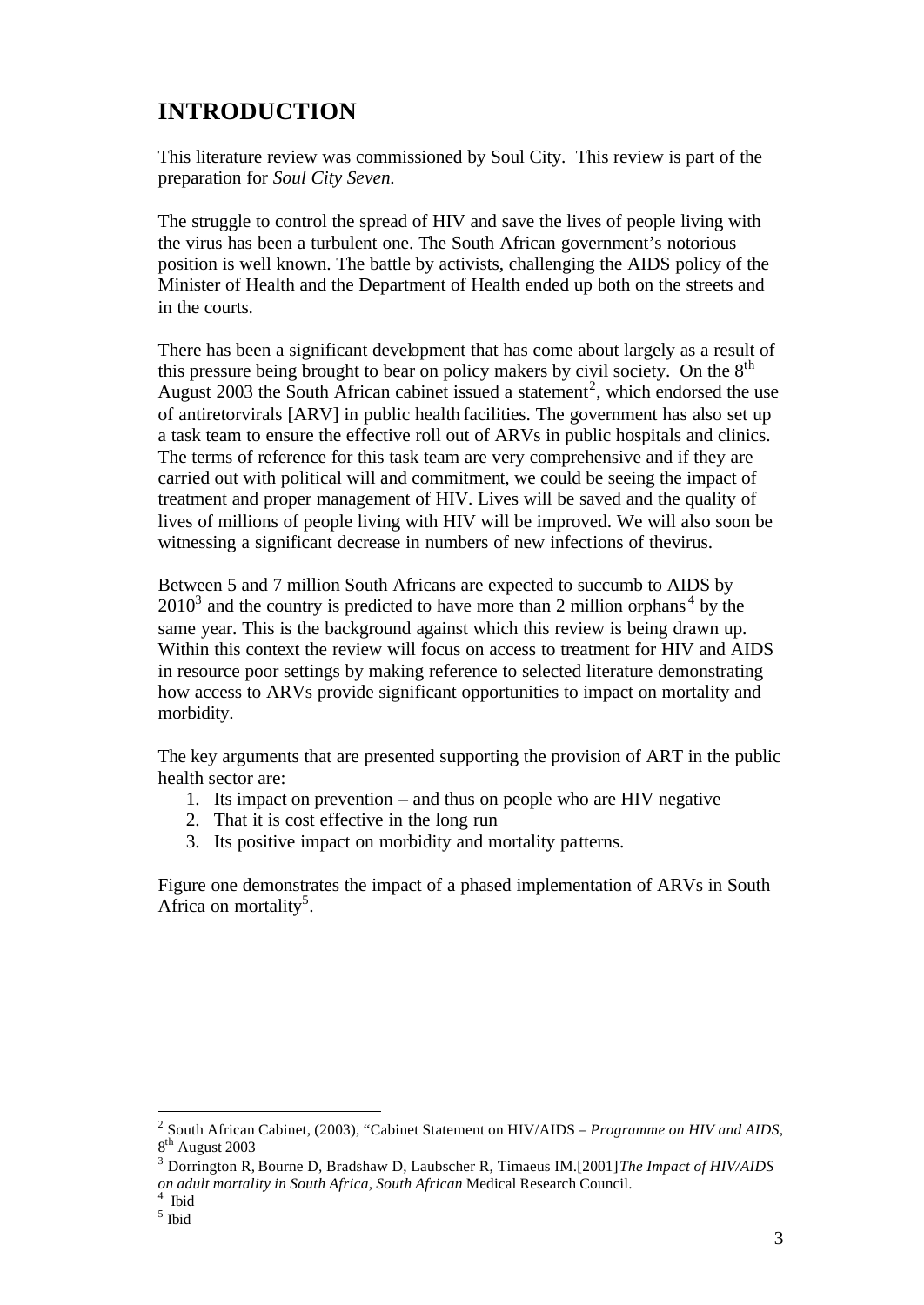

#### **Definition of treatment**

Treatment can be given a narrow definition that limits treatment to therapy that attacks the virus and impacts on its ability to replicate in the body and limits the meaning to anti-retroviral therapy.

 Or it can be given a broad definition, which includes access to quality pre- and post-test counselling, wellness management and the prevention and treatment of opportunistic infections.

There is a range of medical, social and psycho-social interventions available that can prolong health and slow down the immune suppression caused by HIV. According to guidelines produced by the Southern African HIV Clinicians Society<sup>6</sup> for antiretroviral therapy in adults the primary goals of antiretroviral therapy are:

- Maximal and durable suppression of viral load;
- Restoration and/or preservation of immunological function;
- Improvement of quality of life;
- Reduction of HIV-related morbidity and mortality.

#### **The Vaccine Initiative**

l

The possibility of developing a vaccine to control the AIDS epidemic needs to be considered in the context of prevention and treatment of HIV. We need a tested and proven vaccine that is affordable and accessible to all and designed for the strain of HIV prevalent in Africa. Scientists predict that this will take at least ten years to finalise. With no other intervention in between, we can expect to see the continued and increasing numbers of premature deaths of young people on a scale unprecedented in the history of any epidemic. So treatment and the management of HIV and AIDS remain crucial as long as there is no cure for AIDS or a vaccine.

Alan Whiteside<sup>7</sup> says that: "Many believe the best hope for controlling the epidemic is a vaccine. Such a vaccine seems a long way off and even if one were

<sup>6</sup> Andrews S, Cotton M, Maartens G, Martin D, Miller S, Wood R, Spenser D, Venter F (2002), *Antiretroviral therapy in adults –* Southern African HIV Clinicians Society Clinical Guidelines

<sup>7</sup> Barnett T, Whiteside A, (2002), *AIDS in the Twenty-First Century Disease and Globalisation.*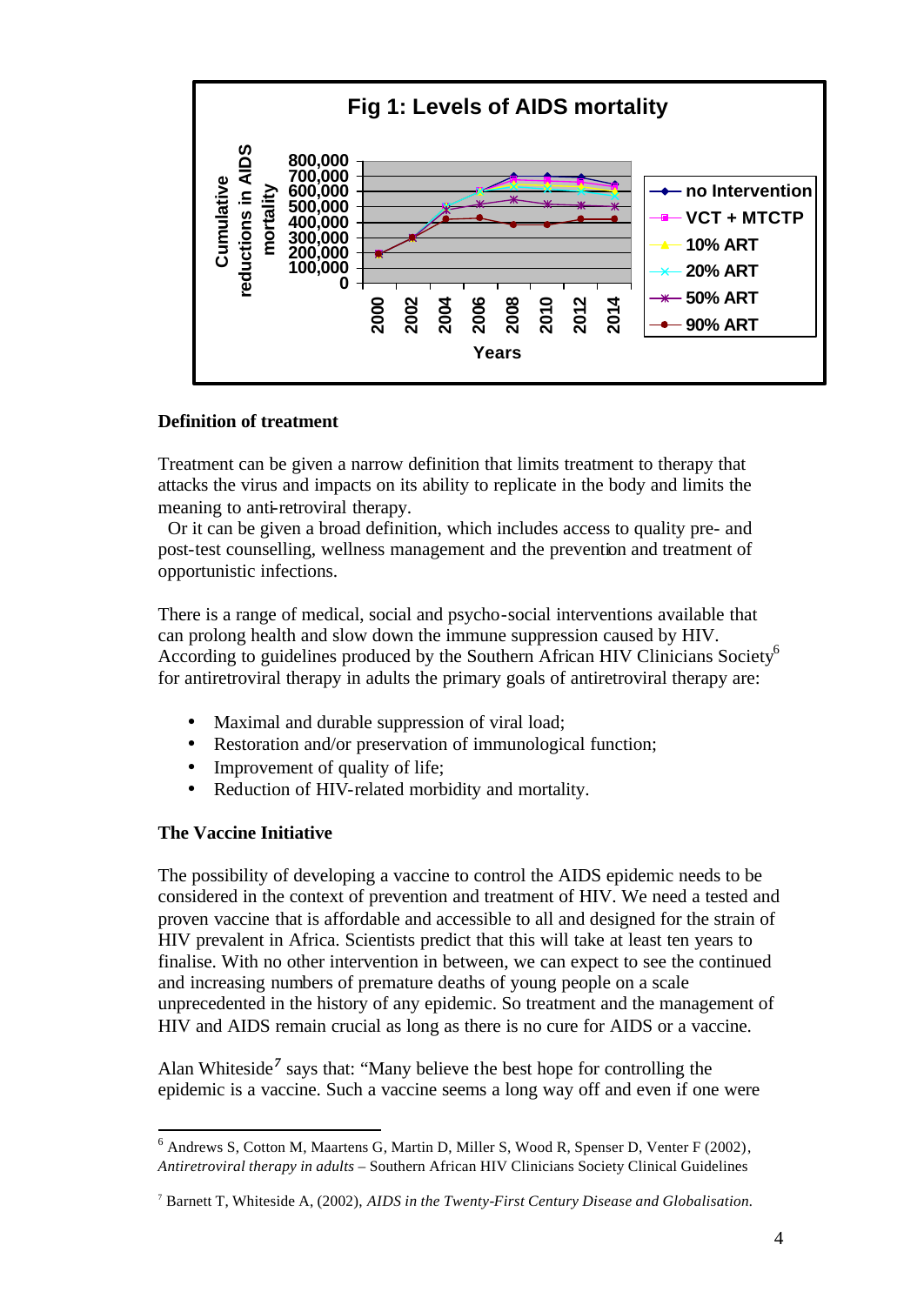developed it would need a high level of efficacy. The danger is that a vaccine might give people a false sense of security and actually increase the spread of HIV. Vaccine development is resource intensive and most research is in the rich world. Such vaccines may not be appropriate or affordable for the poor world. The challenge is to find a solution that is acceptable, effective, affordable and deliverable."

#### **Making the argument for access to Highly Active Antiretroviral Therapy [HAART]**

The overriding objective of the review is to present substantiated arguments supporting the view that access to Highly Active Antiretroviral Therapy [HAART] for people living with HIV and AIDS is a critical component in any policy being developed to address the AIDS epidemic. The scope of the topic is vast. The fact that access to treatment has become very politicised increases the scope of the issue even further. Each aspect of treatment and management of HIV and AIDS qualifies for a literature review of its own.

The format of the review is as follows. The issue of access to treatment is contextualised by presenting facts, figures and the impact of HIV and AIDS. This will include socio-economic inequalities, which further exacerbates the impact of the epidemic. It presents the arguments against the use of HAART often presented by AIDS denialists, and attempts to counter this with reference to specific literature based on practical experience and sound scientific practice.

Information supporting the argument that it is possible to implement a comprehensive country treatment plan in resource poor settings, which includes HAART will be provided. Real impediments to provision of treatment like, access to treatment in the context of globalisation, trade laws and monopoly of world markets by giant conglomerate pharmaceutical companies will be discussed. The review also presents information on how various countries faced with similar conditions have overcome these impediments. It provides an overview of guidelines developed by international bodies, on how to make ARVs accessible and effective in resource poor settings.

The case will be made as to why treatment and prevention of HIV and AIDS are two sides of the same coin. The argument for access to treatment will be made in the context of ending stigma and discrimination as well.

The review presents arguments demonstrating what the core components of access to treatment as a plan entails and the dangers of not having a policy with proper protocols and guidelines for the use of ARVs in place. Current policy of the Department of Health [DoH] on HIV/AIDS will be looked at and what is available but currently falls outside of government policy.

The review follows the format of presenting key arguments made in a range of literature. The arguments are often repeated in different papers presented. Given that each paper is based on experience and expertise in different parts of the developing world, it reinforces the argument for access to HAART and makes for a more compelling case.

 The last section of the review then provides information on other aspects of the management and treatment of HIV and AIDS as appendices.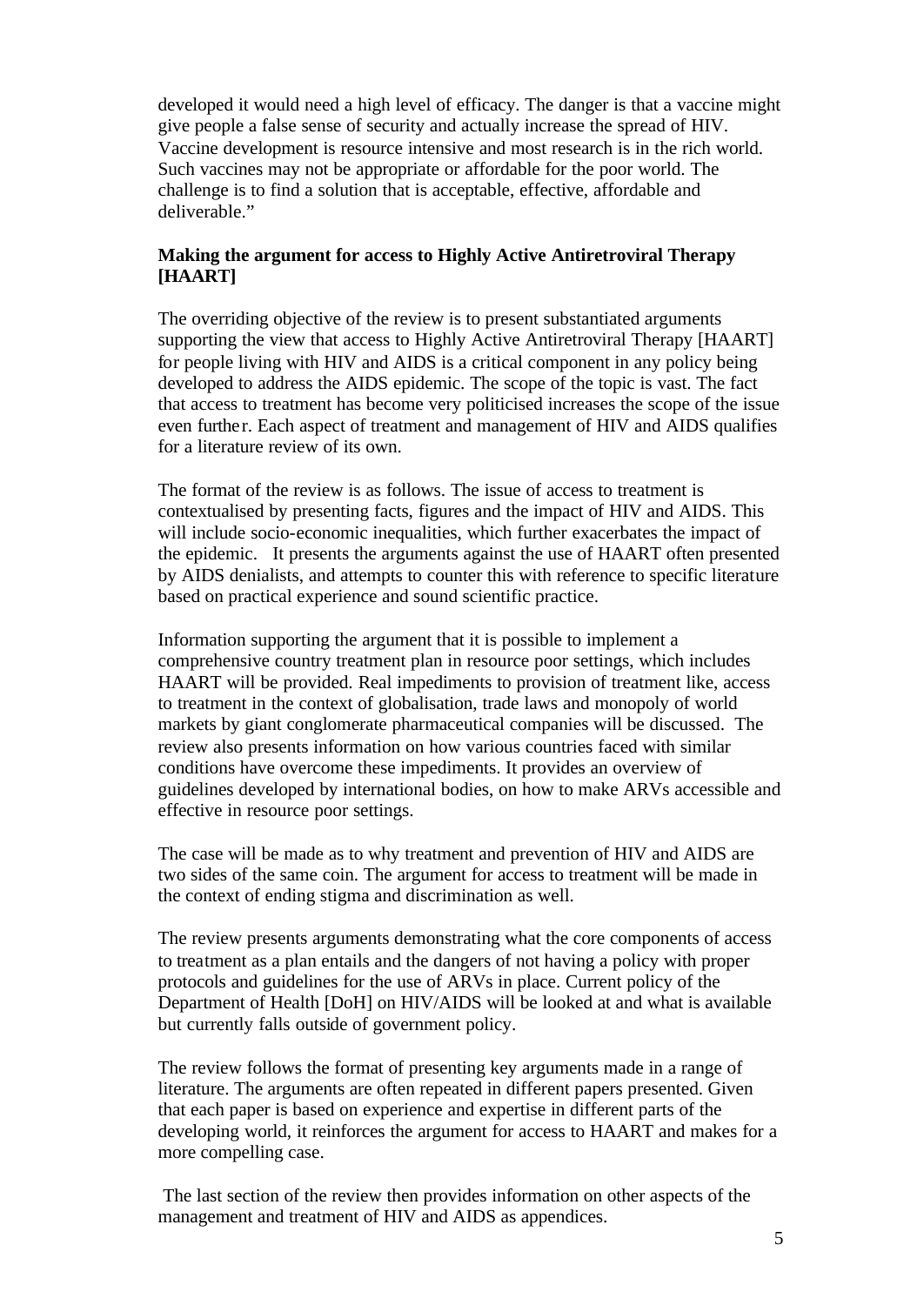- 1. Appendix One -Guidelines And Policy Documents On Aspects Of The Management and Treatment of HIV (Not ARVs) produced by the DoH, SA Government
- 2. Appendix Two Nutrition and management of HIV
- 3. Appendix Three Campaigns on constitutional rights for decent health care; trade agreements impacting on access to treatment and local and international agreements.
- 4. Appendix Four Trade agreements and access to cheap and affordable treatment.
- 5. Appendix Five How communities are mobilising and campaigning to make access to treatment and decent health care a basic human right. A few case studies.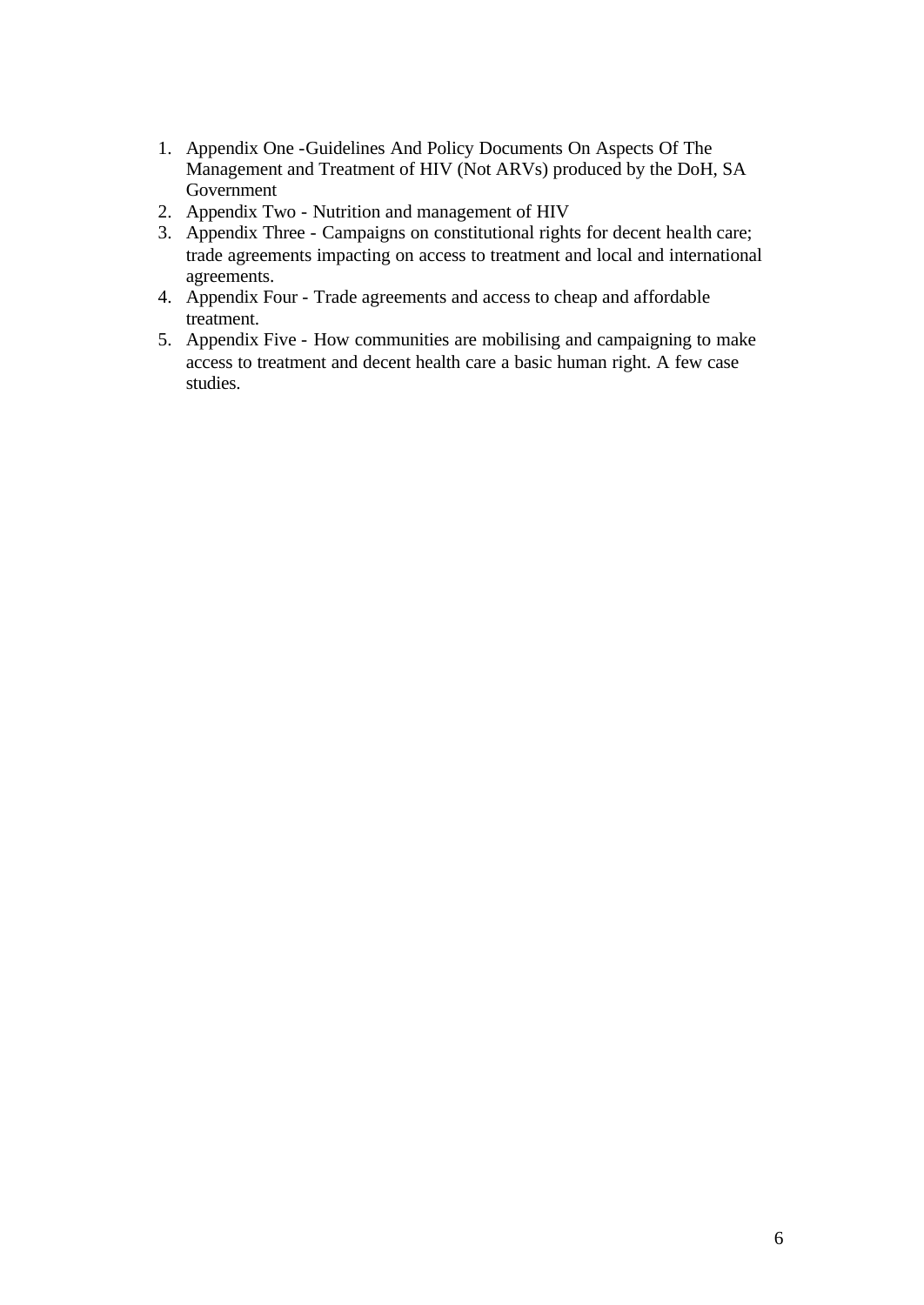## **EPIDEMIOLOGY & IMPACT OF HIV AND AIDS**

According to the Joint United Nations Programme on HIV/AIDS (UNAIDS) and the World Health Organisation (WHO), the number of people living with HIV by the end of 2002 was estimated to be 42 million. In Sub-Saharan Africa, more than a quarter of young adults are infected with HIV.

#### **The picture of the epidemic in Sub-Saharan Africa: HIV Prevalence**

| Global summary of the HIV/AIDS epidemic December 2002 <sup>8</sup>                                 |  |                                                                 |  |
|----------------------------------------------------------------------------------------------------|--|-----------------------------------------------------------------|--|
| Number of people living with HIV/AIDS<br><b>Adults</b><br>Women<br>Children under 15 years         |  | Total 42 million<br>38.6 million<br>19.2 million<br>3.2 million |  |
| People newly infected with HIV in 2002<br><b>Adults</b><br><b>Women</b><br>Children under 15 years |  | Total 5 million<br>4.2 million<br>2 million<br>800 000          |  |
| AIDS deaths in 2002<br><b>Adults</b><br>Women<br>Children under 15 years                           |  | Total 3.1 million<br>2.5 million<br>1.2 million<br>610 000      |  |

#### **A global summary of the HIV/AIDS epidemic**

The above information is available in the recently published document by the United Nations AIDS programme. The document provides a global summary of the HIV/AIDS epidemic, and has a chapter dealing with sub-Saharan Africa. This region is described as being the worst affected in terms of the epidemic, with a total of approximately 29.4 million people living with HIV/AIDS in sub-Saharan Africa. The epidemic is still growing in some countries and the entire region accounted for 3.5 million new infections in 2002. The total number of people who died of AIDS is estimated at being about 2.4 million Africans in 2002 alone. Ten million young people (aged 15-24) and almost 3 million children under 15 are living with HIV.

Recent estimates suggest that of all people living with HIV in the world, 6 out of every 10 men, 8 out of every 10 women, and 9 out of every 10 children are in Sub-Saharan Africa. These figures provide sufficient evidence to make HIV/AIDS a national, regional and continental priority.

#### **Impact of the AIDS Epidemic in South Africa**

l

While many political parties have attempted to use the AIDS epidemic as a football to score points, we need to separate this opportunism from the fact that AIDS is a very political issue. It is political in the context of globalisation. AIDS is a poverty related illness and is exacerbated by social inequalities. In his book which looks at

<sup>8</sup> Joint United National Programme on HIV/AIDS (UNAIDS) and World Health Organisation (WHO), (2002), "*AIDS Epidemic Update 2002.*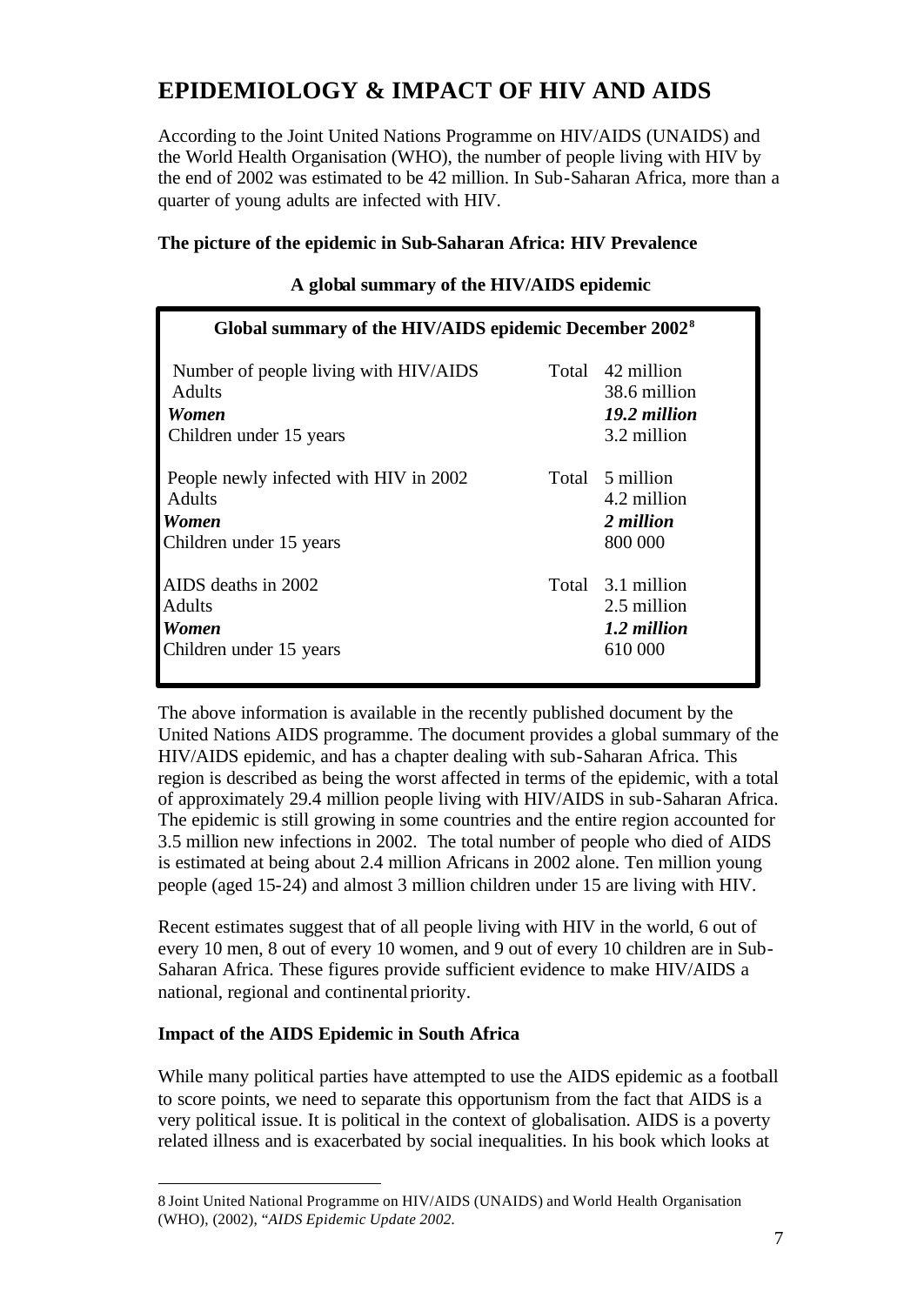health and well being, Whiteside<sup>9</sup> explains that these are not individual concerns, but are global issues. The book looks at the social and economic impact of the HIV and AIDS epidemic. It places the epidemic in the current South African context of denial, and then attempts to analyse the epidemic starting with the individual and broadening this out to look at Africa, and ultimately a global response.

Figure Two below is a graph reflecting data from the Department of Health's [DOH] annual National HIV Sero-Prevalence surveys<sup>10</sup> of pregnant women attending antenatal clinics for the past 10 years and provides a good estimate of HIV prevalence and trends over time in South Africa. Based on the 16 730 blood samples tested for HIV during the survey in 2001, it is estimated that nationally, 24.8% of pregnant women were infected with HIV by the end of 2001. This is in comparison with a prevalence rate of 24.5% recorded for 2000. Whilst this rate of infection is high and presents us with a significant public health problem, the findings appear to indicate that there is not a statistically significant growth in the epidemic from the previous year. Figure 2 shows that the national prevalence rate of increase has slowed in its increase since 1998. This is referred to as a levelling off, plateau or stabilisation in growth.





It is estimated that by the year 2005, there will be 6 million South Africans infected with HIV and almost 1 million children under the age of 15 whose mothers will have died of AIDS.

 The DoH should be providing a more comprehensive report based on an analysis of the information being collected nationally. This kind of data, based on statistics collected at primary health care level and including urban, rural, and informal geographic settlements, can assist in determining HIV and AIDS policy and priorities.

 Also of concern is the fact that results of this prevalence study used to be provided in March of the following year, the 2001 results were only released in June 2002, and the 2002 results were not yet released by August 2003.

A study was commissioned by the Nelson Mandela Foundation and conducted by the Human Sciences Research Council<sup>1</sup>. These findings were released in 2002. This is the first nationally representative study of HIV prevalence. Currently

<sup>9</sup> Refer to footnote 7 above*.*

<sup>10</sup> Department of Health: 1990-2001 "*National HIV Sero-Prevalence Survey of Women Attending Public Antenatal Clinics in South Africa".*

<sup>11</sup> Human Sciences Research Council (HSRC), (2002), "*Nelson Mandela/HSRC Study of HIV/AIDS South African National HIV Prevalence, Behavioural Risks and Mass Media, Household Survey*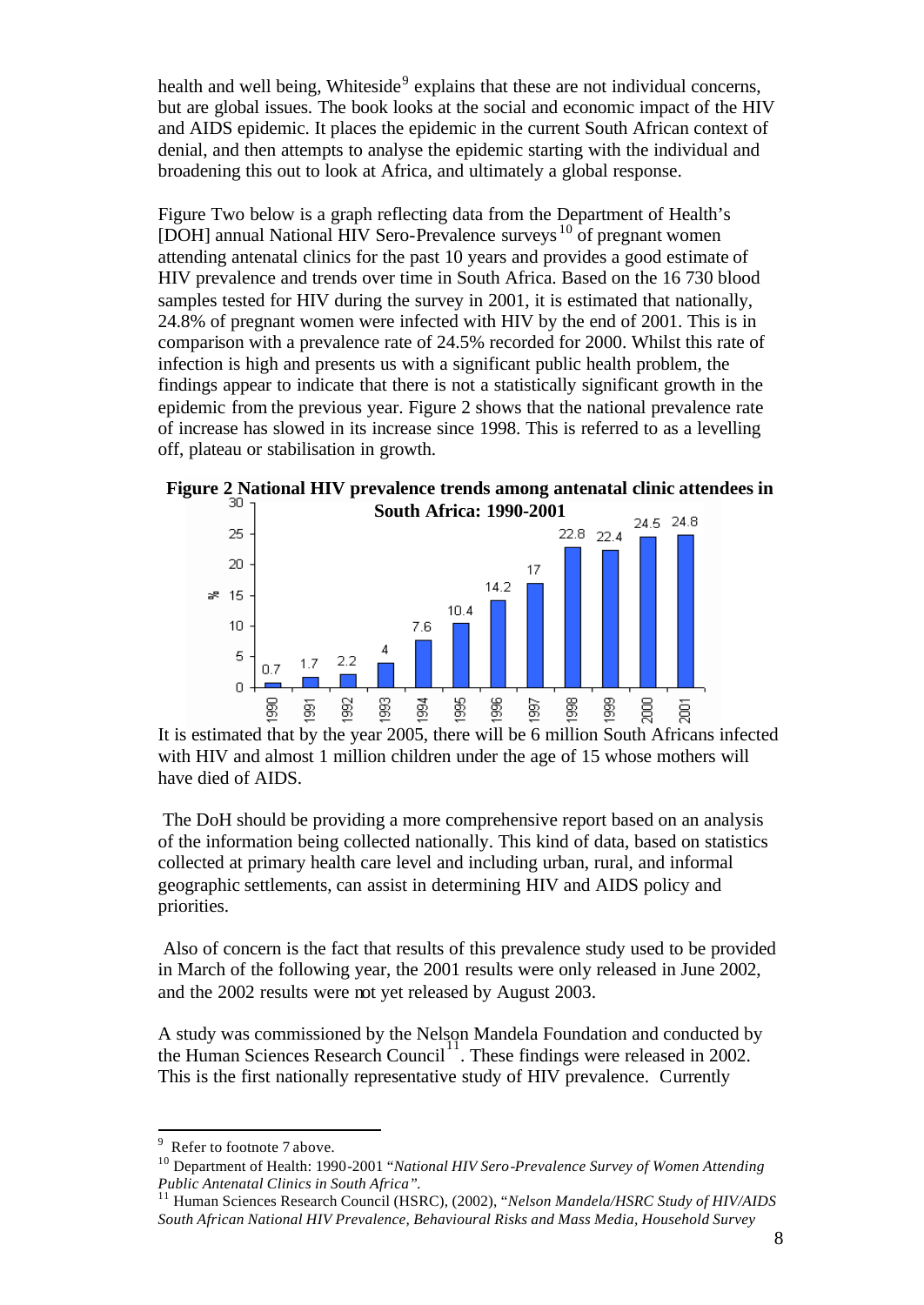government extrapolates national infections rates on the basis of results obtained 12 from sero-prevalence surveys of women attending antenatal clinics

One has to be cautious about research that draws conclusions based on surveys questioning behavioural responses as there is always an element of participants saying what they think is the right thing to say and not necessarily reflecting their own behaviour. In spite of this, this research provides useful insight into some trends and the impact of the epidemic in South Africa. Some of the key findings of the research include the following:

- 1. That 11.4% of South Africans (4.5 million people) are living with HIV/AIDS
- 2. That more people are practicing safer sex since the Demographic and Health Survey conducted in 1998.
- 3. While African women aged 25-29 who live in informal settlements are most at risk of HIV infection, the study shows that HIV/AIDS can affect anyone irrespective of race. Overall people living in urban informal settlements were most at risk of HIV, with a prevalence of 21.3%.
- 4. Breakdown on the basis of gender showed that 12.8% of females tested HIV positive, while 9.5% of males tested positive. Among the youth (15-24), double the number of females (12%) was infected as males (6%).

There is little empirical information about the impact of AIDS and there is an urgent need to improve surveillance of AIDS morbidity and mortality. In 2002 a survey of households affected by HIV/AIDS in South Africa was published which was commissioned by the Kaiser Foundation.<sup>13</sup> The key findings of the report are that, while no sector of the population is unaffected by the HIV epidemic, it is the poorest South Africans who are most vulnerable to HIV/AIDS and for whom the consequences are inevitably most severe. The report also documents the impoverishing impact of HIV/AIDS on households and the inordinate burden of caring for AIDS-sick family members.

The findings confirm that children are worst affected. This was by way of increasing childhood malnutrition – almost half of the households in the survey reported having insufficient food at times and that the children in these households often went hungry. The longer-term ramifications of the HIV epidemic are deepening poverty among the already poor; disruption and premature termination of schooling for children, especially girls; increasing early childhood malnutrition; and increasing strain on extended family networks.

Both the surveys under review make compelling arguments for the provision of a comprehensive HIV/AIDS treatment and prevention programme. Steinberg's<sup>14</sup> findings, for instance, reveal that 40% of households reported that the primary caregiver had taken time off from formal or informal employment or schooling to take care of the AIDS-sick person adding to the loss of household income and the under-schooling of girls. Forty four percent of the households in the survey had a monthly income of less than R1000. Two thirds of these households reported loss in income as a consequence of HIV/AIDS. Increased expenditure on medicines and

<sup>&</sup>lt;sup>12</sup> refer to footnote 10 above.

<sup>13</sup> Steinberg M, Johnson S, Schierhout G, Ndegwe D, (2002) *Hitting Home: How Households Cope with HIV/AIDS*, Health Systems Trust, Durban.

 $14$  Ibid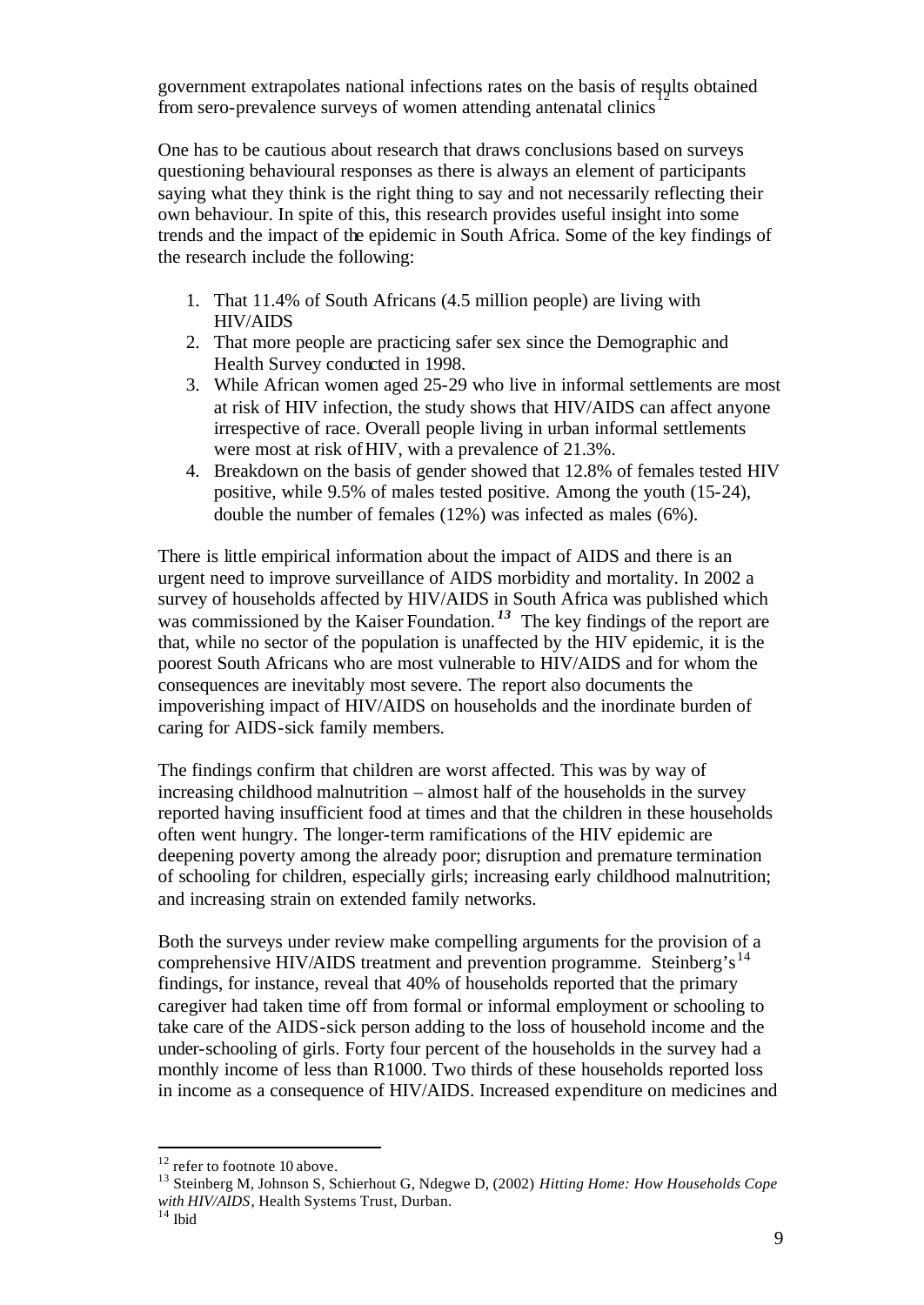medical care, and the high costs of funerals are also contributing to the financial burden.

*"The recurring hospital visits and treatment are a direct consequence of a lack of a proper response to the epidemic through the public health care system. So people have to pay for the cost of travel, repeat treatment for opportunistic infections that keep coming back and other related costs."<sup>15</sup>*

This scenario can be reversed with a proper programme to manage HIV and AIDS which includes the provision of ART. The person living with HIV will be able to live a life of dignity and will be healthy and able to carry on with his or her normal life.

## **GOVERNMENT POLICY ON THE MANAGEMENT OF HIV AND AIDS**

"*TAC's intervention in the PMA case, rather than attempting to emasculate state power, aimed to assist the government to defend its right to pass legislation to fulfil its constitutional obligations to progressively realize rights of access to health care*  services"<sup>1</sup>

In 2000 the Department of Health developed a 5-year strategic plan to deal with HIV and AIDS.<sup>17</sup>

The Strategic Plan is structured according to the following four areas:

- Prevention;
- Treatment, care and support;
- Human and legal rights; and
- Monitoring, research and surveillance.

Of relevance to this review is priority area number two "Treatment, Care and Support". The goals of this priority area is to:

- Provide treatment, care and support services in health facilities
- Provide adequate treatment, care and support services in communities
- Develop and expand the provision of care to children and orphans

The section on Treatment Care and Support looks at the following as strategies to carry out the key objectives of this goal:

- Developing guidelines for the treatment and care of HIV/AIDS patients in health facilities and the community
- Ensure uninterrupted supply of appropriate drugs for the treatment of opportunistic infections and other related conditions
- Build capacity of health professionals to provide comprehensive HIV/AIDS/STD/TB treatment, care and support
- Establish strong links between health facilities and community-based support programmes

l  $15$  Ibid

<sup>16</sup> Heywood, M (2001), *Debunking 'Conglomo-talk': A Case Study of the Amicus Curiae as an Instrument for Advocacy, Investigation and Mobilisation*.

<sup>17</sup> Department of Health [2000]. *An Enhanced Response to HIV/AIDS and Tuberculosis in the Public Health Sector – Key Components – 2002/03 – 2004/05*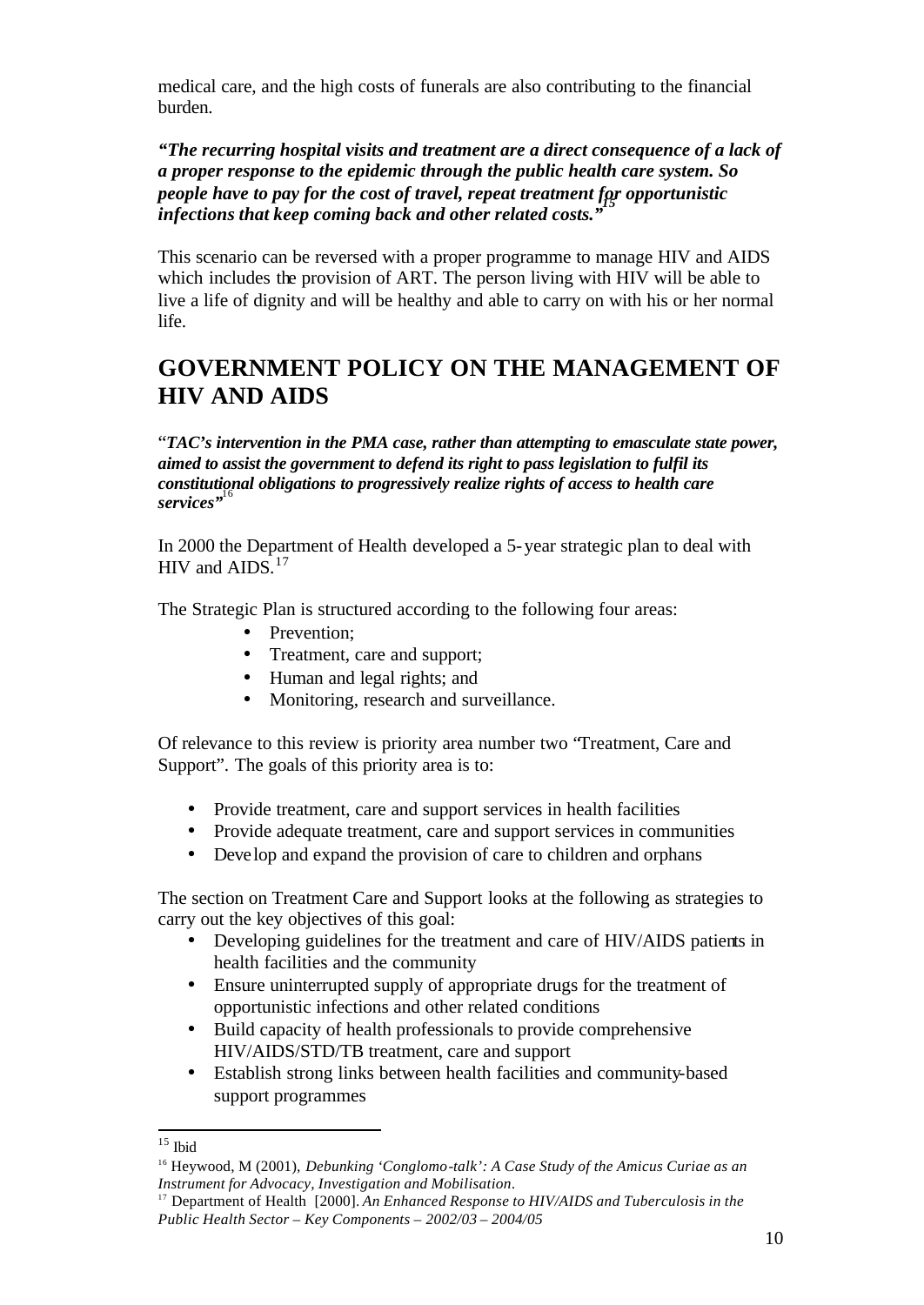- Improve prevention and treatment of TB and other opportunistic infections
- No specific reference is made to the use of ARVs or developing appropriate protocols and guidelines for use and management in the public health sector. In a progress report entitled" "Tracking Progress on the HIV/AIDS and STI

While all of these are vital components to a comprehensive HIV and AIDS Prevention and Treatment Strategy, the Government's five year strategic plan for HIV and AIDS is lacking in the following crucial areas.

The most contentious point about this five-year strategic plan is that it excludes the provision of ARVs at primary health care level in South Africa. The most recently issued statement by the South African Cabinet<sup>18</sup> marks a shift in this policy.

The key problem South Africa is experiencing with respect to the implementation of an AIDS policy is lack of political leadership starting at a national level. The other weakness is that there are very few mechanisms in place to monitor progress, collect data and use this to reform policy and programmes accordingly.

The last two years has witnesses a dramatic change in the face of the epidemic in our country. We are now in the AIDS phase of the epidemic. Official statistics put the number of deaths as a result of AIDS related illnesses at approximately 600 a day. <sup>19</sup>According to a report issued by the Joint Health and Treasury Task Team<sup>20</sup> patients infected with HIV who have moved on to develop AIDS is currently estimated at between 400 000 and 500 000.

The face of the epidemic has also changed. At the onset of the epidemic people were referred to as AIDS sufferers and victims. The picture painted of someone who had HIV was one of a skeletal figure or one facing imminent death. Two things have changed this drastically. HAART has changed this reality and made HIV and AIDS a chronic illness as opposed to a death sentence. But this is only of you can afford the treatment. The other significant development in response to this is the growth of an international movement campaigning for quality of life, access to treatment and an end to profiteering on essential living saving drugs. This form of activism has resulted in critical victories in the struggle to combat the spread of the HI virus and save the lives of millions of people living with HIV.

#### **The South African Government's Response to the epidemic**

l

Since 2002 to date three significant statements have been made by cabinet addressing the shortfalls of current policy on HIV and AIDS. The first was made in April 2002<sup>-</sup>, which for the first time acknowledged the use of ARVs in the management of HIV and AIDS. Of significance was the commitment by government to provide a comprehensive package of care for victims, including counselling, testing for HIV, and STIs for cases of sexual assault. The provision of

<sup>&</sup>lt;sup>18</sup> Report Of The Joint Health And Treasury Task Team Charged With Examining Options To Supplement Comprehensive HIV/AIDS Care In The Public Health Sector [2003]

<sup>&</sup>lt;sup>19</sup> Government Statistics indicating that 200 000 people are dying per annum of AIDs related illnesses.

<sup>&</sup>lt;sup>20</sup> Joint health and treasury Task team charged with examining treatment options To supplement comprehensive care for HIV/AIDS in the Public health sector – issued by the Joint Health / Treasury task team – 01 August 2003 and its annexures available online at http://www.gov.za/issues/hiv/ttr/index.html. The 82-page report itself is at http://www.gov.za/reports/2003/ttr010803final.pdf.

<sup>21</sup> South African Cabinet, (2002), "*Cabinet Statement on HIV/AIDS, 17th April 2002*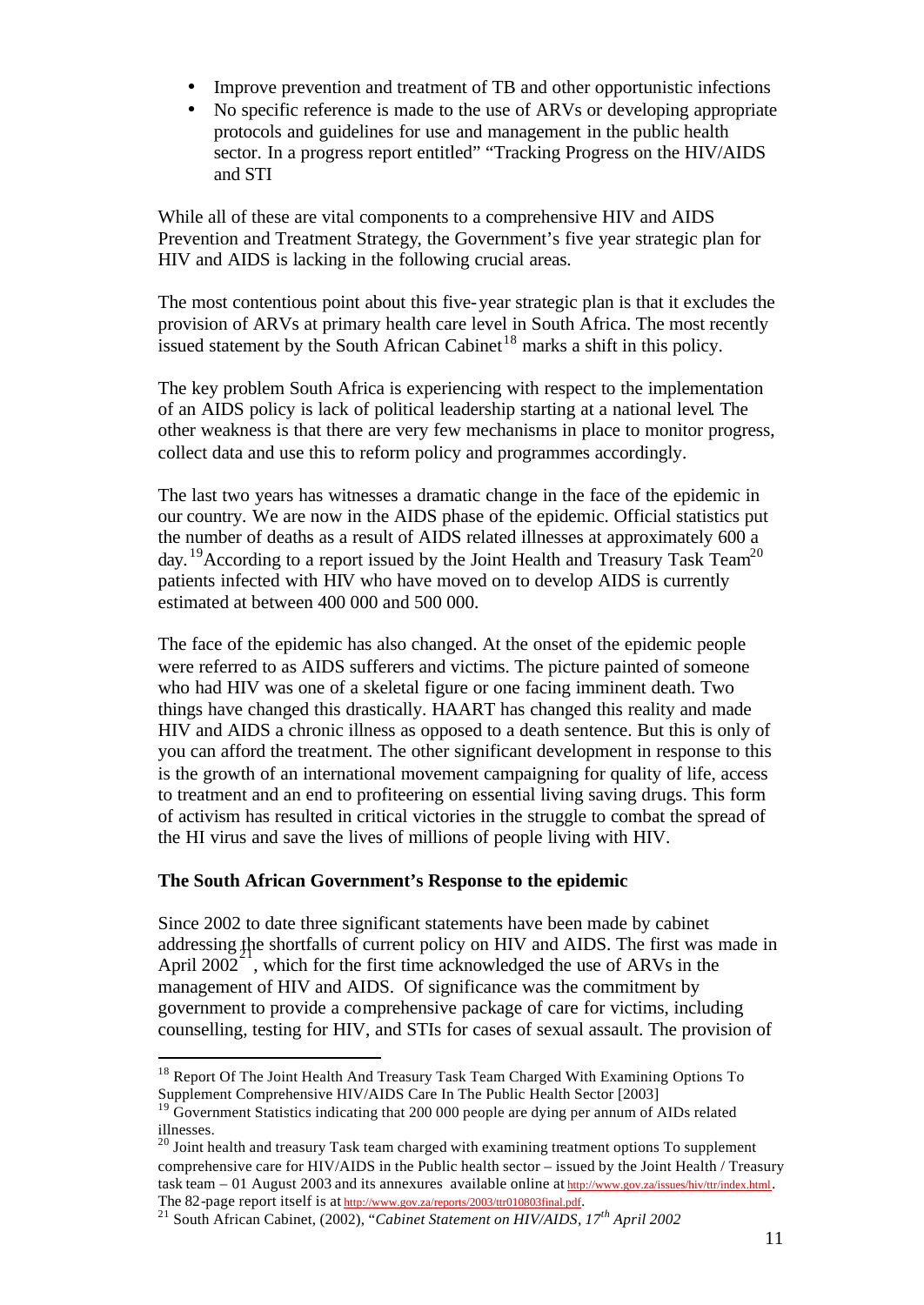ARVs as post exposure prophylaxis (PEP) for rape survivors has been erratic and the provision of PEP varies from province to province.

Out of intensive battles on the street with pickets, and memorandums, government firstly was forced through a court battle to make ARV drugs available to prevent mother-to-child-transmission of HIV [PMTCTP]. For a more comprehensive summary of the various court battles and advocacy initiatives on access to treatment see Appendix Four.

The most updated position of government on the issue of provision of ARVs in the public health sector was a statement issued on the  $8<sup>th</sup>$  August 2003<sup>22</sup>. The statement refers to the Report of the Joint Health and Treasury Task Team on treatment options to enhance comprehensive care for HIV/AIDS in the public sector. The Report<sup>23</sup> deals with various challenges, including in particular, a programme to administer anti-retrovirals. The statement goes further to state that the cabinet meeting reiterated government's principled approach that antiretroviral drugs do help improve the quality of life of those at a certain stage of the development of AIDS, if administered properly. Finally the statement reports that Cabinet has instructed the Department of Health, as matter of urgency, to develop a detailed operational plan on an antiretroviral treatment programme. It is expected that this detailed work would be completed by the end of September 2003.

## **DEBUNKING THE MYTH THAT HIV DOES NOT CAUSE AIDS.**

The public debate, controversy and speculation about the science of HIV and AIDS has been a major setback to the struggle to contain the AIDS epidemic and to save the lives of thousands of people in South Africa.

This debate impacted on South Africa as the President of the country and the Minister of Health directly and indirectly showed support for the theory that dissident scientists were putting forward refuting the existence of the HI virus, and subsequently claiming that it was poverty that was causing people to die of a compromised immune system. Linked to this argument was the question raised around the use of antiretroviral medicines and the toxicity associated with these drugs. Scientists supporting dissident views claim that ARVs are killing people and not HIV. They also question whether the HI virus was ever isolated to prove its existence, and claim that the HIV blood tests are inaccurate and unreliable.

Inadequate infrastructure and lack of resources to implement a policy, which includes the provision of antiretroviral drugs, are some of the other reasons being put forward as to why ARVs cannot be made available in the public health sector in South Africa. Subsequently many scientists, activists and academics have written articles, made submissions about making ARVs available in resource poor settings. Organisations like the TAC were forced to embark on acts of civil disobedience in its effort to get government to include access to ARVS in the public health sector as part of its HIV and AIDS policy.

<sup>22</sup> Refer to footnote 2 above

 $23$  refer to footnote 20 above.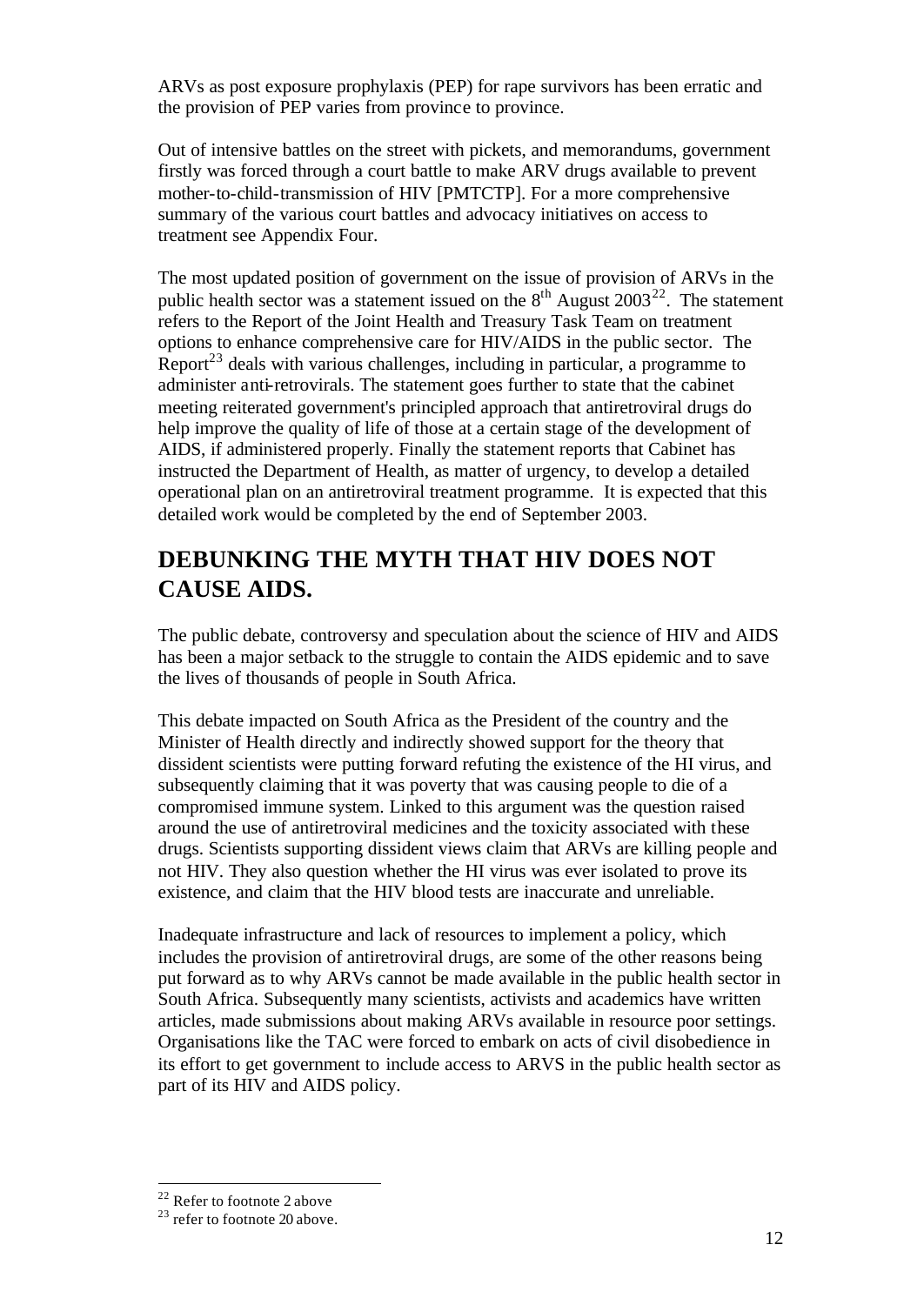#### **AIDS denialists:**

Below is a summary of the arguments presented by AIDS denialists – people who do not believe that there is a link between HIV and AIDS.

- No animal model exists for AIDS; it is said to be impossible to inject an animal with HIV and cause AIDS;
- Viruses are said to cause disease quickly or never;
- Antibodies are usually protective, so why is it only HIV-positive people who develop AIDS?
- Many cases of AIDS without HIV are claimed to exist, casting doubt on the role of HIV in the development of AIDS;
- The failure of AIDS to spread outside the high risk groups is said to cast doubt on whether it is really an infectious disease;
- HIV is claimed to be present in such low levels in the blood of people who are HIV- positive that it can't possibly cause disease. Furthermore, if it is so difficult to isolate, how come it's transmissible?
- The variance in the incubation period between infection with HIV and the development of AIDS is said to cast doubt on the link between HIV and AIDS
- The accuracy of tests for HIV is questioned."<sup>24</sup>

There are many scientific articles and literature to counter and answer these questions.<sup>25</sup>

#### **How HIV causes AIDS:**

By leading to the destruction and/or functional impairment of cells of the immune system, notably CD4+ T cells, HIV progressively destroys the body's ability to fight infections and certain cancers, ultimately resulting in a totally compromised immune system – if the person does not get any anti-AIDS treatment.

**Epidemiological Association**: the suspected cause must be strongly associated with the disease. This being that as of the end of 2000, an estimated 36.1 million people worldwide – 34.7 million adults and 1.4 million children younger than 15 years – were living with HIV/AIDS. Through 2000, cumulative HIV/AIDSassociated deaths worldwide numbered approximately 21.8 million – 17.5 million adults and 4.3 million children younger than 15 years.

**Isolation:** the suspected pathogen can be isolated - and propagated - outside the host. **Transmission pathogenesis:** transfer of the suspected pathogen to an uninfected host, man or animal, produces the disease in that host.

#### **Science Of HIV And Efficacy Of Anti-Retroviral Treatment:**

The debate about the link between HIV and AIDS has impacted on the lives of people living with HIV and has undermined prevention work done by NGOs and the government itself. Academics and AIDS activists have since ensured that more information is available on the science of HIV and AIDS in an attempt to address the confusion.

<sup>&</sup>lt;sup>24</sup> AIDS MAP website - www.aidsmap.com

<sup>&</sup>lt;sup>25</sup> Links Showing That HIV Causes AIDS – taken from the Treatment Action Campaign website – www.tac.org.za;http://www.niaid.nih.gov/factsheets/evidhiv.htm; http://my.webmd.com/content/dmk/dmk\_article\_5462570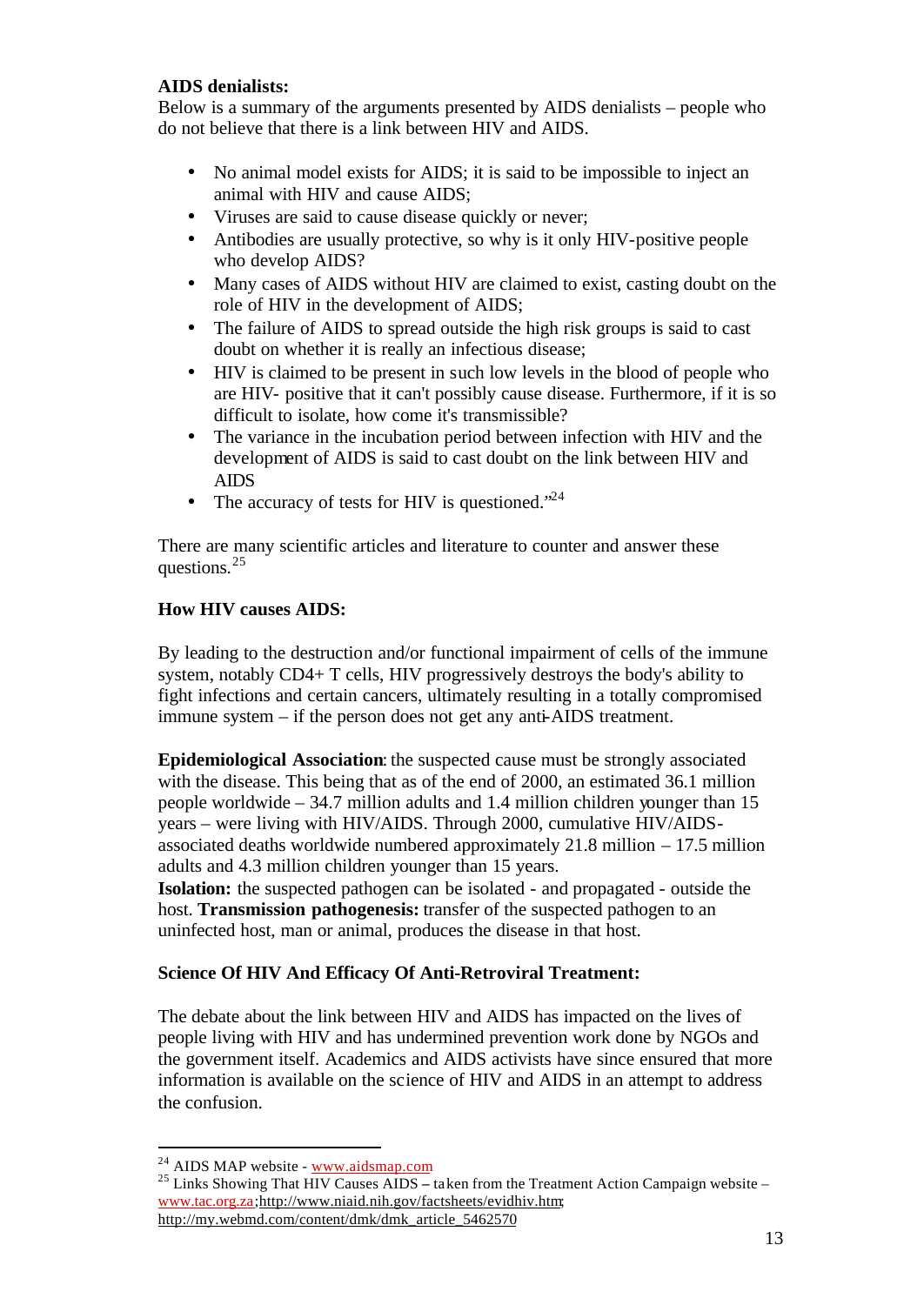This part of the review provides references to abstracts and papers demonstrating the efficacy of antiretroviral treatment in extending peoples' lives and managing HIV infection. It also provides statistics and research findings of the efficacy of ARVs and implementation in resource poor countries.

Research and information dating back to 1998 demonstrate the impact of ARVs on morbidity [indicative of diseases] and mortality<sup>26</sup>. This research confirms that the use of ARVS has made a marked impact in reducing morbidity by reducing the occurrence of AIDS related illnesses and ultimately mortality. It confirms that ARVs are cost effective as far as they result in a drastic decline in the incidence of most opportunistic infections associated with HIV and a compromised immune system.

Coovadia et al provide factual information on key aspects of how the virus 'works', information on the fact that the virus exists, and other relevant scientific information in an easily accessible form without compromising the facts, by being too simplistic.

Central to the debate as presented by AIDS denialists is whether AIDS is caused by poverty or by a virus. Coovadia et al state that poverty makes AIDS worse, but it does not cause AIDS. Poverty places people at greater risk of acquiring HIV in many ways. Socio-economic inequalities existing predominantly in developing countries make people and women in particular more vulnerable to HIV infection. This is a major contributing factor to premature death.

Statistics show that there is a much higher prevalence of HIV in informal settlements, compared to both urban and rural areas.<sup>27</sup> Lets take the example of lack of proper housing. With access to a decent home, a person has the privacy of his bedroom and possibly a supply of electricity. Both these factors increase his or her chances of being able to practice safer sex. Living in a shack, which is often shared by children and members of the extended family makes having sex difficult enough let alone having the space to put on a condom. Further, the ability to put on a condom, in the dark, is more cumbersome than being able to do so with light.

Coovadia et  $al^{28}$  deals very effectively with questions of resistance and toxicity and whether ARVs work or not in a booklet dealing with the science of HIV and AIDS. The case for the use of HAART is made by referring to extensive international research, which confirms that HAART works in Brazil, United States and Europe amongst other countries.

In answering the question as to whether antiretroviral treatment works or not, Coovadia et al refer to medical articles that present research findings confirming that HAART works. Based on a survey of 1 255 patients on ARV medicines in the US, the use of ARVs significantly reduced the number of deaths and disease among people living with HIV, irrespective of race, age or how HIV was contracted.<sup>29</sup>

<sup>26</sup> http://www.hivatis.org/trtgdlns.html , New England Journal (1998): **"**Declining morbidity and mortality among patients with advanced human immunodeficiency virus infection"

 $27$ Refer to footnote 11 above

<sup>&</sup>lt;sup>28</sup> Coovadia H, Daitz V, Karim OA, Usdin S, Molefe J, Japhet G, Ntuli A, (2002): "AIDS Know the Facts, Soul City, Health Systems Trust, University of Natal, TAC.

 $^{29}$  Pellela et al. New England Journal of Medicine 1998 338(13): 853-60.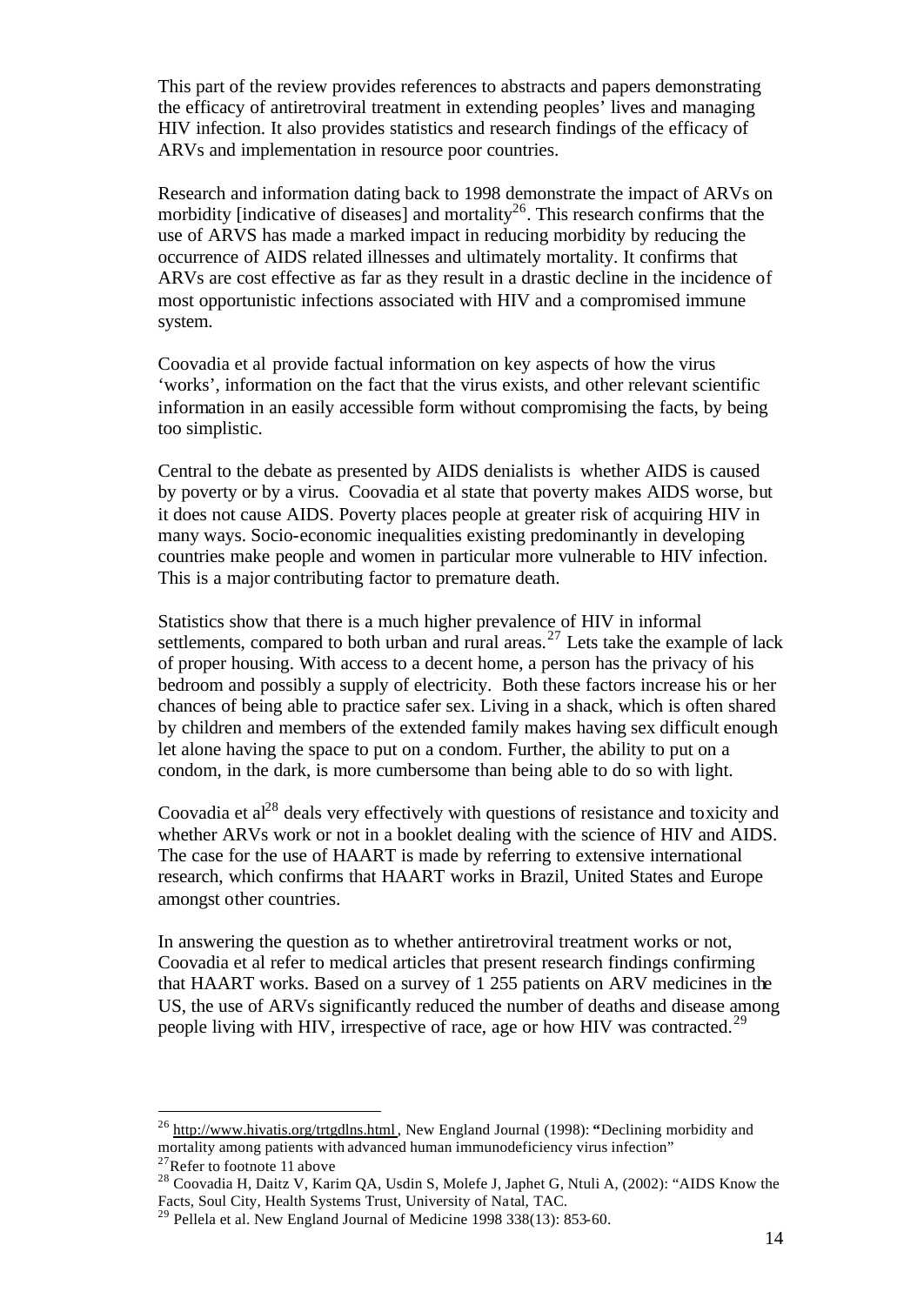## **NATIONAL AND INTERNATIONAL AGREEMENTS AND GUIDELINES ON THE EFFECTIVE USE OF ART**

The year 2001 was marked by Government raising public debate on the efficacy of ART side effects and toxicity. In an attempt to counter this and try and address some of the damage caused by these misleading statements, the TAC hosted an expert consultation of doctors, scientists, nurses, policy specialists and activists to discuss the benefits of using antiretroviral therapy (ART) for treatment of HIV and AIDS in South Africa. *The Bredell Consensus Statement* <sup>30</sup>was issued and deals with the imperative to expand access to ARV medicines for adults and children with HIV and AIDS.

Aside from speaking about the key components of a treatment programme that includes the provision of ARVs, the statement also calls for more clinical research into ART in South Africa to be grant driven-research as opposed to being funded by pharmaceuticals, as is currently the case. The key motivation for this is to set the agenda for the research programme, which according to the document must include the following components:

- Determining the most appropriate and well-tolerated combinations of medicines taking into "account the needs of women and children as well as conditions that exist in developing countries such as South Africa';
- Improved clinical algorithms or simple laboratory markers that can replace some expensive current laboratory monitoring;
- Long-term cohort studies investigating adverse drug events; and the
- Interactions between TB and HIV therapies.

These are the debates and issues that need to be addressed, which will contribut e towards the development of a complete, comprehensive plan and programme to control the spread of HIV and save the lives of those already living with HIV.

#### **Guidelines for Use of ARVs**

The TAC reprinted guidelines on antiretroviral therapy in adults – which was developed by the Southern African HIV Clinicians Society. The scientific information provided in the booklet on ARV treatment is presented through an introductory paragraph. It is stated that the scale on which impoverished communities are denied access to desperately needed antiretroviral treatment is unparalleled in the history of infectious diseases. $31$ 

In summary the introduction identifies exorbitant costs of taking a lifetimes course of antiretroviral treatment and political intransigence as the current key obstacles to ensuring that adequate management of HIV infection is available in many developing countries including in particular South Africa. The rest of the booklet takes the reader through a thorough breakdown of the key aspects of going on to antiretroviral treatment for the rest of ones life. As stated these guidelines are not cast in stone but need to be updated as new scientific breakthroughs are made on management of HIV and AIDS.

<sup>30</sup> Treatment Action Campaign, (2001), "*Bredell Consensus Statement on the Imperative to Expand Access to Anti-Retroviral (ARV) Medicines For Adults and Children with HIV/AIDS in South Africa*."

 $3^{\tilde{1}}$  Refer to footnote 6 above.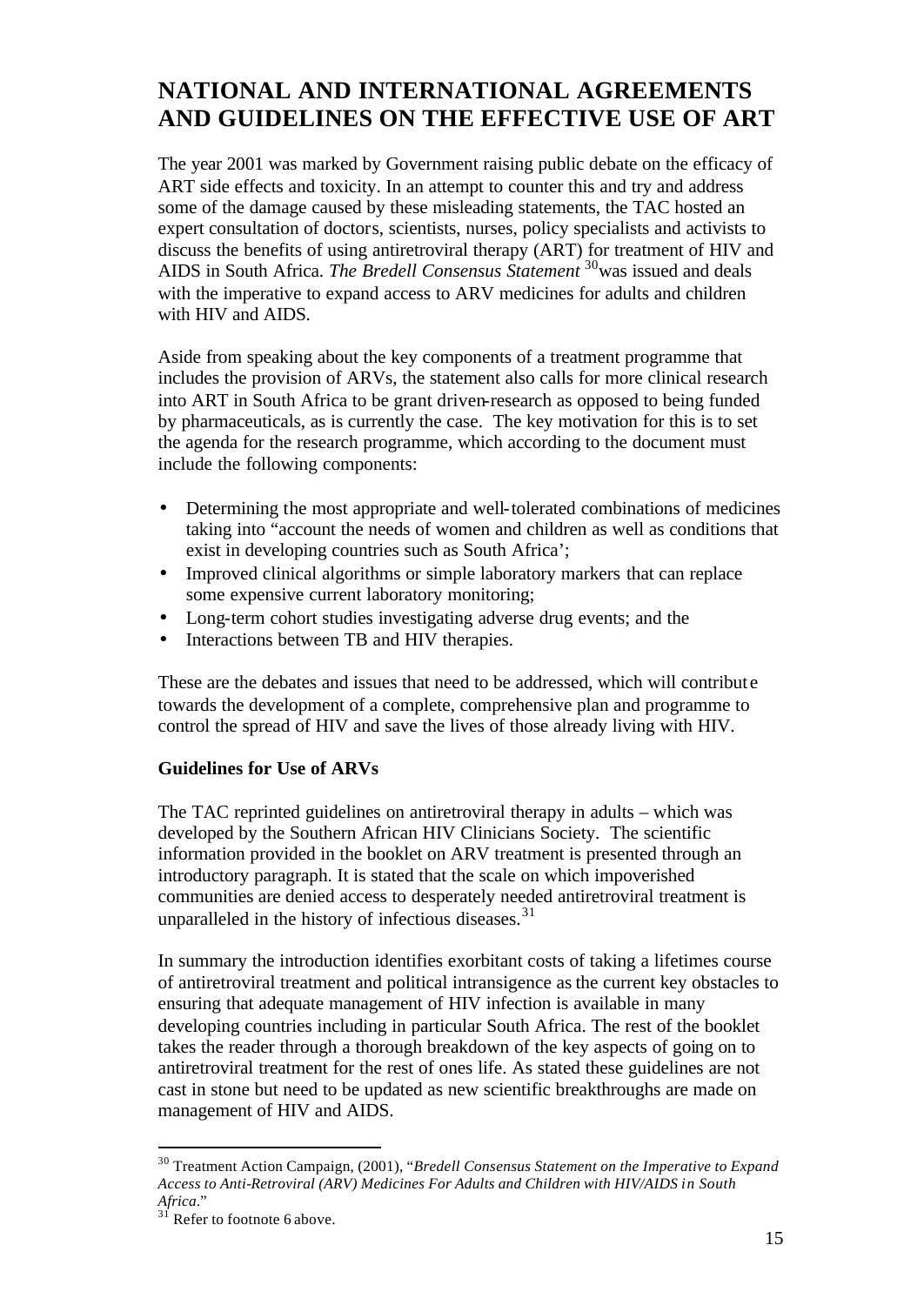Useful information is provided on clinical indications for starting ARV therapy. Once again, in the context of a country that has no formal policy or guidelines for use of ARVs, many doctors prescribe ARVs as soon as the person is diagnosed with the disease. As stated by the guidelines under review- there are many requirements that need to be complied with before a person can go onto to ARVs. This includes the patients being prepared to commit themselves to long-term treatment and to maintaining good adherence to the therapy. Understandably within the climate of denial of the existence of HIV and related arguments about toxicity of these drugs, many people are confused and this does impact on adherence and even uptake- aside from the fact that most people cannot afford ARVs in underdeveloped countries, even at reduced prices.

Another initiative that was pioneered by civil society in South Africa and which then brought on board other role players, including government and the private sector, is the National Economic Development and Labour Council [NEDLAC] *Framework Agreement on a National Prevention and Treatment Plan for Combating HIV/AIDS*. <sup>32</sup> Negotiations reached an advanced stage at NEDLAC with all four sectors represented, including Community, Labour, Business and Government. Unfortunately when the framework agreed to by the negotiators had to be signed by heads of the various sectors, negotiations broke down and the document remained unsigned by July 2003. While labour and community were ready to sign off on the document, business and government began dragging their feet. As of July 2003, business has indicated a willingness to sign the document, and government needed to get approval from Cabinet.

The following is a summary of the key elements of the proposed NPTP. The objective was to get agreement on key issues related to a framework for a national treatment and prevention plan. A critical component of the agreement was to get the sectors to commit to combine and use their resources and efforts to provide an effective HIV/AIDS prevention and treatment plan for the country. Something which the current 5 year Strategic HIV/AIDS plan of government does not do.

This agreement was drawn up in the following context:

l

**Recognition of the importance of eradicating poverty to combat the spread of HIV, as well as the impact of poverty on people already infected with HIV. All plans to prevent and treat HIV must be complemented by plans to alleviate and eradicate poverty, including building the economy, creating jobs, improving access to clean water, better housing, access to improved nutrition, welfare grants and other measures.**

This framework agreement was not intended to replace or duplicate the existing Strategic Plan to address the HIV/AIDS epidemic produced by the national department of health. It was aimed at recognizing and building on the ongoing work of government both in the areas of prevention as well as in treatment care and support. But it is intended to address the key weakness of current government policy –this being the exclusion of ARVs, and a plan that involves all sectors of society with targets and deadlines for delivery.

<sup>&</sup>lt;sup>32</sup> Nedlac Framework Agreement on a National Prevention and Treatment Plan for Combating HIV/AIDS (2002)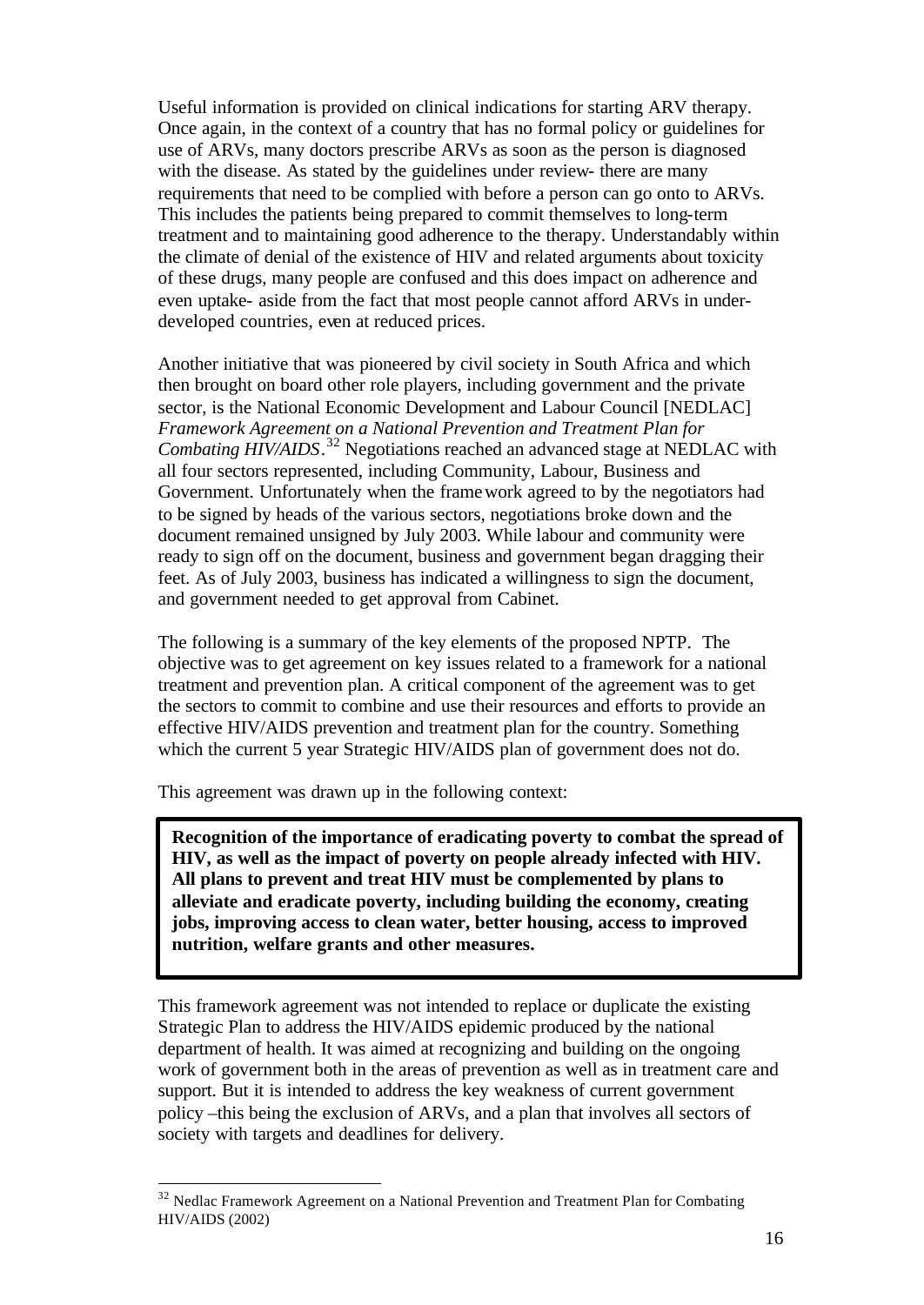The framework agreement is set within the context of the Cabinet statement of April  $17<sup>th</sup> 2002<sup>33</sup>$  and makes specific reference to the following international agreements that have been signed by our government on addressing HIV and AIDS. In this instance the framework agreement makes reference to the Abuja Declaration<sup>34</sup>. Countries pledged to set a target of allocating at least 15% of their annual budget to the improvement of the health sector and to make available the necessary resources for the improvement of the comprehensive multi-sectoral response to the HIV/AIDS epidemic. The agreement is also placed in the context of The UNGASS *Declaration of Commitment on HIV/AIDS* (June 2001).<sup>35</sup>

The key paragraph of this framework<sup>36</sup> agreement is a clause committing the four parties to the following:

*"The development of a comprehensive plan that addresses the different components of an effective strategy, including education, awareness and prevention; procurement and production of medicines, treatment, support and care; and issues relating to discrimination and stigmatisation, and that addresses the policy, resource, organisational and legal dimensions required to ensure successful outcomes"*

This is spelt out as follows:

- A strong focus on education, awareness and prevention, to stem the infection rate, with measurable targets and timeframes;
- A universal roll-out to prevent mother to child HIV transmission,
- A comprehensive package of care for rape survivors, including counselling, testing for HIV, pregnancy and STI and access to anti-retroviral drugs in public health institutions for those who chose them;
- A program that allows people living with HIV/AIDS to come forward without fear of stigmatisation or discrimination and allows access to:
- All necessary information in an understandable form;
- Clinics that provide information on health, regular monitoring:
- Treatment of opportunistic infections;
- Access to ARV according to national standards
- Recognition and prioritisation of vulnerable groups in access to information, prevention, treatment and care.

The revised UNAIDS guidelines on HIV and human rights<sup>37</sup> provide relevant and up-to-date policy guidance based on the current state of international law and on best practice experiences at the country level. It is based upon the following key premises:

- Access to HIV/AIDS –related treatment is fundamental to realising the right to health;
- Prevention, treatment, care and support are a continuum;

<sup>&</sup>lt;sup>33</sup> Refer to footnote 21 above.

<sup>&</sup>lt;sup>34</sup> The Abuja Declaration and Framework for Action for the Fight Against HIV/ AIDS, Tuberculosis and other Related Infectious Diseases in Africa, 27 April 2001;

<sup>35</sup> Resolution adopted by the General Assembly- [2 August 2001]- S-26/2.*Declaration of Commitment on HIV/AIDS*

<sup>&</sup>lt;sup>36</sup> Refer to foot note 32 above

<sup>37</sup> *HIV/AIDS and Human Rights – International Guidelines* – UNAIDS Geneva July 2002. Revised Guidelines 6: commentary and recommendations for implementation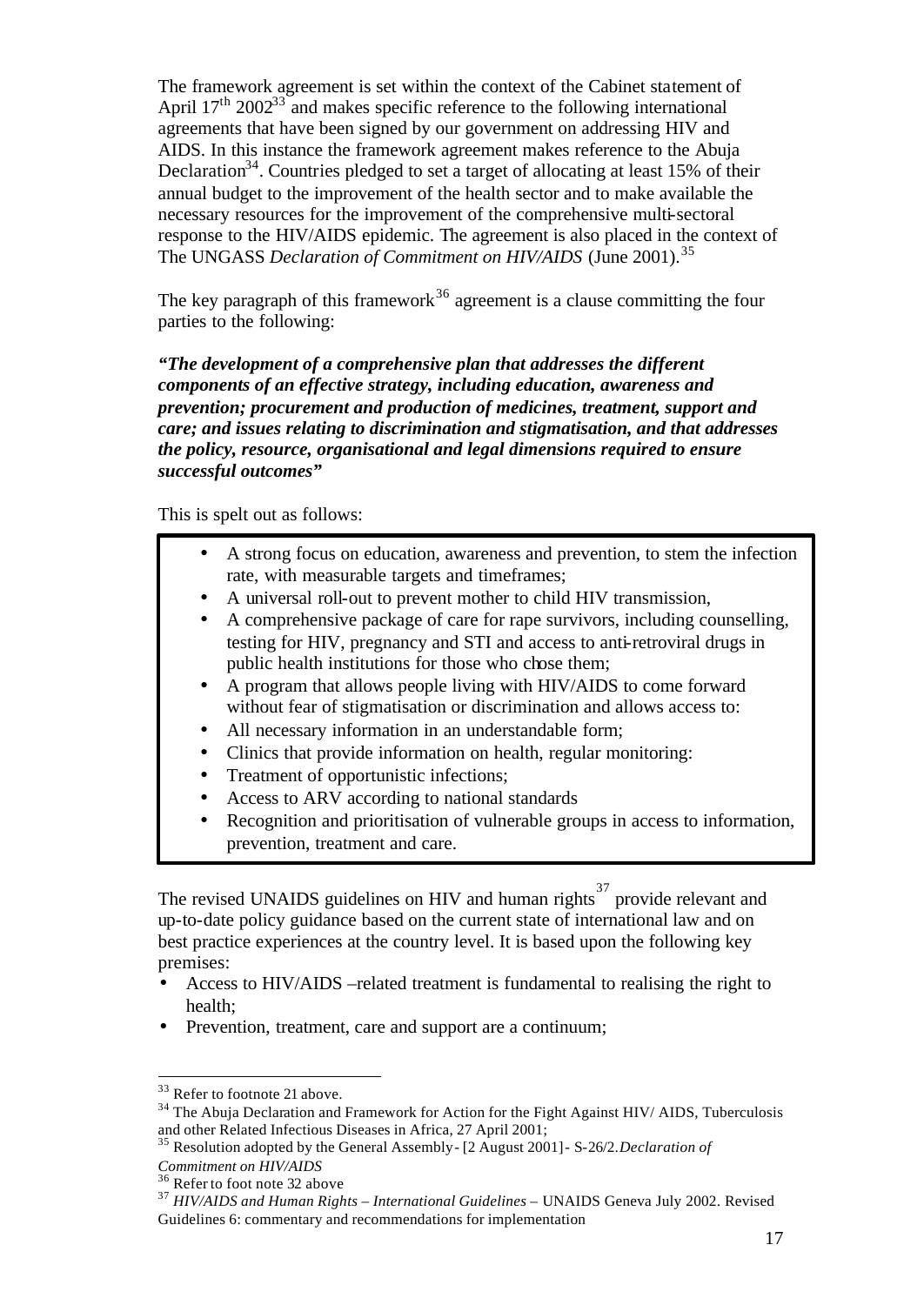- Access to medication is one element of comprehensive treatment, care and support
- Ensuring sustainable access to medication requires action on numerous fronts; and
- International cooperation is vital in realising equitable access to care, treatment and support to all in need.

A critical component of the guidelines deals with the role of the State and political leadership. It states that States should develop and implement national plans to progressively realise universal access to comprehensive treatment, care and support for all persons living with HIV/AIDS, as well as universal access to a full range of goods, services and information for HIV prevention. National plans should be developed in consultation with nongovernmental organisations to ensure the active participation of people living with HIV/AIDS and vulnerable groups.

In this vein the document outlines what are states obligations in terms of ensuring that through legal strategies, and budgetary allocations universal access to HIV and AIDS prevention, treatment, care and support is provided. It states that this is necessary to respect, protect and fulfil human rights related to health, including the right to enjoy the highest attainable standard of health. The document is sober and realistic in that it does acknowledge that this will be progressively realised, but nonetheless States need to have a plan, and need to review and amend and adopt laws, policies, programmes and plans to realise universal and equal access to medicines, diagnostic and related technologies.

## **MAKING THE CASE FOR HAART**

What follows will be a review of various important pieces of literature explaining why it is imperative that we treat HIV and AIDS. In doing so it provides responses to many of the impediments and excuses that are put forward by government officials and policy makers, especially in South Africa, as to why ARVs should not be provided as part of this treatment programme. They also provide sound arguments proving how it is possible to provide HAART in under-resourced settings including South Africa and all other developing countries.

Some of the articles provide extensive information on known effective interventions that can also serve as a model best practice intervention using HAART, in under-resourced settings. Most articles make the case for HAART in the context of treatment and prevention being part of a continuum of care.

Policy makers in South Africa have presented the following arguments as reasons for not being able to make ARVs available in the public health sector. Firstly, lack of infrastructure –As was found with the pilot PMTCT sites, mainstreaming effective HIV/AIDS care and treatment requires an in-depth analysis of the personnel and infrastructure currently in place. As is already widely known, there are improvements that should be made to the health system: staff need to be recruited and trained, monitoring structures need to be put in place or further developed, and communication systems need to be better utilized. South Africa, however, has a strong foundation, with an effective network of laboratory services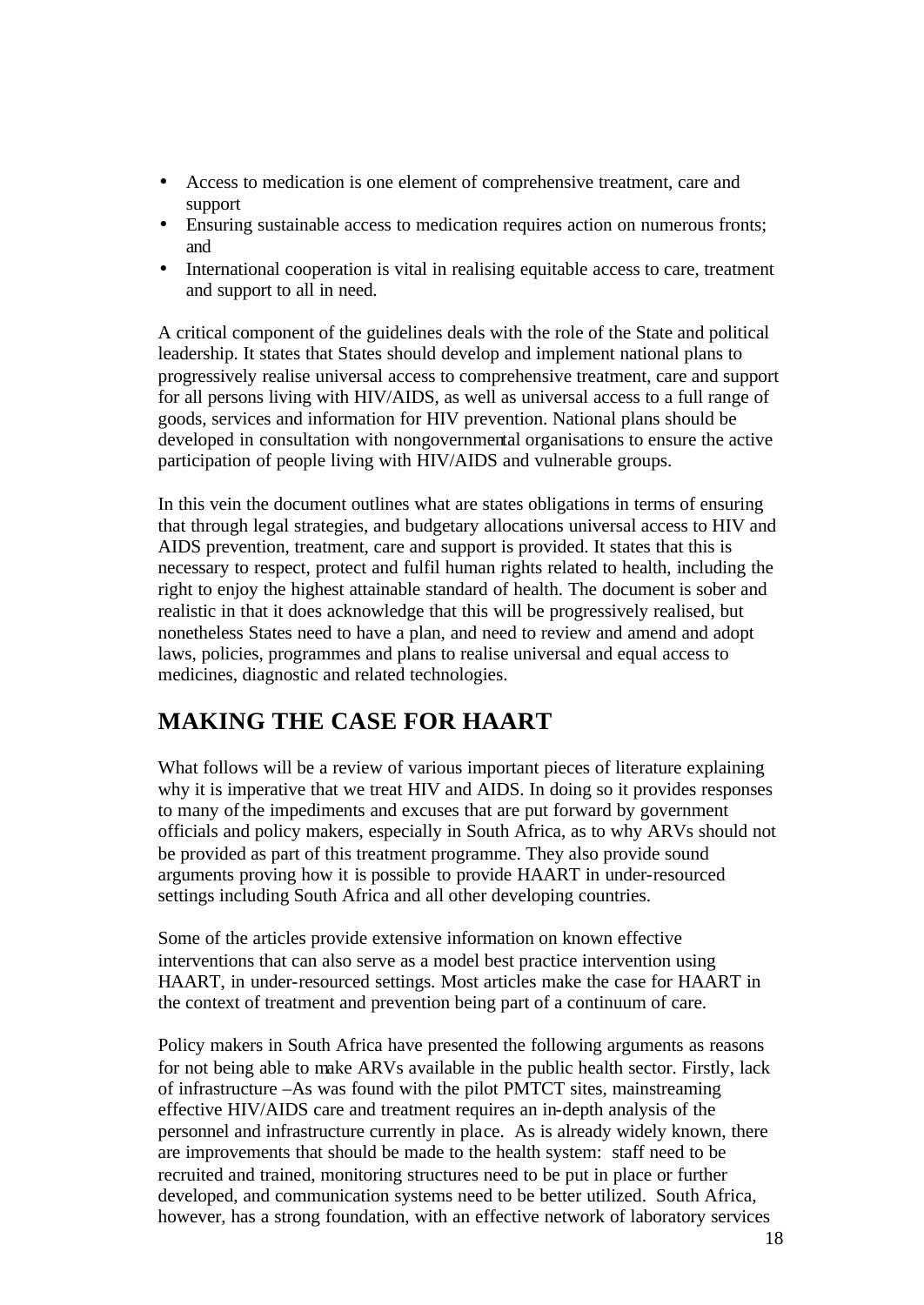(the National Health Laboratory Services, NHLS), a solid regulatory body (the Medicines Control Council, MCC), and extensive physical infrastructure.<sup>38</sup>

Government also speaks about issues of toxicity, which is often quoted by the Minister of Health as a reason for not providing ARVs in the public health sector. The client's choice, after having been confronted with their peers under treatment, is the best indicator of the acceptability of ARVs, as it is based on real life experience.<sup>39</sup> In the MSF pilot project in Khayelitsha (with 177 patients on treatment), most patients experienced side effects in the beginning of treatment (usually dizziness and some headaches), but in the majority of cases, these side effects disappeared after two weeks on treatment. In the early months of the programme, some patients demonstrated reluctance to take ARVs as they were afraid of side effects. After 18 months of experience, clinicians were confronted with overwhelming pressure from patients wanting to access treatment, based in part on the progress that their peers had made under treatment.

In assessing the challenges to provision of ARVs in settings where medical and  $\frac{1}{2}$  argues that exponents are limited the paper written by Reynolds et al. argues that simply providing affordable access to highly active antiretroviral therapy [HAART] is insufficient. It goes on to say that the global objective should be to combine prevention with access to clinical care that clearly helps patients to live longer, healthier lives. This is the key objective of the Global Fund to Fight AIDS, Tuberculosis, and Malaria<sup>-1</sup>. The purpose of the Fund is to attract, manage and disburse additional resources through a new public-private partnership that will make a sustainable and significant contribution to the reduction of infections, illness and death, thereby mitigating the impact caused by HIV/AIDS, tuberculosis and malaria in countries in need, and contributing to poverty reduction. The fund provides an opportunity to address a number of challenges to ensure that when antiretroviral drugs are more accessible, they will be used in a rational and beneficial way for patients.

Reynolds et al <sup>42</sup> states that guidelines need to ensure that health care providers need to know how to incorporate antiretroviral therapies into comprehensive clinical care plans. Other key issues that must be put in place as part of a comprehensive plan include affordable access to laboratory monitoring necessary for the safe and effective use of antiretroviral therapies. Underdeveloped countries can draw on the experience of developed countries experience with the use of ARVs in identifying which are the most effective regimens. It is recommended that all HAART initiatives be incorporated into primary care programmes, as part of HIV-prevention, education, and counselling activities.

On infrastructure requirements, Reynolds et al recommends that low-cost methods for monitoring patients receiving HAART must become a public priority. The

<sup>38</sup> MacLean , E, Darder, M, Berger , J, Goemaere, E, (2002), *Why Treat HIV/AIDS? A Medical, Social, Economic, and Moral Imperative***.** Médecins Sans Frontière, South Africa.<br><sup>39</sup> F.i.l. **Ibid** 

<sup>40</sup>

Steven J. Reynolds, MD; MPH.; John G. Bartlett, MD., Thomas C. Quinn, M.D., Chris Beyrer, M.D., M.P.H., and Robert C. Bollinger, M.D., M.P.H*. Antiretroviral Therapy Where Resources are Limited.* The New England Journal of Medicine – Vol 248:1806; May 1 2003, Number 18:

 $^{41}$ The Global Fund to Fight AIDS, Tuberculosis & Malaria Funding the fight against the diseases of poverty http://www.globalfundatm.org/

 $42$  See footnote 40 above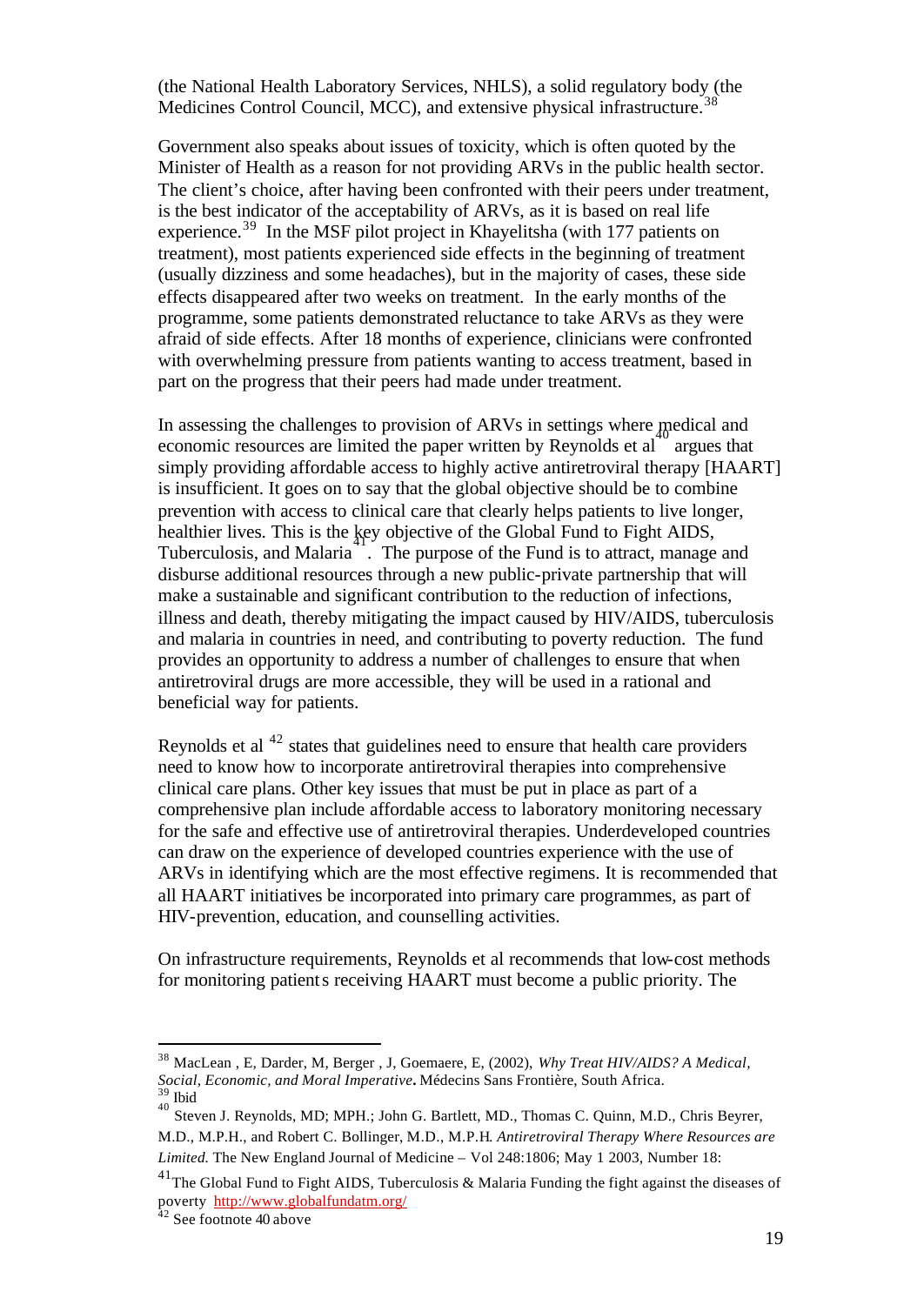document demonstrates that for all the challenges posed to under-resourced countries, there are solutions. But these require political will and strong leadership.

Other key factors that are critical for the effective provision of HAART include ensuring sustainable drug supply to avoid ARV resistance. In order to improve treatment guidelines the paper recommends that efforts to provide access to drugs should be coordinated with other support to developing countries, in order to assist in the generation of country specific data to validate and modify guidelines for the use of HAART. The other important area for support is to provide developing countries with the resources to measure their clinical effect through the provision of ARVs.

The paper stresses the need to ensure that provision of affordable HAART must also incorporate other cost-effective interventions like measles vaccinations, pneumonia vaccinations, or provision of clean water, which should be part of a comprehensive primary car plan.

An important point made by Reynolds et al is that programmes to expand access to HAART will provide a unique opportunity to improve overall health care delivery systems. Entire communities will benefit from the improved delivery of primary care, the integration of care and prevention programmes and the availability of trained experienced health care providers.

Good literature exists to demonstrate how treatment and a national plan can stem the tide of the epidemic. Clinton makes similar arguments as Reynolds et al. Of note is the following argument. "Prevention efforts cannot be effective unless people agree to be tested. People will not agree to be tested until the results provide them with more than just a death sentence. Less than 1% of those who need treatment in Africa are receiving it and there is little hope that people will line up for testing until medicines are widely available. As your [physicians and health professional] work in the United States and elsewhere has shown, prevention care and treatment are all part of the same package."

Medecins Sans Frontieres [MSF] explains in a well researched paper<sup>44</sup> how it has developed nine treatment pilot projects in seven countries, treating approximately 1000 patients with antiretroviral therapy, with impressive results: after six months of therapy, patients had a 93% survival rate, an average weight gain of three kilos, and, where viral load was tested, 82% of patients had undetectable viral loads.<sup>45</sup> In one of these projects, in the Western Cape township of Khayelitsha, dedicated HIV clinics have been providing treatment for opportunistic infections, counselling, and antiretroviral medicines." The paper makes reference to the Medical Research Council [MRC] report on the impact of HIV/AIDS on adult mortality which provides sober statistics on what will happen if we do not provide treatment for HIV and AIDS $46$ :

 43 Clinton. WJ, *Turning the Tide on the AIDS Pandemic* – The New England Journal of Medicine Volume 348: 1800-1802 May 1 2003 Number 18.

<sup>44</sup> Refer to foot note 38 above

<sup>45</sup> Campaign for Access to Essential Medicines, Overcoming the Treatment Deficit. July 2002.

<sup>46</sup> Medical Research Council. *The Impact of HIV/AIDS on Adult Mortality in South Africa,* September 2001, p6. The MRC report uses a model developed by the Actuarial Society of South Africa and compares it with other relevant models.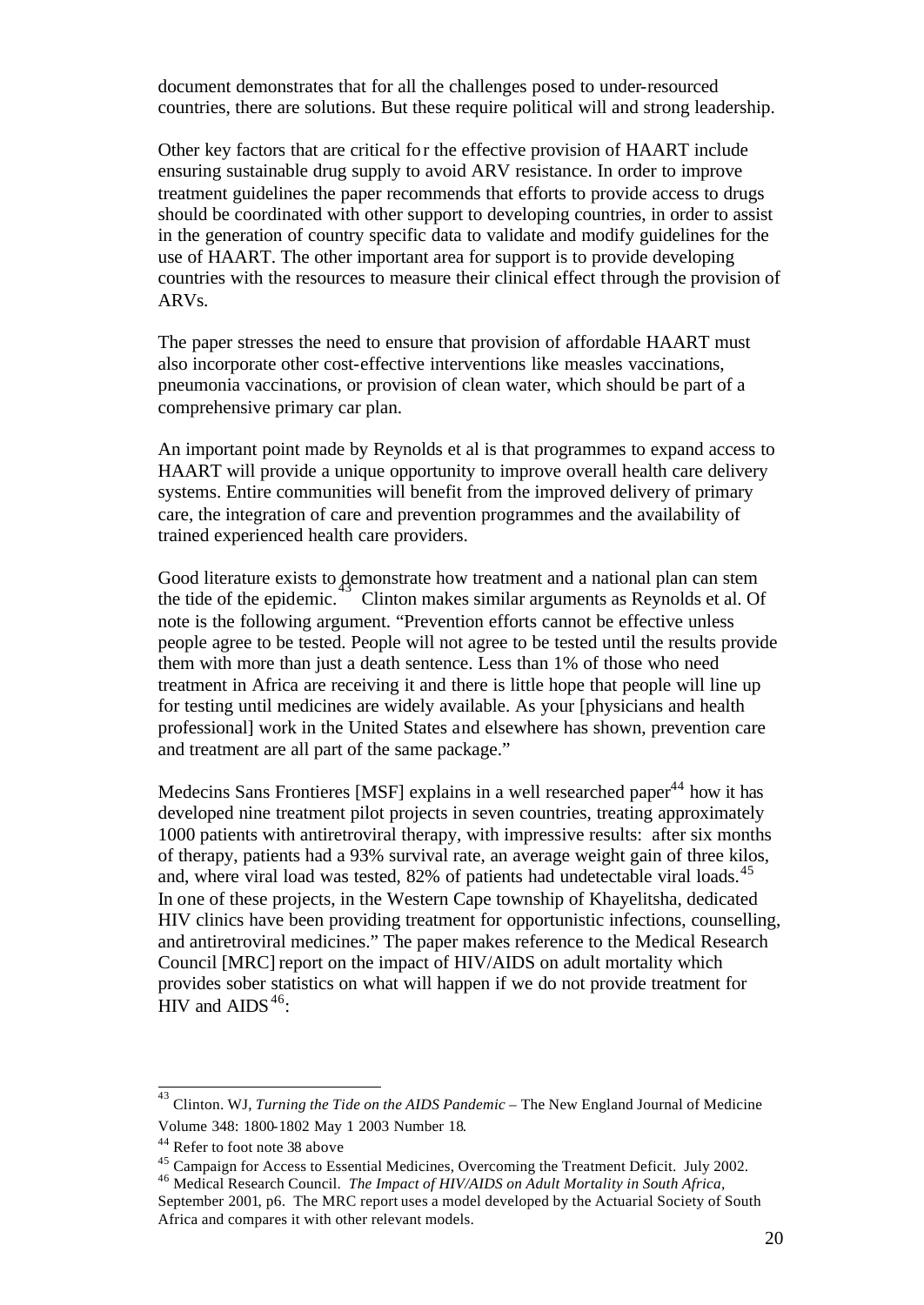#### *"[W]ithout treatment to prevent AIDS, the number of AIDS deaths can be expected to grow, within the next 10 years, to more than double the number of deaths due to all other causes, resulting in 5 to 7 million cumulative AIDS deaths in South Africa by 2010."*

The MRC report states that AIDS has "become the single biggest cause of death in South Africa."<sup>47</sup> It speaks about a medical crisis that will only become more catastrophic in the coming decades unless significant political commitment unequivocally supports prevention, care*, and* treatment efforts.

The MRC's projected AIDS-related and non-AIDS related mortality in 2010 show that if the course of HIV/AIDS policy is not changed dramatically, both men and women are significantly more likely to die of HIV/AIDS in their young adulthood than to die in old age or of any other cause.

Looking at the impact of HIV and AIDS on the Health Sector, Maclean et al<sup>48</sup> make reference to research commissioned by the Department of Health<sup>49</sup>. The study of the impact of HIV/AIDS on the health sector predicts more than 3 million cumulative AIDS-related deaths by 2010. The impact of such high—and rapidly increasing—levels of morbidity and mortality strains an already overwhelmed and under-resourced health sector. It estimates that approximately 500,000 hospital admissions in 2000 were HIV/AIDS-related. This figure stands to increase to more than two million annual hospital admissions by 2010, unless a significant decrease in the number of new HIV infections and HIV/AIDS-related opportunistic infections halts the trend. The inpatient facilities of public hospitals will be mostaffected, as increasingly immuno-suppressed patients require more frequent hospitalisations.<sup>50</sup>

In addition to the loss of medical professionals due to illness and death, doctors and nurses are said to be experiencing psychological burnout due to the impact of watching a growing number of young patients getting sick and dying while the health system has nothing to offer them aside from increasingly overcrowded facilities and temporary treatment for opportunistic infections.  $51,52$ 

MacLean et al provides graphical data showing the incidence rates for opportunistic infections without and with HAART, based on the experience of doctors during year one of the programme at Khayelitsha HIV clinics.

An important point made by MacLean et al and also contained in the *Bredell Consensus statement*<sup>53</sup>, is that "an estimated 20,000 people are already using antiretroviral therapy in South Africa currently. All these patients are either in the private sector or are getting ARVs through funded treatment projects. As long as the government refuses to make ART available in the public sector, and especially with prices of ARVs dropping, the number of people who find ways to

<sup>47</sup>Ibid

<sup>48</sup> Refer to footnote 44 above

<sup>49</sup> Abt Associates. *The impact of the HIV epidemic on the health sector in South Africa*. 2000. <sup>50</sup> Ibid.

<sup>51</sup> Goemaere E and Parisel A. *Report on an exploratory visit in Kwa-Zulu Natal. March 2002. Conversations with health staff.*

<sup>52</sup> Modiba. P, Schneider.H, Weiner.R, Blaauw.D, Gilson.L, Zondi.T, Kunene.X, Brown.K, [2002]:*The Integration of HIV/AIDS Care and Support into Primary Health Care in Gauteng Province,* Centre For Health Policy, Wits. University

<sup>53</sup> See footnote 30 above.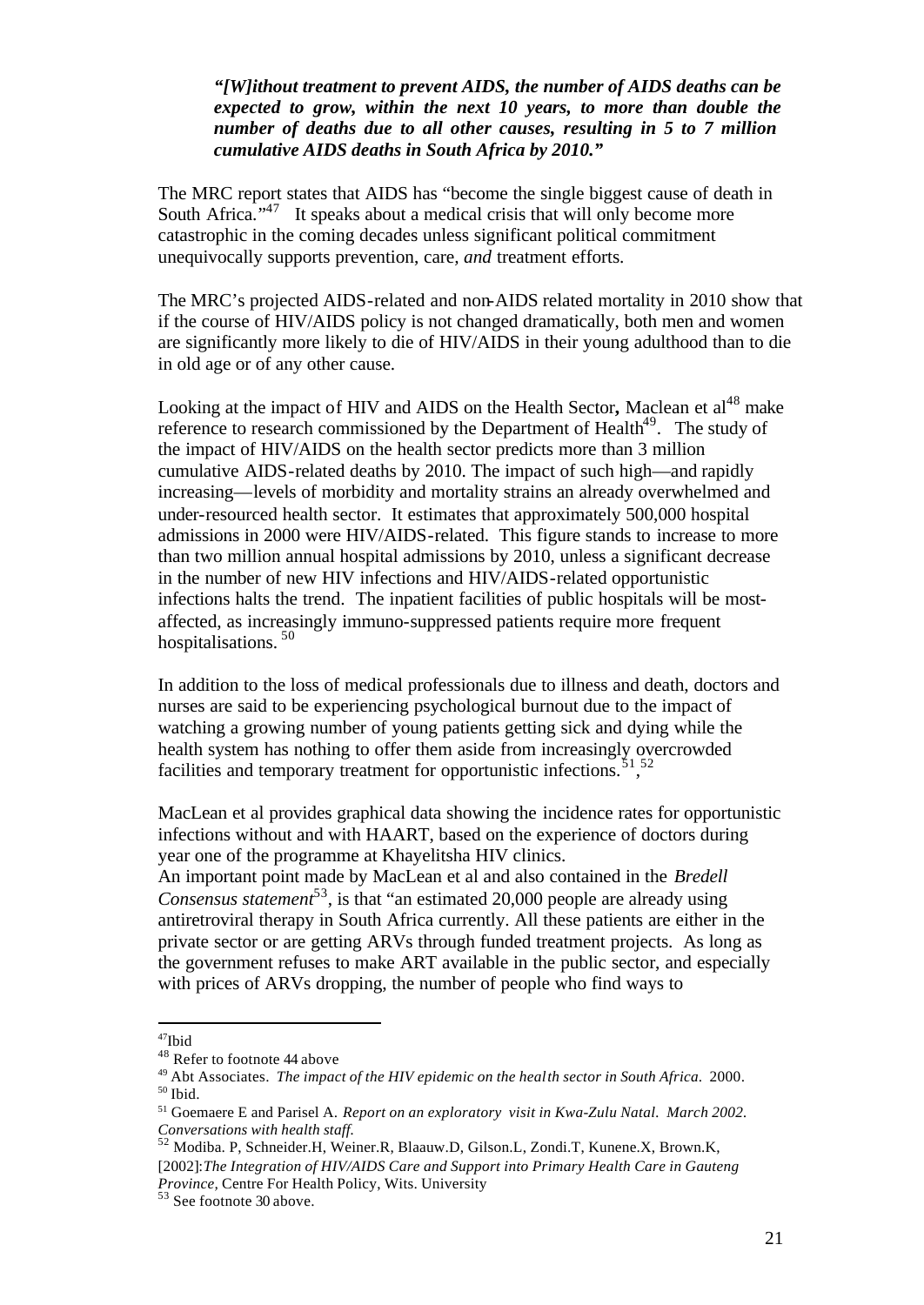independently access these lifesaving drugs will continue to increase. Yet, the growing use of antiretroviral drugs without national standards, sufficient training of health professionals, or prices compatible with long-term affordability can have a deleterious effect for individual patients and national public health. The unsystematic provision of ART can inc rease the likelihood of individual resistance and the development of drug-resistant strains of the virus."

This is a compelling argument for supporting the provision of ARVs in the public health sector, under strict protocol and guidelines. The Bredell Statement concludes with the following statement: "The choice is not a choice between providing and not providing antiretrovirals. Rather, it is a choice between the systematic scaling up of ART provision and antiretroviral anarchy."

MacLean et al provides detailed information dealing with Constitutional Rights and access to treatment. This section details the exact clauses in the South African Constitution and Bill of Rights, which protect the right to access to decent health care for all. It also provides detailed information on legal battles involving organisations like the Treatment Action Campaign, in its struggle to get access to affordable treatment for all people living with HIV and AIDS. See Appendix Three for more literature references on this topic.

#### **Two sides of the same coin: the link between treatment and prevention**

The section entitled "Two sides of the same coin: the link between treatment and prevention"  $54 -$  goes to the heart of the question addressing the issue of access to treatment. Current government policy juxtaposes the question of access to treatment for HIV and AIDS with prevention of the spread of HIV and AIDS. This is not an either/or question, or one which must be presented as a choice between the two options. Treatment cannot be separated from prevention. The paper argues that besides being ethically inexcusable to entirely disregard the 40 million people worldwide who are *already* infected with HIV, focusing solely on prevention without a treatment option undermines the benefits of prevention messages. This is substantiated as follows:

- Treatment as an option provides a motivation for HIV-positive people to be aware of their status: without treatment as an option, knowledge that one is HIV-positive can be seen as offering little more than stigmatisation.
- Treatment as an option promotes openness and reduces stigma as HIV is no longer an inevitable death sentence.
- Treatment programmes can fuel educational initiatives supported by a pool of HIV-positive people open about their status.
- Treatment as an option improves the efficacy and psychological health of health care workers who are able to offer something beyond temporary treatment for opportunistic infections.
- Treatment for HIV-positive people helps to keep families intact and economically stable, thereby minimizing at-risk populations such as orphans and commercial sex workers.
- Treatment for HIV-infected people minimises clinical risks of transmission at each unprotected sexual intercourse. (Long-term benefits of this are unclear though, as patients under treatment live longer and may change risk behaviours.)

<sup>&</sup>lt;sup>54</sup> Refer to footnote 44 above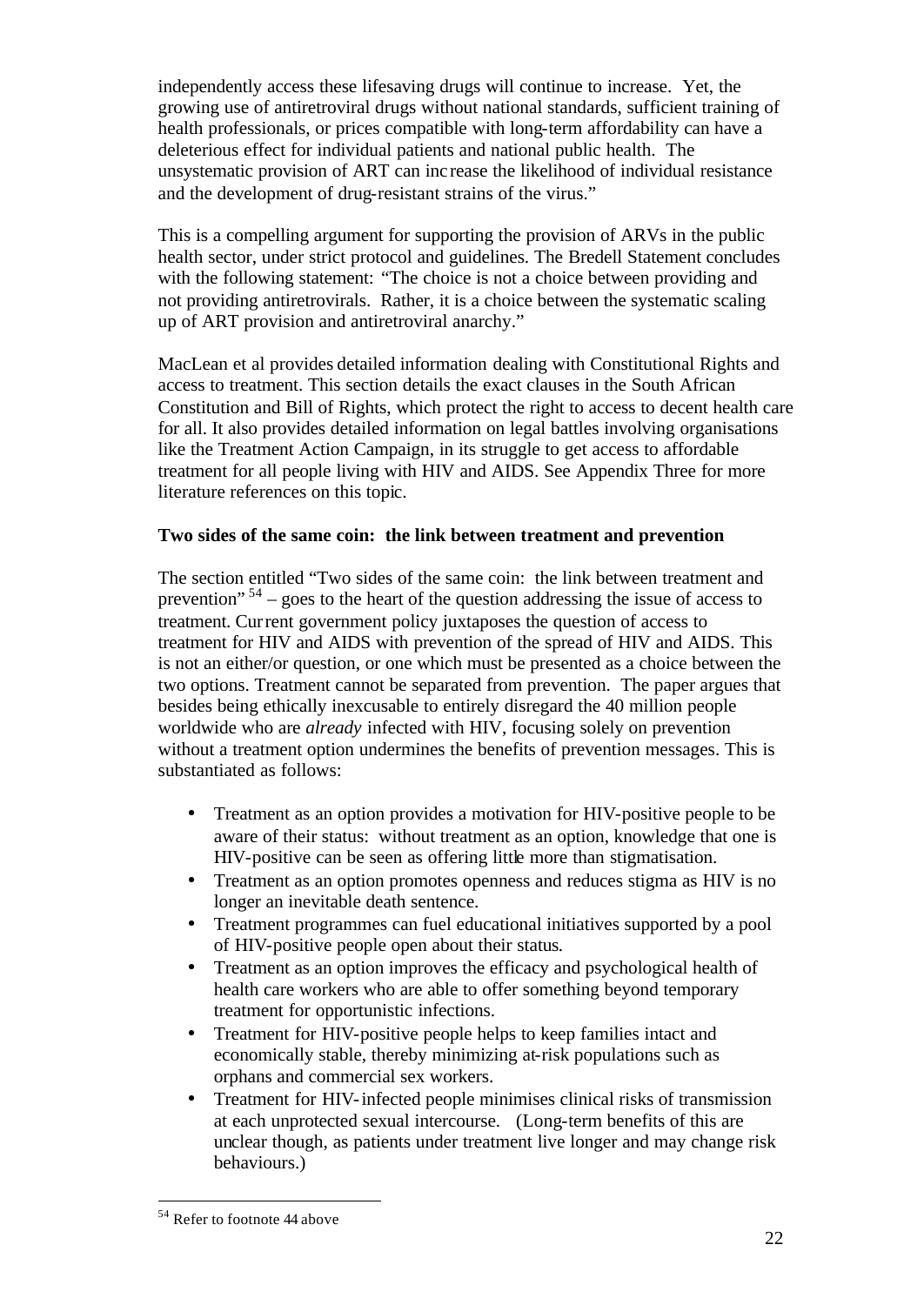Ultimately treatment is an incentive for people to test. Currently, as confirmed by the HSRC household survey<sup>55</sup>, very few people are testing voluntarily for HIV. Most people who know their status, according to this survey, found out their status by applying for a home loan or life insurance policy and were compelled to have an HIV test.

Treatment turns voluntary counselling and testing [VCT] into a powerful prevention tool. Once a person has found out his or her status, if it is positive, their post test counselling must deal with how to prevent the further spread of HIV and equally importantly must counsel the person on management of HIV and AIDS. If a person tests negative, then the person must be counselled on how to stay negative. This is not happening at the moment, so everyone assumes they are negative, and it is largely those people who do not know their status that are spreading HIV.

McLean et al, draws on the experience in Khayelitsha to demonstrate the point of how treatment addresses stigma and is critical as a prevention tool. The relevant paragraph reads: "While scant research has focused on this link, an analysis of the clinics in Khayelitsha provides some insight into the powerful relationship between treatment and prevention. In 1999, a provincial prevention of mother-to-child transmission (PMTCT) initiative in the Western Cape led to a dramatic increase in the number of women aware of their HIV status. Before the existence of PMTCT programmes in the province, few were aware of their status and even fewer were willing to disclose. PMTCT, for the first time, provided a motivation for pregnant women to be tested for HIV: the health of their babies depended on it. In 2000, three clinics began to provide treatment for opportunistic infections and, for those in the late stages of HIV/AIDS, antiretroviral therapy. These clinics likewise provided an incentive for others to be tested: their own health depended on an acknowledgement that their recurring illnesses were linked to a larger disease.<sup>56</sup>

Clinically, the World Health Organization (WHO) differentiates four stages in the natural history of HIV infection. The *stages* are numbered according to the degree of evolution of the disease—Stage One being the initial stage of infection and IV the most advanced (AIDS). The number of CD4 T-cells in plasma (*CD4 count*) is the hallmark of disease progression; it is this figure that is generally used to mark the appropriate initiation of ART. Recommendations vary to accommodate different settings. The World Health Organization's guidelines for scaling up ART in resource-limited settings cite 200 as the suggested CD4 count (or clinical stage IV) at which to start treatment. The revised recommendations of the South African HIV Clinicians Society are consistent with the WHO document.<sup>57</sup> In resource-poor settings where treatment is less readily available, a significant number of patients have started treatment with CD4 counts below 50 or even 10 with some success."<sup>58</sup>

Early in 2001, individual members of the faculty of Harvard University issued what was referred to as the "*Consensus Statement on Antiretroviral Treatment for AIDS in Poor Countries*, signed by 148 academics<sup>59</sup>. This document provides parameters for making antiretroviral therapy immediately available to poor countries. This

<sup>55</sup> Refer to footnote 11 above

<sup>56</sup> refer to footnote 44 above

<sup>57</sup> Refer to footnote 6 above

<sup>58</sup> Medecins Sans Frontieres and University of Cape Town Department of Public Health, Antiretroviral Therapy in Resource-Poor Settinsg: One-Year Report. September 2002.

<sup>59</sup> Individual Members of the Faculty of Harvard University, [2001], Consensus Statement on Antiretroviral Treatment for AIDS in Poor Countries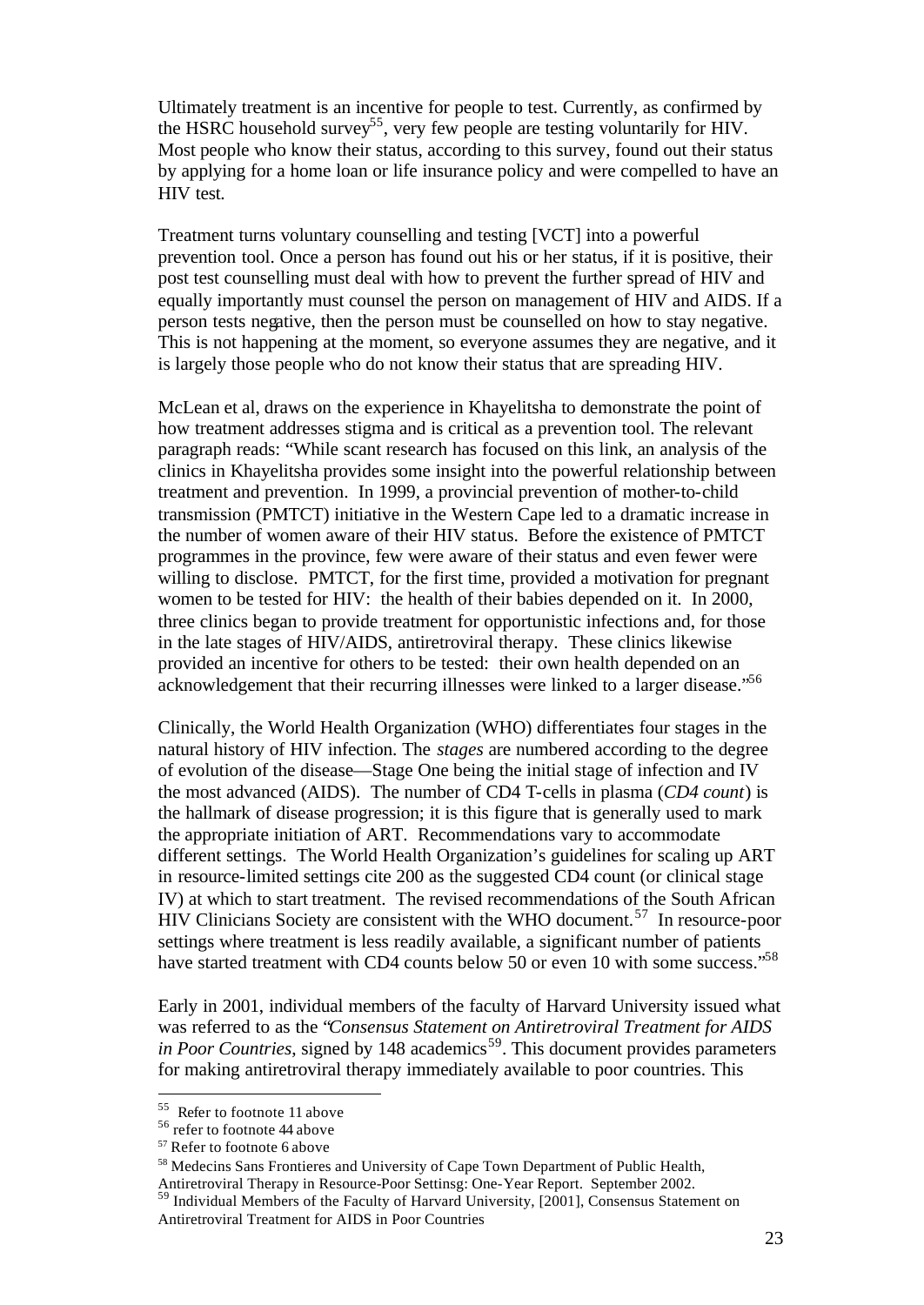document lists some of the commonly quoted reasons for not providing ARVs in resource poor settings: + That poor countries lack adequate medical infrastructure to provide AIDS treatment safely and effectively. + In settings of high illiteracy patients would not take their antiretroviral drugs correctly, thus promoting and spreading drug resistance. + The cost of antiretroviral drugs is too high for the United States and other rich countries to finance, without siphoning resources away from HIV prevention programmes and other worthy development goals; and + political leadership in Africa and other poor regions is not sufficiently committed to underpin a major international effort towards AIDS treatment.

At the same time the review has attempted to demonstrate the economic and social impact of HIV/AIDS. This was shown in terms of premature deaths and devastation of the public health care system, dealing with an influx of sick young people, with recurring illnesses. Just at an emotionally tragic level, AIDS has taken 22 million lives and created more than 13 million orphans.<sup>60</sup>An estimated 16,000 new infections occur every day worldwide, and based on current trends, AIDS deaths will exceed those associated with the Black Plague of the 14<sup>th</sup> century by the year 2004. In the end, no country will escape the disaster. The disease not only has weakened the social, political, and economic fabric on local, regional, and national levels but also promises to fundamentally destabilize this fabric worldwide.<sup>61</sup>

The significant point about the HIV epidemic is that unlike other chronic illnesses like sugar diabetes and heart disease which affects mostly older people, HIV and AIDS is killing people in the prime of their lives and is depleting the economically active section of our population.

With soaring death rates from HIV/AIDS in low-income countries, both the prevention of transmission of the virus and the treatment of those already infected must be global public health priorities. <sup>62</sup>

Prices of drugs have dropped over the last 4 years. Public mobilisation and activism has resulted in major changes to international trade agreements. Presenting infrastructure as an excuse is unacceptable. The recently launched Global Fund to treat HIV/AIDS, Tuberculosis and Malaria <sup>63</sup>, should enjoy the financial support of all developed countries, and this money can be allocated for the development of infrastructure where this is lacking.

A considerable body of evidence suggests that effective AIDS treatment is now possible in low-income countries.<sup>64</sup>Through large-scale, scientifically monitored programs, the development and sustainability of highly effective AIDS treatment strategies remains promising in settings of poverty and high AIDS prevalence.

"We believe that on moral, health, social and economic grounds the international community should provide the scientific and financial leadership for a rapid scaling-up of AIDS treatment in the poorest and hardest-hit countries of the world. Initial efforts should be focused on those with more advanced HIV infection, with a target of at least 1 million AIDS patients in Africa in treatment within 3 years as a first objective, and indeed more if feasible, and with a proportionate scaling up in

<sup>60</sup> UNAIDS. Report on the global HIV/AIDS epidemic. Geneva: UNAIDS, 2000. Available at http://www.unaids.org/epidemic\_update/report/Epi\_report.pdf.

 $61$  Refer to footnote 59 above.

 $62$  Ibid

<sup>&</sup>lt;sup>63</sup> Refer to footnote 41 above

<sup>&</sup>lt;sup>64</sup> Refer to footnote 59 above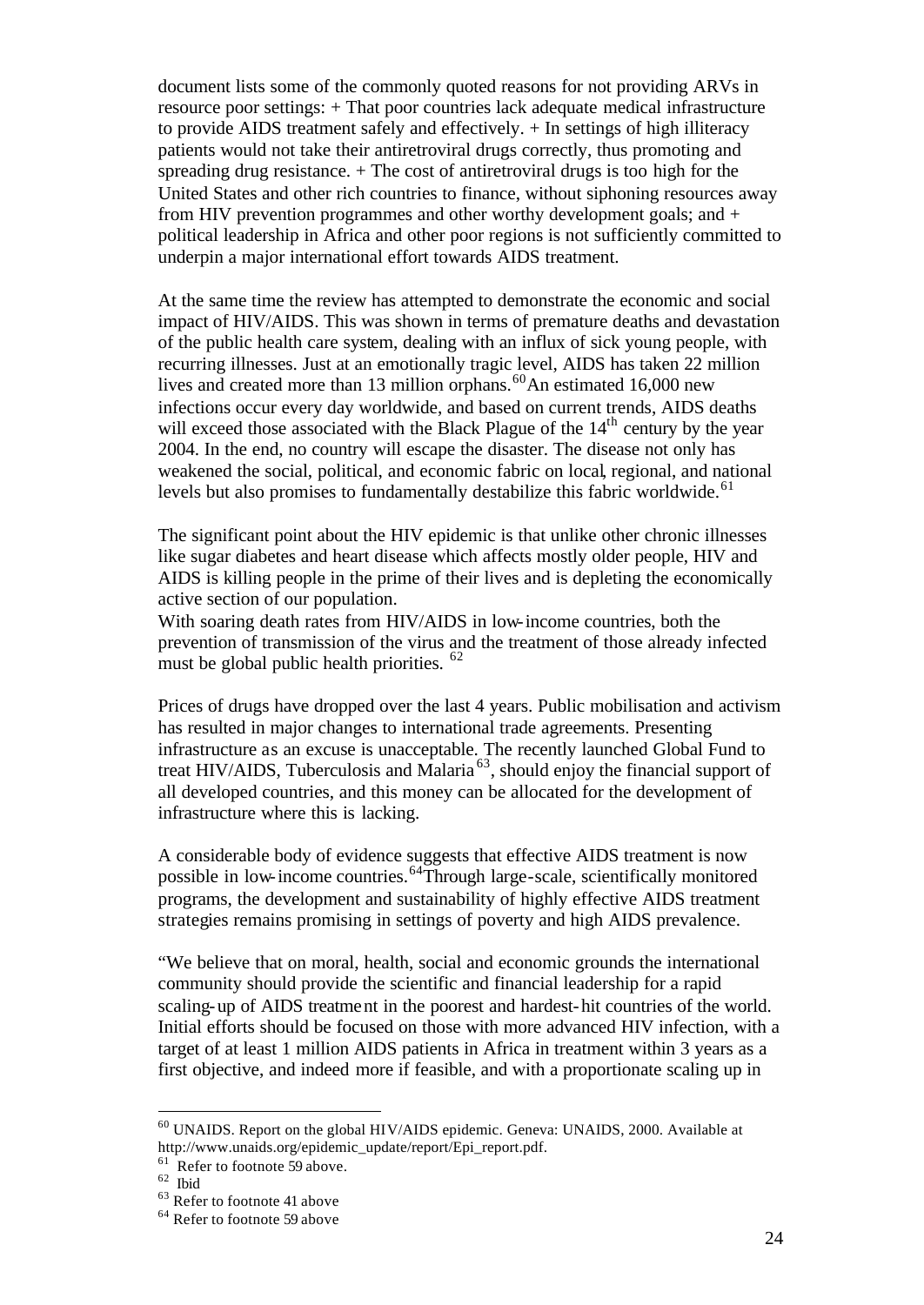hard-hit countries in other parts of the world. Africa accounts for around 80 percent of all HIV-infections in low income or high prevalence countries."<sup>65</sup>

There are at least 4 compelling reasons for combining AIDS prevention and treatment<sup>66</sup>:

*1. Treatment is essential to the 36 million people already infected with HIV, the vast majority of whom will die of AIDS without it.* This is the immediate humanitarian rationale for treatment. The pandemic has already claimed 22 million lives, including 17 million in Africa.

**2.** *Treatment is necessary to optimize prevention efforts.*. It is only when HIV testing is coupled with treatment that people have an incentive to be tested, thus enabling a rational response to AIDS: primary prevention for those who are HIV uninfected, and antiretroviral treatment for those who are HIV infected. Effective antiretroviral treatment of HIV-positive people also lowers the viral load within infected individuals, which in turn has a major effect in reducing the likelihood that they will transmit HIV infection to others.<sup>67,68</sup> <sup>69</sup>Ultimately, then, appropriate treatment of infected individuals may become a major tool in AIDS prevention.

**3.** *Treatment is necessary to save the children -- and fabric -- of societies.* Without treatment, the number of adult deaths expected from AIDS is so great that the currently catastrophic figure of 13.2 million AIDS orphans will grow into an even more socially devastating wave in coming years (by some estimates, 44 million orphans of all kinds by  $2010$ .<sup>70</sup> Without family support, these children often can not attend school, suffer from poverty and malnutrition, and become victims of violent and sexual crimes—all of which places them at high risk for acquiring AIDS and which threatens to mire them in increasingly desperate conditions. If the current lack of treatment continues, a demographic shift is predicted in the most severely afflicted parts of Africa such that teenagers will outnumber their elders by  $2020^{71}$ 

#### **Scaling up Antiretroviral therapy in resource poor settings**

A very significant development in 2002 was the document issued by the World Health Organisation. This was in the form of guidelines for a public health approach entitled: *Scaling up Antiretroviral Therapy in Resource Limited Settings.*<sup>72</sup>

In just under ten years, the face of the HIV/AIDS epidemic has changed completely, from being a disease that resulted in premature and painful death, to one that can be managed like any other chronic illness. The introduction of

l

<sup>68</sup> C. Hart *et a*l. (1999). Correlation of human immunodeficiency virus type 1 RNA levels in blood and the female genital tract. *J Infect Dis* 179:871-882.

 $^{65}$  Ibid

<sup>66</sup> Ibid

 $67$  UNAIDS (1999). HIV/AIDS prevention in the context of new therapies. (UNAIDS, Geneva)

<sup>&</sup>lt;sup>69</sup> P. Vernazza *et a*l. (2000). Potent antiretroviral treatment of HIV infection results in suppression of the seminal shedding of HIV: the Swiss Cohort Study. *AIDS* 28:117-121.

 $70$  USAID. Children on the Brink: Updated estimates & recommendations for intervention. USAID: 2000. Available at http://www.usaid.gov/press/releases/2000/childrenreport.pdf.

<sup>&</sup>lt;sup>71</sup> Monitoring the AIDS Pandemic Network. The Status and Trends of the HIV/AIDS Epidemics in the World, 2000. U.S. Census Bureau, 2000.

<sup>&</sup>lt;sup>72</sup> Hammer.S, Gibb. D, Havlir. D, Mofenson, L, Beek. I, Vella. S. (eds) [2002] Scaling Up Antiretroviral Therapy in Resource Limited Settings. World Health Organisation.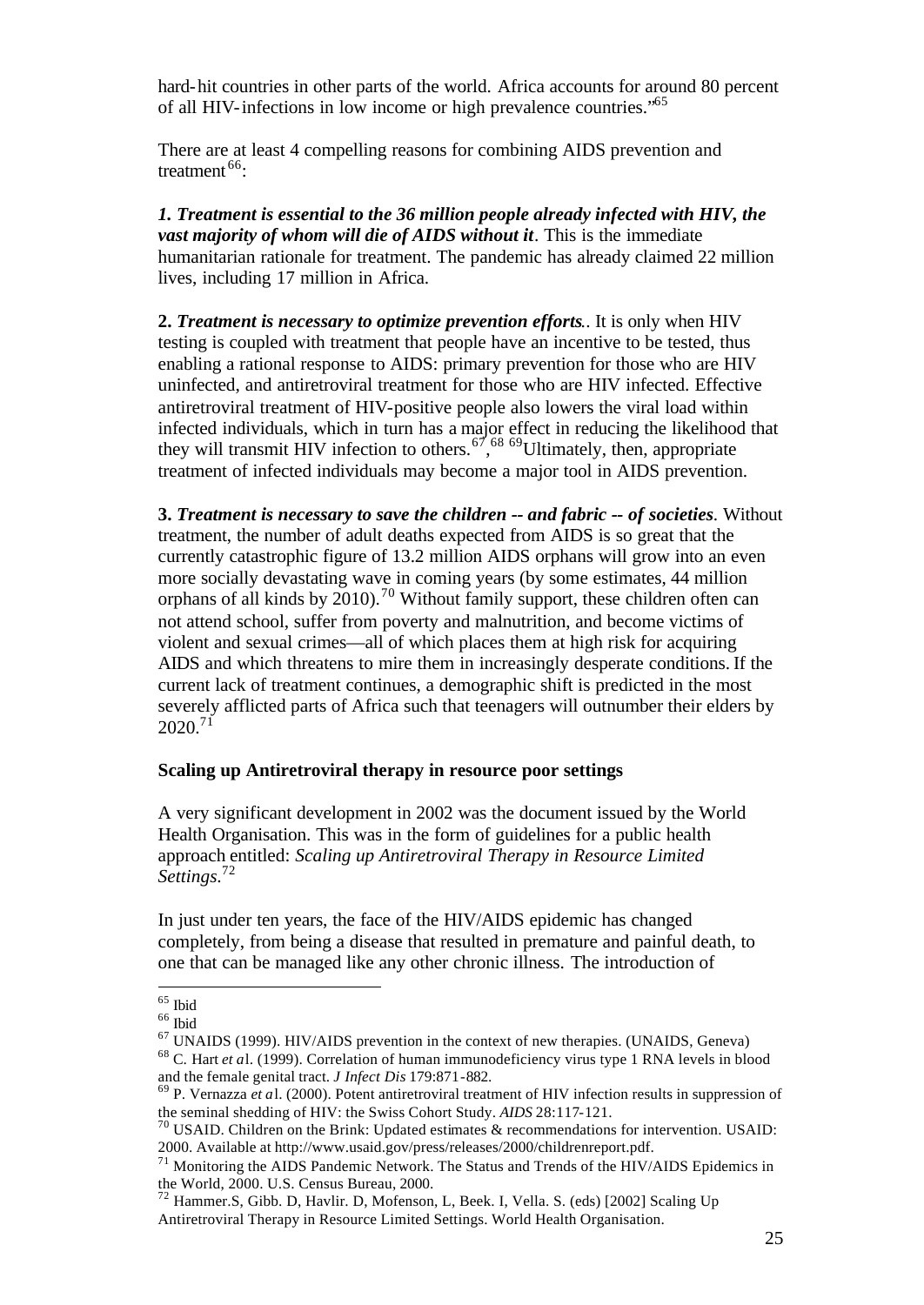antiretroviral treatment has marked this turning point in the mid 1990s. But, this depends on which part of the world you come from. Unfortunately the scenario painted above related to those countries where people have access to a functioning and efficient health care system, or are rich enough to afford such quality health care. With the drop in prices of ARVs, the question of access to treatment in poor and underdeveloped countries is becoming a reality.

 It is precisely for this reason that policies and guidelines for the use of ARVs is very important. Without this we are experiencing a situation where doctors are recommending mono therapy and dual therapy as opposed to HAART. This will lead to resistance, as the virus is able to deve lop resistant strains. Once this strain of HIV resistant to certain antiretroviral drugs is spread through the population, then it has a huge impact on the efficiency of ARV therapy. ARVs are toxic and need careful monitoring with laboratory tests of CD4 counts, viral loads, liver functioning and levels of acidity. Only a proper programme that addresses all these issues with a clear policy and guidelines on the use of ARVs will ensure that these problems are avoided. As illustrated by both the experience in Brazil and the experience of MSF in Khayelitsha, these problems are not insurmountable.

The WHO guidelines make a very important point in relation to this issue. It states that "scaling up will not be possible in the absence of a clear public health approach that promotes the rational and safe use of these powerful precious medicines. These technical guidelines developed with the support of the US National Institute of Health, present such an approach, promoting the use of standardised regimens and simplified monitoring. They recommend standards for the large-scale introduction of ARVs that prevent misuse."

The document also reinforces the view that through the scaling up of access to ARVs, millions of people will be granted a new lease on life, wider access to treatment will stimulate prevention and there will be positive impacts on social and economic development as people living with HIV live longer and more productive lives.

These guidelines provide very useful information aimed at policy makers and health care workers working in the public health sector. It anticipates all the problems associated with scaling up access as opposed to management for individuals on ARVs.

Gayle et al. looks at how treatment and a comprehensive programme contribute to dealing with the epidemic and saving lives.<sup>73</sup> Helen et al also looks at prevention in the era of treatment and speaks about how treatment can enhance prevention methods. "In addition to greatly improving lives and delaying illness, enhanced access to treatment could bolster prevention efforts. A realistic prospect of obtaining treatment would provide persons at risk for infection with greater incentive to seek counselling and treatment. By implicitly valuing the lives and health of persons infected with HIV, treatment initiatives may reduce the stigma that poses a major impediment to prevention. Given that the risk of sexual transmission of HIV is closely correlated with the plasma viral RNA level in the infected person, some have hypothesised that the decline in viral load typically associated with HAART could reduce population-wide rates of HIV transmission. With substantial additional funding and a more strategic and timely approach to

 73 Helene D. Gayle, M.D., M.P.H. *Curbing the Global AIDS Epidemic* The New England Journal of Medicine. Volume 348: 1800-1802, May 1 2003, Number 18.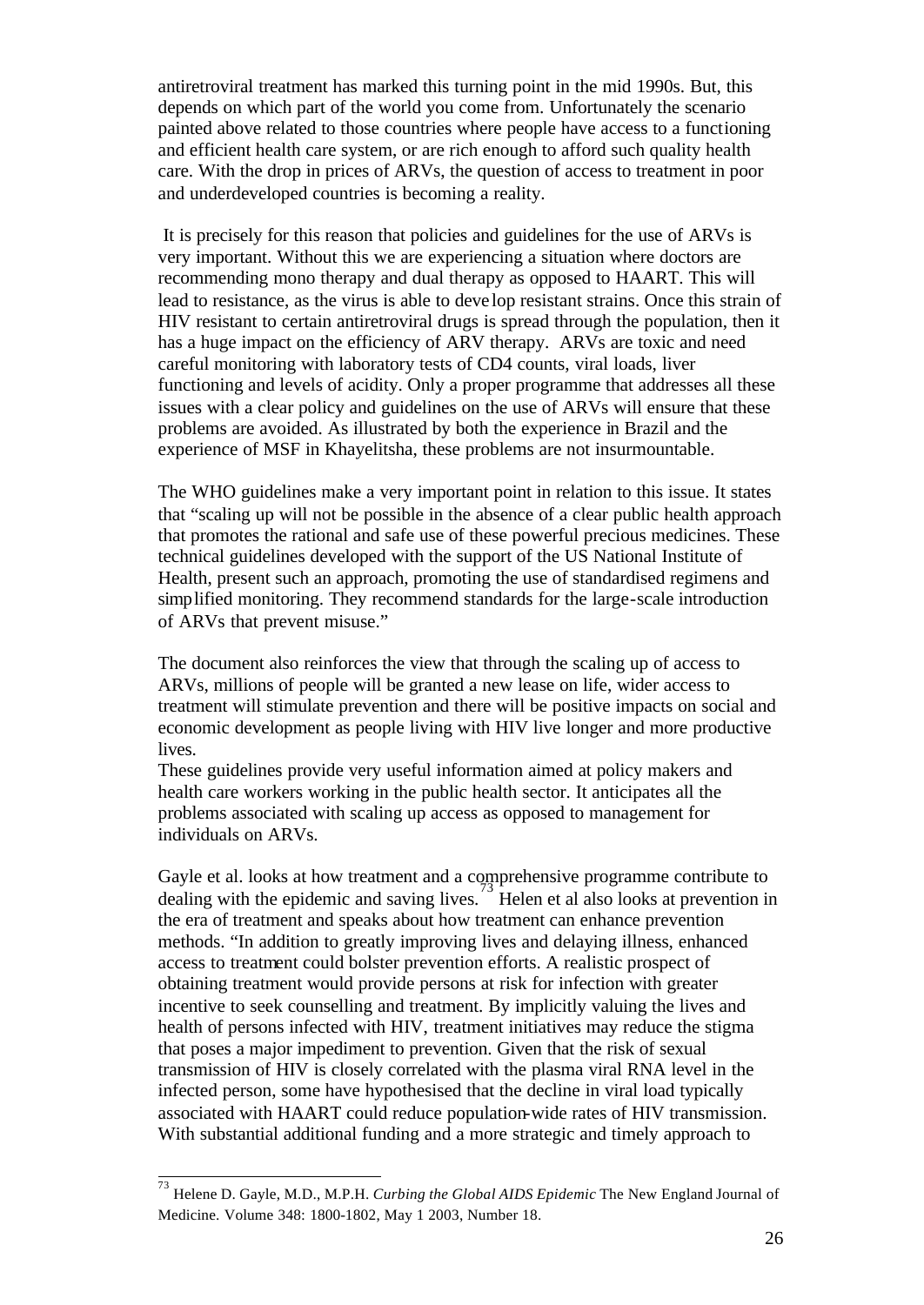HIV prevention, a sustained reversal of the global spread of AIDS is achievable. This effort is urgently needed in Southern Africa, where up to one in three adults is already infected."

Overwhelming evidence exist to prove that overall, ART is a critical component of an effective HIV/AIDS treatment and prevention strategy.

## **BARRIERS TO ACCESS TO TREATMENT**

#### **Price**

l

Only 5% of the six million people in the developing world who need antiretroviral drugs are receiving them and only around 10,000 of Africa's 25 million HIVpositive individuals receive HAART. "The doctor's role goes from caregiver to undertaker. You talk to them about the cheapest method of burial. Telling them about the drugs is always kind of a cruel joke," said Dr Chris Ouma of Kenya, where 2.5 million people are infected with HIV, and most cannot afford AIDS drugs."*<sup>74</sup>*

A large percentage of the review has dealt with the fact that current government policy in South Africa excludes the provision of ARVs in the public health sector. It is also important to note that in terms of a global picture aside from lack of political will and leadership from many governments on the issue of HIV and AIDS, the multinational drug companies have a lot to answer for as well.

The World Trade Organisation's meeting in Seattle in December 1999 raised the issue of access to essential drugs for people living in poor countries. The inequalities of the world became the focus of major demonstrations, exposing that multinational drug companies have become the fat cats of the world while millions of people living in poor undeveloped countries are dying of treatable and curable diseases.

It must be recognised that since the victory of the PMA court case<sup>75</sup> the price of ARVs in particular have come down significantly. But the problem is that this is on the basis of special deals to governments in certain developing countries and excludes the private sector, like medical schemes for example. On the 1<sup>st</sup> December 2002, Médecins Sans Frontière produced the third edition of a paper entitled: "Untangling the web of price reductions: a pricing guide for the purchase of ARVs for developing countries."<sup>76</sup>

Prices of anti-AIDS drugs, in this instance, on the international market are a significant barrier to improving access to essential medicines in developing countries.

The document points out that the target audience of special offers made by big drug companies are governments, non-profit procurement agencies like MSF as well as other bulk purchasers of ARVs, including health facilities and NGOs. Useful information on pricing and what drugs are available on paediatric formulations for

<sup>74</sup>Ford Nathan, *Statement on Access to ARVs in poor countries,* [2003] Médecins Sans Frontières, London EC1N 8QX

<sup>75</sup> Editorial, *South Africa's moral victory* Lancet , [2001], Volume 357

<sup>76</sup>Médecins Sans Frontière (2002), Untangling the web of price reductions: a pricing guide for the purchase of ARVs for developing countries.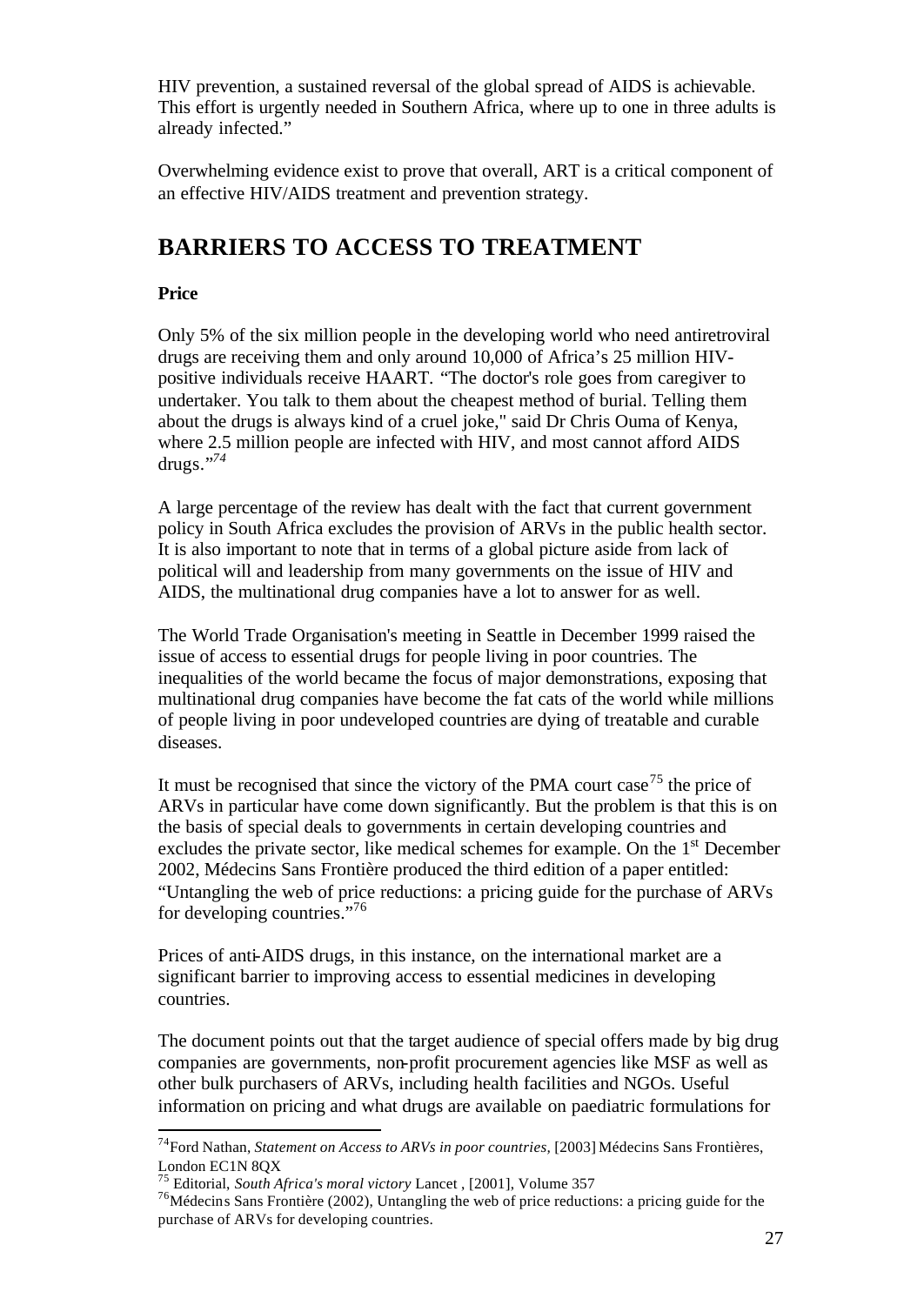children is also provided. Of particular importance for us in South Africa is the information provided on the effects of generic competition on price levels.

There is currently a debate in South Africa about the cost effectiveness of providing ARV treatment. Antiretroviral drugs are "affordable" and launching a program to deliver the medicines to HIV-positive people throughout South Africa is "feasible," according to a cost study<sup>77</sup> completed by the country's national health and finance ministries. The research commissioned by the South African Government on this issue, makes strong recommendations on the roll out of ARVs in the public health sector at primary health care level, and demonstrates how it will be cost effective and will save the lives of millions of people. Unofficial reports state that the report makes the following argument in support of the roll out of ARVs:: "Many deaths could be deferred until after 2010". The report states that on the conservative assumption that ARV therapy leads to 4-5 additional years of "relatively illnessfree life": At 50%, people receiving ARV therapy 733 000 deaths would be deferred.

#### **Generic ARVs vs Patented ARVs**

In South Africa, buying the drugs in a pharmacy costs each patient about R16, 000 per year for a common first-line regimen (Combivir® plus Viramune® or Stocrin®), a price unaffordable for the great majority of the population, and virtually impossible to subsidize in public services. It is, however, important to note that international activism and the introduction of competition into the otherwise monopolized industry of HIV/AIDS medicines have brought about significant gains in the affordability of these drugs. In 1999 triple therapy treatment for ARVs cost around R4000 per month, today the price stands at around R1, 300 a month for patented first line regimen.

The use of generic ARVs, brings down the cost of provision of HAART dramatically. Other important cost factors include laboratory costs, which includes regular blood tests to monitor viral loads and CD4 or T-cell counts. These are vital statistics in the management of HIV and AIDS, especially for people on ARVs.

#### *"We have upside-down access to AIDS drugs in this world. The drugs are where the disease is not, and the disease is where the drugs are not."<sup>78</sup>*

MSF has produced important research data based on operational experience. In its paper dealing with antiretroviral therapy in resource-poor settings, MSF addresses the question of costs effectiveness of providing ART. In summary the paper states that for the management (prophylaxis and treatment) of opportunistic infections, costs of drugs and tests are usually less expensive than ART. The frequency of clinical visits, however, is significantly higher in AIDS patients only receiving care for opportunistic infections.<sup>79</sup>

#### **Brazilian experience on cost of drugs**

Brazil provides a good case study to answer this question as it shares similar socioeconomic problems as those faced by South Africa. In the mid-1990s, the Brazilian Ministry of Health (MoH) adopted a policy of universal free access to antiretroviral

<sup>&</sup>lt;sup>77</sup>Refer to footnote 18above

<sup>&</sup>lt;sup>78</sup> Dr. Peter Mugyenyi, Joint Clinical Research Centre, Kampala, Uganda

<sup>79</sup> Ibid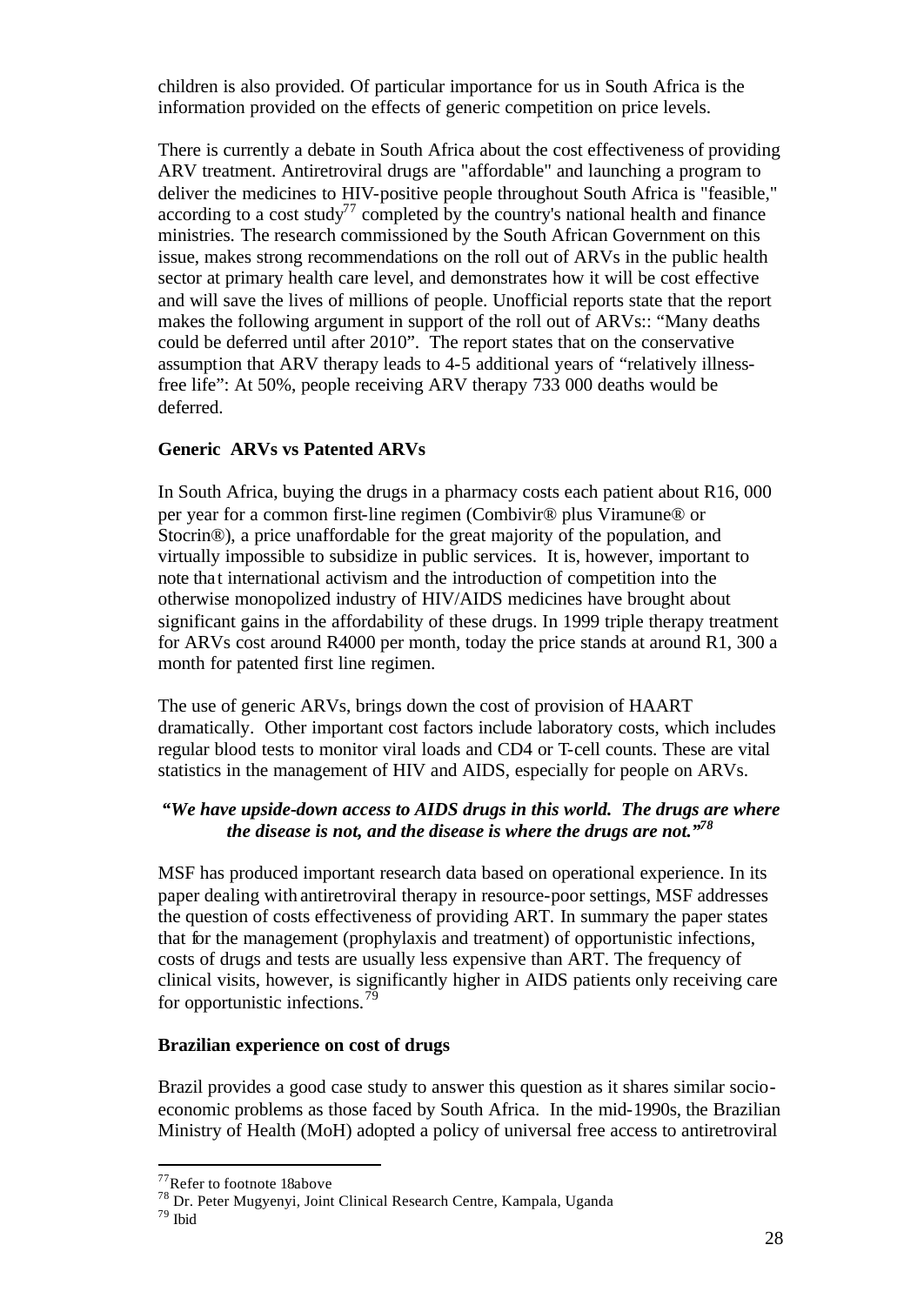(ARV) drugs for people with HIV. 113,000 patients now receive ARVs through the public health system. The scheme has improved patients' quality of life, produced a six-fold reduction in hospitalisation rates and is cost-effective - saving the government around US\$ 1 billion over five years. $80$  What was also reported is that since 1996, the rate of HIV-related infections has fallen by up to 80 percent and 358,000 AIDS-related hospital admissions were avoided from 1997 to 2001.

A major concern for most governments with respect to the provision of ARVs in the public health sector is the question of sustainability. Once a person takes ARV therapy, they have to keep on this treatment for the rest of their lives. One of the problems of accepting offers and "donations" from drug companies is exactly the problem of sustainability. Many companies make price reduction offers for a limited period of time. When this period expires poor countries struggle to maintain the treatment programmes.

The key to the problem is to drive the prices of drugs down in the market. The best way to do this is to break the monopoly that patent holders have in terms of brand name drugs for essential life extending treatment. As mentioned above TRIPS allows for this. The other key factor is competition from generic drug companies. This is how Brazil has managed to sustain its programme together. The annual cost of ARVs is US\$ 235 million - 1.6 percent of the total MoH budget. Treatment for each patient is now 50 percent cheaper than in 1997, because 63 percent of ARVs used are generic versions produced by six Brazilian pharmaceutical companies. The prices of locally produced drugs have fallen by 82 percent over five years. One local producer, established by the MoH, produces almost half of all ARVs used in Brazil. The MoH negotiated with foreign pharmaceutical companies to reduce the cost of certain imported drugs by 60 percent. They avoided the use of compulsory licensing by agreeing tiered or differentiated pricing schemes.

A well-designed and supported international effort to reduce drug prices and improve health infrastructure could overcome many obstacles even in poorer countries. This should incorporate some of the successful elements of the Brazilian scheme, including a concerted governmental response, strong and effective civil society participation multisectoral mobilisation, balanced prevention and treatment approaches, advocacy of human rights, reflected in Brazil's policy of universal access to treatment.<sup>81</sup>

#### **Are International trade agreements an impediment to access to treatment?**

On the 14 November 2001 at a World Trade Organisation [WTO] ministerial meeting a Declaration on the TRIPS agreement and public health was adopted. $82$ Point 4 states that: "We agree that the TRIPS Agreement does not and should not prevent members from taking measures to protect public health. Accordingly, while reiterating our commitment to the TRIPS Agreement, we affirm that the Agreement can and should be interpreted and implemented in a manner supportive of WTO members' right to protect public health and, in particular, to promote access to medicines for all."

 80 Insights Health Issue, [2002], Model of success Universal access to treatment in Brazil, No. 2

 $81$  Ibid

<sup>82</sup> World Trade Organisation, [2001], *Declaration on Trips Agreement and Public Health,*  WT/MIN(01)/DEC/2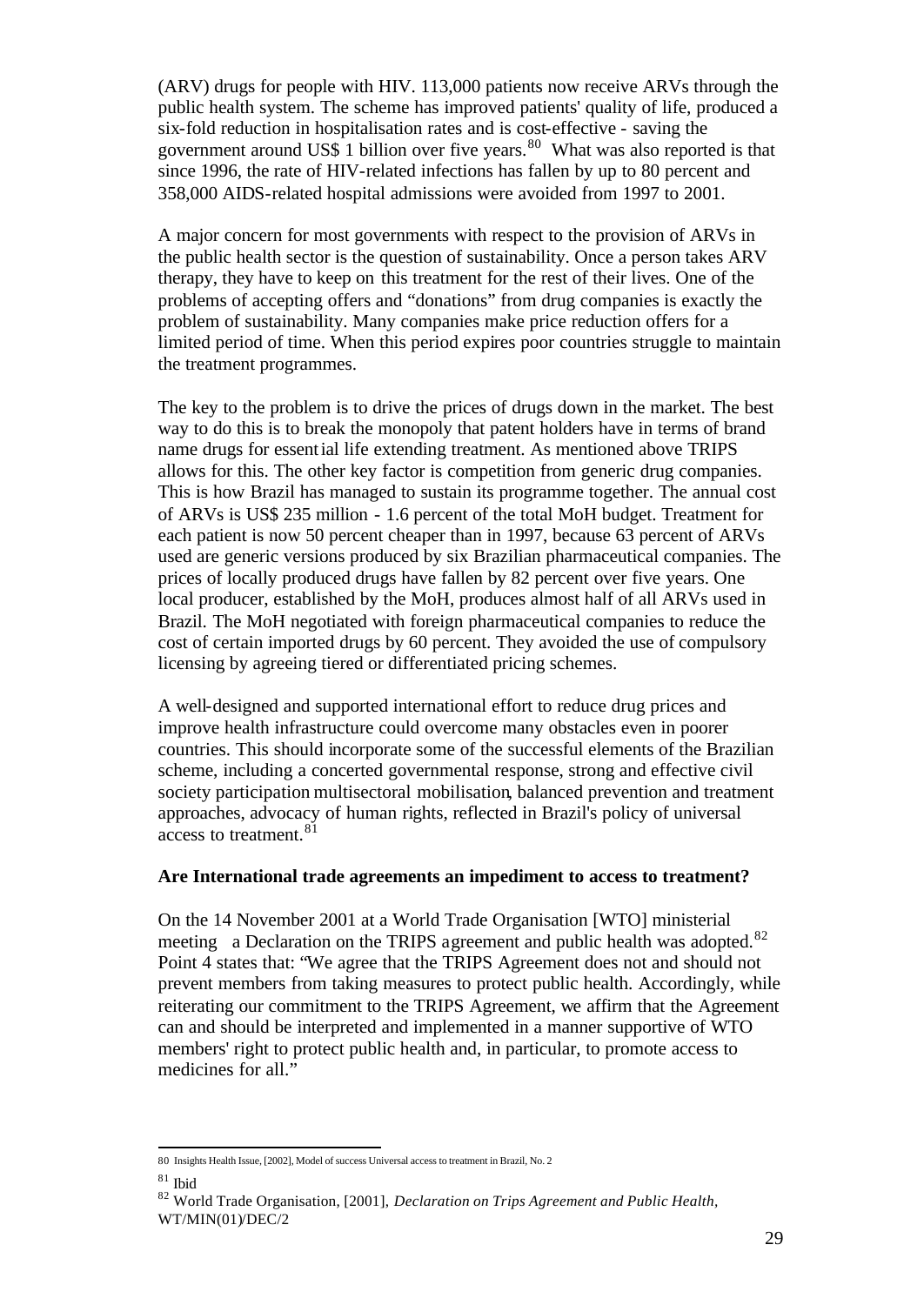This together with national laws regulating intellectual property rights, like the patent act in South Africa, makes adequate provision to allow for countries to override patent rights in the interest of national health and emergency situation as presented by the current AIDS pandemic.<sup>83</sup>

In 2002 the WHO and WTO issued a joint study on WTO agreements and public health.<sup>84</sup>. The key objective of the document is to attempt to strike a balance between relevant WTO agreements and the way they may influence health and health policies. The WTO Agreement and public health **–**paragraph 7 states that the TRIPS Agreement also covers some areas that are relevant to health. The issue of patent protection for pharmaceutical products is particularly critical. This is an area where it is very important to find a proper balance between two complementary public health goals that of providing incentives for future inventions of new drugs and that of ensuring affordable access to existing drugs. The document also makes reference to Infectious disease control and states that the World today has witnessed the emergence of new global health threats, for which control measures are still evolving (for example HIV/AIDS). It also covers other issues related to HIV and AIDS – including a section on Access to drugs and vaccines, Health services, Food Security and nutrition and concludes with an important paragraph entitled "Towards Health and Trade Coherence.

For a more comprehensive summary of the various national laws that allow for government to access cheap generic drugs, and a list of international trade agreements making this possible see Appendix Three.

#### **Compliance –Can Africans take their drugs consistently**

In October 2001, Andrew Natsios, US administrator for foreign aid, made the outrageous racist statement that administering AIDS treatment in Africa would be extremely difficult because of a paucity of health infrastructure and because most Africans don't have clocks or watches and thus could not take medication at specific times.<sup>85</sup>

Compliance is critical to prevent patients from developing drug resistance and of the increased risk of spreading drug resistant strains of HIV. What has been some of the recorded experiences of programmes providing ARVs in resource poor settings?

The most successful intervention in South Africa to date has been the experience of Médecins Sans Frontières (MSF) together with the School of Public Health and Primary Health Care, University of Cape Town.<sup>86</sup> The programme applies strict criteria for qualification to go onto HAART. This includes regular attendance to the HIV clinic in Khayelitsha, adherence criteria including disclosure of ones status to at least one family member or friend, social criteria, and a doctor assesses the stage of disease. Only patients with a CD4 count of less than 200/mm² are eligible. From their experience promotion of adherence was based on a patient centred programme. Patients have access to trained counsellors for any questions related to HAART. Each patient is requested to identify a "treatment assistant" with home visits from the clinic. The centre has pioneered the development of support groups

<sup>83</sup> Patents Amendment Act, 2002

<sup>84</sup> World Trade Organisation [WTO] and World Health Organisation [WHO], (2002), *WTO Agreement & Public Health – A joint study by the WHO and WTO Secretariat*<br><sup>85</sup> Donnally, J. 190011. *M*. *A joint study by the WHO and WTO Secretariat* 

<sup>85</sup> Donnelly. J, [2001], *Natsios called racist; firing sought,* The Boston Globe

<sup>86</sup> Refer to footnote 58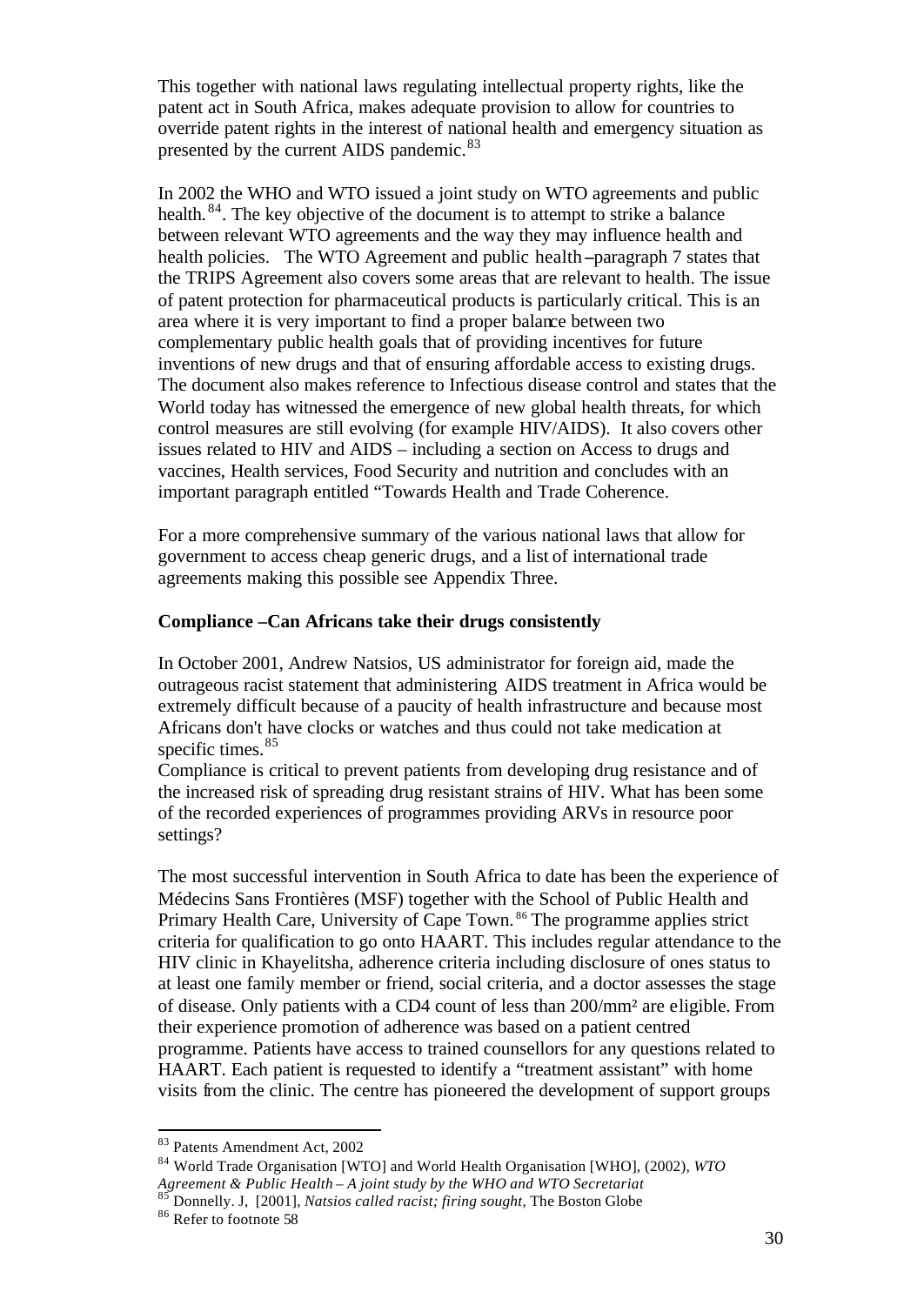for people on HAART. Treatment literacy plays an important role, with patients being provided with information and pillboxes and other such support systems to help the patient monitor his or her drug programme.

Response to HAART is recorded through monitoring of CD4 counts, viral loads and weight gain. As an example, 54% of all patients registered on the programme started with a CD4 cell count of less than 50, and at 6 months only 2% have CD4 counts below 50, and 53% of patients have CD4 cell counts above 200. Some of the lessons learnt is that if one analyses the survival of patients on the basis of their CD4 count at the time they started on ARVs, the pattern that emerged was that patients with CD4 levels below 10 were less likely to survive one year on HAART. The essential components of such a programme based on this experience include: careful selection of patients to go onto HAART, treatment adherence support and treatment literacy. This programme also demonstrates that the significant drop in the incidence of opportunistic infections as a consequence of HAART has important implications for costs and management of health care delivery.

Finally, this programme made an application to the Medicines Control Council [MCC] for a Section 21 exemption, which allowed them to buy generic ARV drugs from Brazil for the programme. The results after a year of using generic ARVs was that the generic drugs achieve the same health benefits as the brand name products for a significantly cheaper price. Once again this is of enormous significance in informing a national policy to provide HAART at primary health care level, and its implications for sustainability of such a programme.

#### **Can ARVs be administered at Primary Health Care level?**

A book produced by Dr Clive Evian provides useful information for both health care workers and the general public on how this is possible.<sup>87</sup> If the pace of this change and discovery continues, HIV/AIDS will soon become a manageable, chronic, clinical condition, especially if the financial barriers to this care can be reduced in the years ahead.

The section dealing with Primary care for early HIV infection and Primary care for advanced HIV disease is of critical importance and can be used to inform current official policy on HIV and AIDS management in the public health sector. Other sections of relevance include a section on: Recognising and managing HIVassociated and AIDS conditions, AIDS and the health care worker, The care of people who are in pain, or are dying. This book contains key information presented as guidelines in an accessible interesting format and attempts to be all-inclusive. Given the focus of the review, appendix Two will provide a brief summary of material and information available on nutrition, recognising the important role that access to proper nutrition plays in any illness, and particularly one resulting in a comprised immune system, like HIV.

## **WHY IS ACCESS TO TREATMENT AND CARE A HUMAN RIGHTS ISSUE?**

The UNAIDS<sup>88</sup> guidelines is based on the following international commitments made by governments:

<sup>87</sup> Evian C, (2002), *Primary AIDS Care- Third Updated Edition.*

<sup>88</sup> *HIV/AIDS and Human Rights – International Guidelines* – UNAIDS Geneva July 2002. Revised Guidelines 6: commentary and recommendations for implementation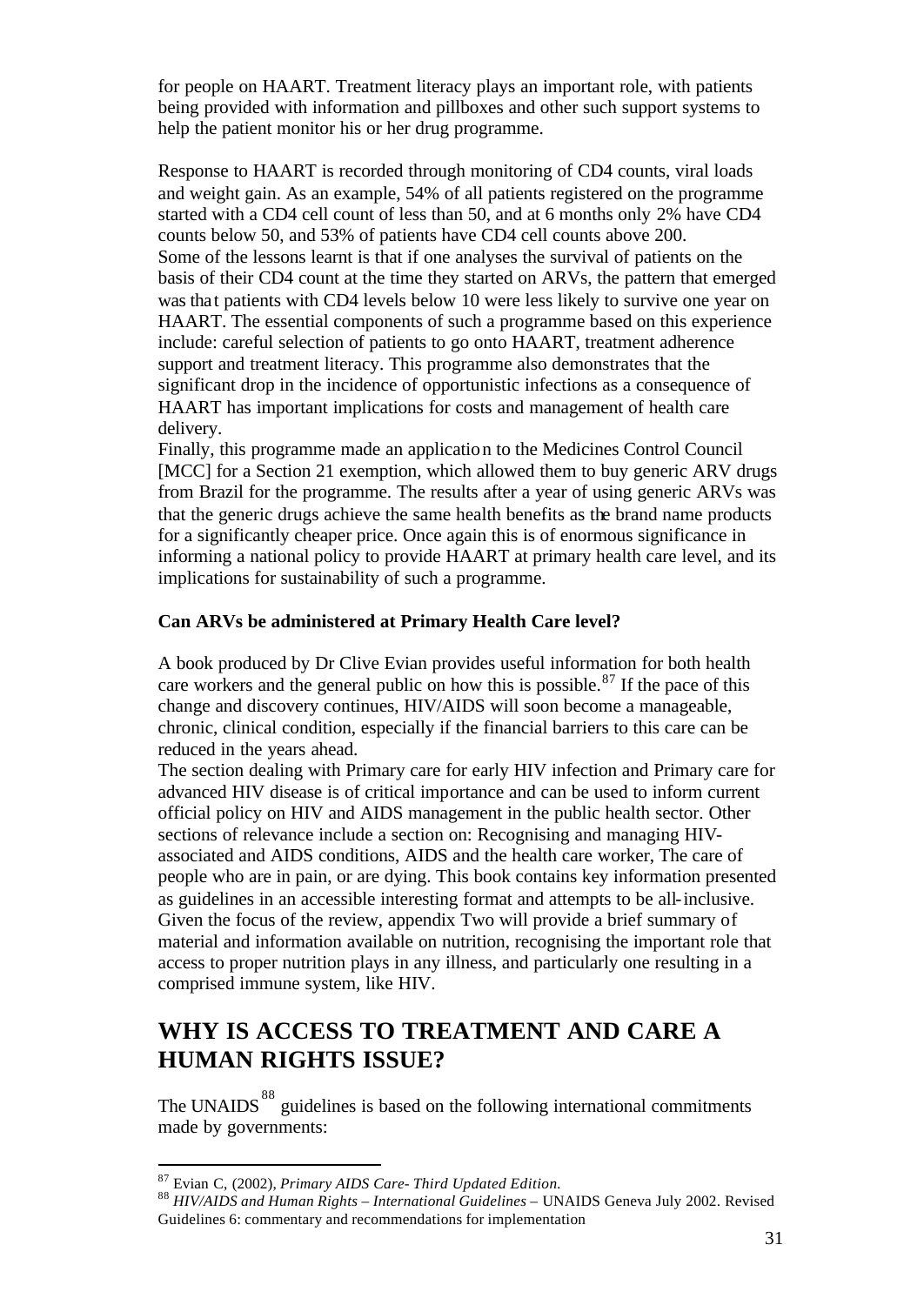- The Commission on Human Rights in 2001 and again in 2002 confirmed that access to AIDS medication is a key component of the right to the highest attainable standard of health, enshrined in the Universal Declaration of Human Rights
- The International Covenant on Economic, Social and Cultural rights and the Convention on the Rights of the Child
- The Committee on Economic, Social and Cultural Rights, which monitors the Covenant, in 2000 made clear that the right to health included inter alia access to treatment and to HIV-related education.

The revised International Guidelines on HIV/AIDS and Human Rights, produced by UNAIDS, is premised on the fact that human rights promotion and protection is central to the response to HIV/AIDS. According to the statistics made available in 2002, across the globe more than 40 million people were living with HIV, half of whom were women, and half the new infections were occurring in young people under 25. It is also explained that these guidelines were being revisited to ensure that the revision of the Guidelines updates them to reflect new standards in HIV treatment and evolving international law on the right to health.

In making the case for access to treatment as a basic human right, the revised International Guidelines on HIV/AIDS and Human Rights, produced by UNAIDS, is critical reading. <sup>89</sup>

These guidelines as with those issued by the Southern African HIV Clinicians Society<sup>90</sup>, endorses the following fact. It states that: "Over the past six years, antiretroviral treatment for AIDS, while falling short of a cure, has slashed HIV death rates in high-income countries. But in developing countries, despite major decreases since 2000 in the prices at which these drugs have been available, they still reach fewer than 5% of those whose lives they would save. At the same time, human rights violations, including stigma and discrimination faced by people living with or affected by HIV/AIDS, still constitute a major barrier both to prevention efforts and access to care.

Poverty, discrimination, and gender inequalities are the engines of the  $21<sup>st</sup>$ -century HIV epidemic-and who has access to what service.<sup>91</sup> The poor and the disempowered have been blamed for their own misfortune. Why is it that in this context, the burden of proof regarding the need for effective care has in both instances fallen squarely on the shoulders of the destitute sick and their allies? Can we show that comprehensive HIV services are "sustainable" in the hardest-hit communities? Can we demonstrate that they are "cost effective" and a "ranking priority" in the face of other competing demands?  $92^{\circ}$ 

The commonly espoused excuses for not providing ARVs in resource poor settings, include the following: acquired resistance to these drugs, thievery and sale on the black market, adverse drug effects, diversion of resources from higher-priority projects, the obstacle of stigma, etc. But in answering the question as to why access to treatment is a human rights issue, Paul Farmer provides a succinct answer:  $93$ 

<sup>89</sup> Ibid.

<sup>&</sup>lt;sup>90</sup> Refer to footnote 6 above

<sup>&</sup>lt;sup>91</sup> Farmer, P.E., Connors. M, Simmons. J, (eds). [1996]. Women, Poverty, and AIDS: Sex, Drugs, and Structural Violence.

 $92$  Farmer. P, [2002], Introducing ARVs in Resource-poor Settings: Expected and Unexpected Challenges and Consequences, Harvard Medical School.

<sup>93</sup> Ibid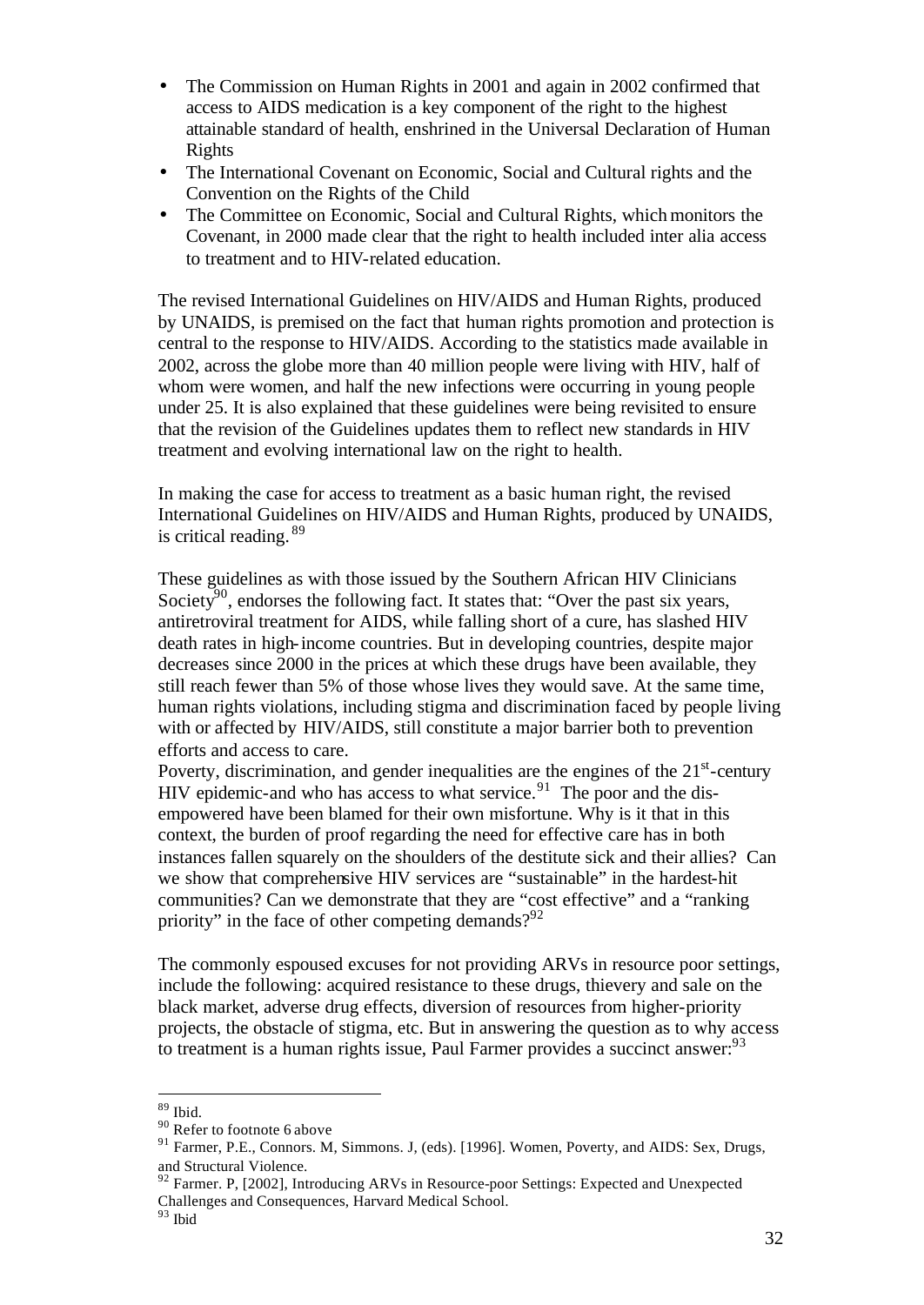"One positive effect of integrating treatment should not be ignored: for over a decade, those living with both poverty and HIV (they are tens of millions strong, even if they have no acronym) have been demanding access to effective therapy. Thus merely introducing donor-supported HIV treatment efforts is positive because it shows we are listening, at long last, to these voices. Such novel efforts strike a blow for equity, no matter what the naysayers may say- and no matter how uncomfortable the public health and scientific communities may feel about the language of social justice or about social justice itself."

Paul Farmer provides a very useful paper on challenges that a very poor country confronts in providing access to treatment. Paul  $\text{Farmer}^{94}$  endorses the view that has been expressed by organisations like the World Health Organisation and MSF, that full participation of community health workers will be required if HIV prevention and care are to reach the poorest and most vulnerable communities. The Framework Agreement for a National Treatment and Prevention Plan<sup>95</sup> addresses this issue as well, and sees the role of the community as critical to ensure that we save the lives of those people living with HIV and equally importantly that we control the spread of HIV.

There is still a limited understanding and acceptance of the argument that access to treatment is not just about the basic human rights of people living with HIV and AIDS, but is linked to prevention efforts in resource poor settings as well. A contributing factor to this weakness is the fact that, relevant operational research has not been done because the projects do not exist. To do operational research, there must first be operations.<sup>96</sup> "Africa cannot afford to wait two decades to tackle AIDS" notes Ariel Pablos-Mendes. "Yet, the required research has been scant, owing to reservations about the feasibility of HAART, clinical overconfidence and ethical paralysis."<sup>97</sup>

We need to ask the question, why? Why is it that there is so much of dithering when it comes to making HAART and other social services necessary for an effective treatment and prevention programme available in resource poor settings, yet the impact of HAART in the United States, Europe, Australia, and Brazil has been profound<sup>98</sup>. There exists evidence based on the experience of these countries that HAART impacts on reducing mortality and even expenditures, often dramatically.<sup>99</sup> Aside from just the impact on the disease itself, evidence exists, gathered from the above-mentioned countries providing evidence of decreased HIV transmission.

### **ART AND DRUG RESISTANCE**

On drug resistance, for example, a very novice proposal is made to try and monitor internationally the spread of resistant strains of the virus. Who, in collaboration with the International AIDS Society, is instituting a Global HIV Drug Resistance

<sup>94</sup> Ibid

<sup>&</sup>lt;sup>95</sup>Refer to footnote 32 above

<sup>&</sup>lt;sup>96</sup> Refer to footnote 92 above

<sup>97</sup> Pablos-Mendez, A. 2001. "AIDS Care is Learnt by Doing It." *Bulletin of the World Health Organization* 79(12): 1153-1154; p. 1154.

<sup>&</sup>lt;sup>98</sup> Refer to footnote 92 above

<sup>&</sup>lt;sup>99</sup> McNaghten, A.D., D.L. Hanson, J.L. Jones, et al. 1999. "Effects of antiretroviral therapy and opportunistic illness primary chemoprophylaxis on survival after AIDS diagnosis." *AIDS* 13:1687- 95;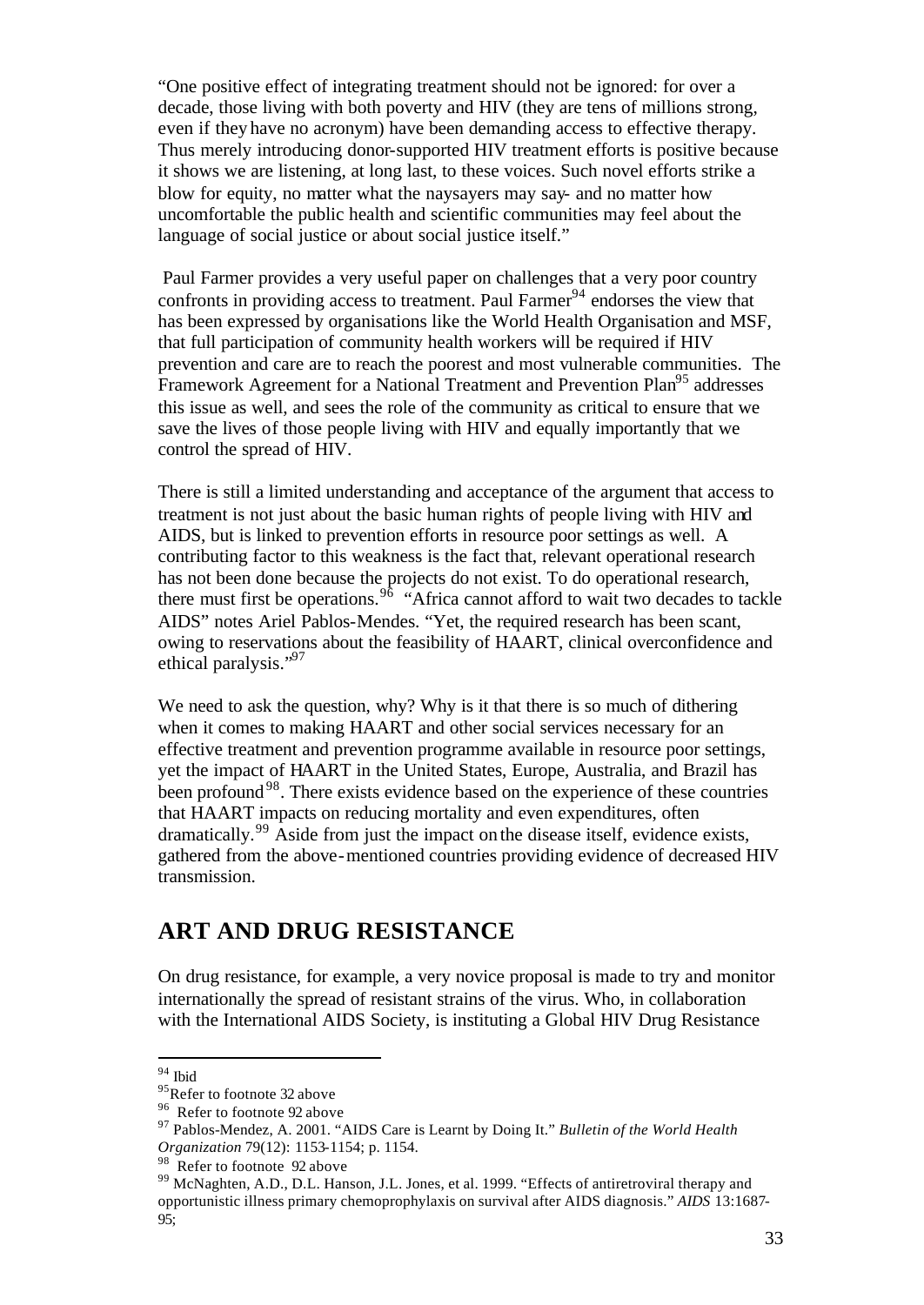Surveillance Network. The goals of this programme are to establish a network of institutions, laboratorie s and investigators in order to monitor the epidemiology of drug resistance prospectively on a global basis. This information will be made available through a web site and published reports and will be a resource for public health officials, clinicians and researchers in order to assist them with the development of regional and country-specific antiretroviral guidelines and strategies aimed at preventing the further spread of drug resistance.

These guidelines speak about what contributes to the spread of resistance strains of HIV and to the development of these strains in the first place. It also provides a very comprehensive section on ARV during pregnancy including what should happen if you fell pregnant while on ARV therapy. It looks at ARVs for children, tuberculosis and other HIV-related conditions, drug adherence, monitoring and antiretroviral drug toxicity.

Bower et  $al^{100}$  state that mathematical models have been developed to show how ARVs prevent substantial number of HIV infections, significantly reduce HIV prevalence. And ARVs should be viewed as a non-conventional prevention tool and not simply as a therapeutic tool. This point is qualified by emphasising the dangers of providing ARVs without clear guidelines and support systems. One of the biggest challenges that ART poses is that ARVs could also increase the transmission and prevalence of drug-resistant strains of HIV. Blower et al shows that if substantial increases in risky sexual behaviour occur then antiretroviralinduced decreases in transmission will be masked.<sup>101</sup>

The issue of drug resistance and toxicity associated with the use of ARVs cannot be taken lightly. The review has already commented on the key components of a national programme to address the HIV/AIDS epidemic including the provision of ART. As mentioned, criteria must be developed to select people who should go on to ARVs. Especially under the current climate of stigma and discrimination, the experience of the MSF project in Khayalitsha  $102$  shows that it is critical for the person to have disclosed his or her HIV status to one other person. A comprehensive policy on the use of ARVs will include issues of criteria and other basic requirements all of which are aimed at ensuring that the patient on ART takes their treatment regularly ensuring compliance. Other aspects of a good policy include facilities being carefully selected. Sites where HAART is offered need skilled staff and a certain level of order and efficiency. The presence of a doctor is essential for the provision of this service and the facility must have a track record of being able to ensure regular and timeous drug supplies.

In the absence of a clear policy on the use of antiretroviral drugs there is already widespread misuse of individual antiretroviral drugs as they bring short term relief for individual patients. Doctors may be prescribing these drugs without a full appreciation of the negative effects of incorrect use of these rugs. A clear policy will ensure that antiretroviral drugs are used appropriately in both public and private sectors.

<sup>&</sup>lt;sup>100</sup> Blowe S, Farmer P, [2003] Predicting the public health impact of antiretrovirals: preventing HIV in developing countries. AIDS Science Vol. 3, No. 11.

 $101$  Ibid

<sup>&</sup>lt;sup>102</sup> Refer to footnote 44 above.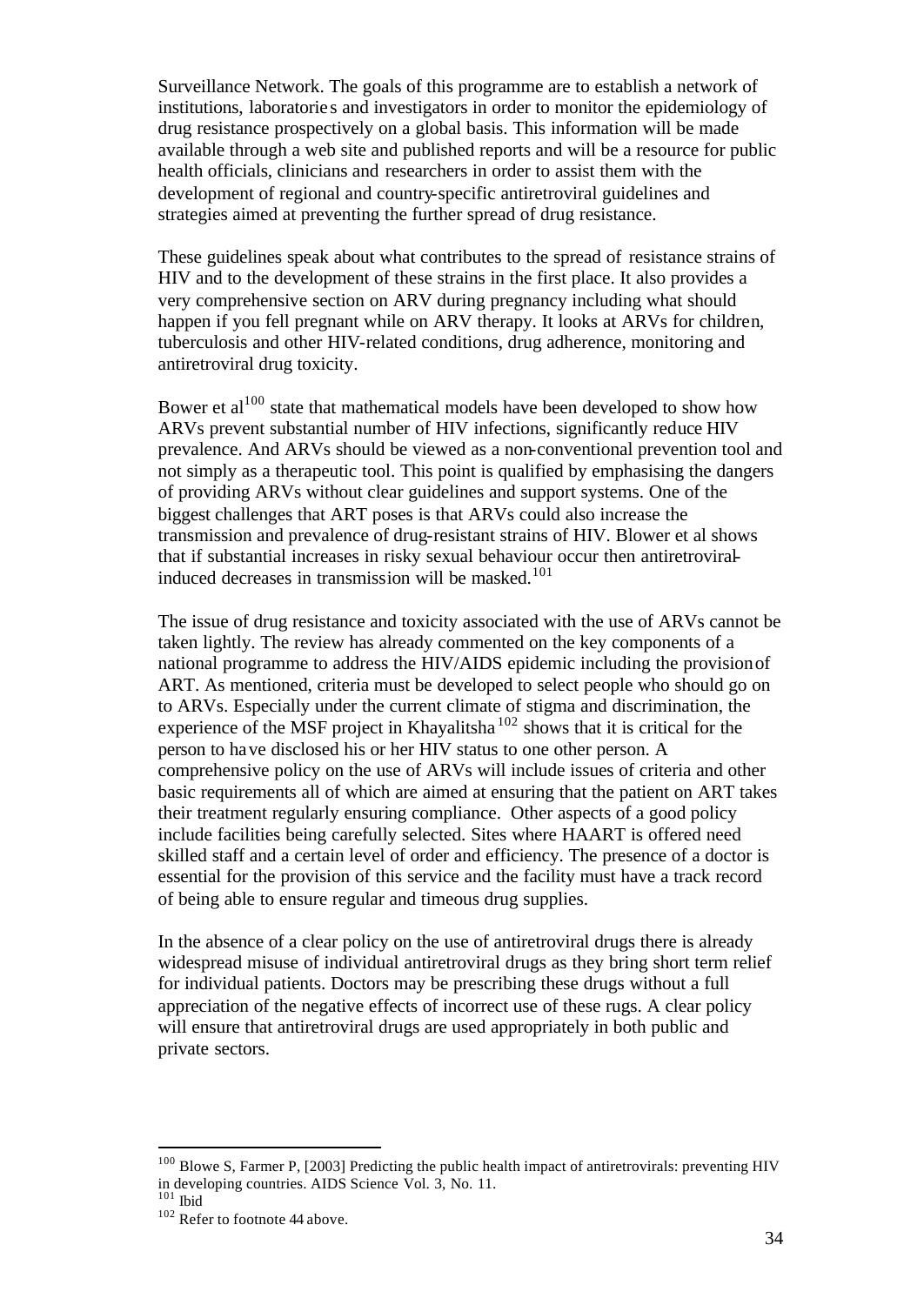Equally important is the need for proper support services and parallel programmes linked to the provision of ART. This is what is addressed by the National Treatment and Prevention plan under discussion for agreement at NEDLAC.<sup>103</sup>

## **PUBLIC HEALTH MESSAGES & TREATMENT LITERACY**

Presently, government's prevention programme focuses on promoting a sexist message: Abstain, Be Faithful or Condomise [ABC]. This message is loaded with moral pressure without considering the psychology of the target audience. It also assumes that all people, both men and women can practice and imbibe these messages. Good public health messages will include all aspects of sexuality. It will try and understand why people risk unprotected sex, what is it that prevents them from using a condom, and will then address these problems to remove the barriers. The key point to a successful campaign to promote good public health messages is to put people into a position where they are able to make informed choices. This will mean addressing socio-economic issues that hamper ones ability to exercise their choices. We also need to engage openly, honestly and frankly with people about sex. This will include providing simple effective messages targeting young people. For example, explaining to a 12 year old why having a baby would be physically harmful to her body, or encouraging young people to delay sexual penetration, while speaking about other safe non-penetrative ways of deriving sexual pleasure including masturbation. It is only by dealing with the HIV epidemic in a holistic manner, that we will address all the challenges presented to us by this epidemic.

#### **Treatment literacy**

Linked to access to treatment is the question of management systems to monitor individuals on ARV therapy in particular. This as mentioned earlier is critical to ensure compliance and identifying possible side-effects associated with ARC therapy, on time. The Treatment Action Campaign [TAC] has pioneered the concept of treatment literacy and the setting up of support groups for people who are on ARVs. The TAC is currently producing a manual aimed at training trainers for treatment literacy.  $104$  As the title suggest, the manual is aimed at firstly empowering people living with HIV and AIDS but is also aimed at people affected by HIV and AIDS. Treatment literacy and the information provided is intended to empower the user, and to dispel myths and fears associated with HIV and AIDS which has resulted in the high levels of stigma and discrimination associated with HIV infection.

<sup>103</sup> Refer to footnote 32 above

<sup>104</sup> Mthathi, S et al, (2003), Empowa - Education Manual For PLWHAs, Organisations, Workers & Activists – Treatment Action Campaign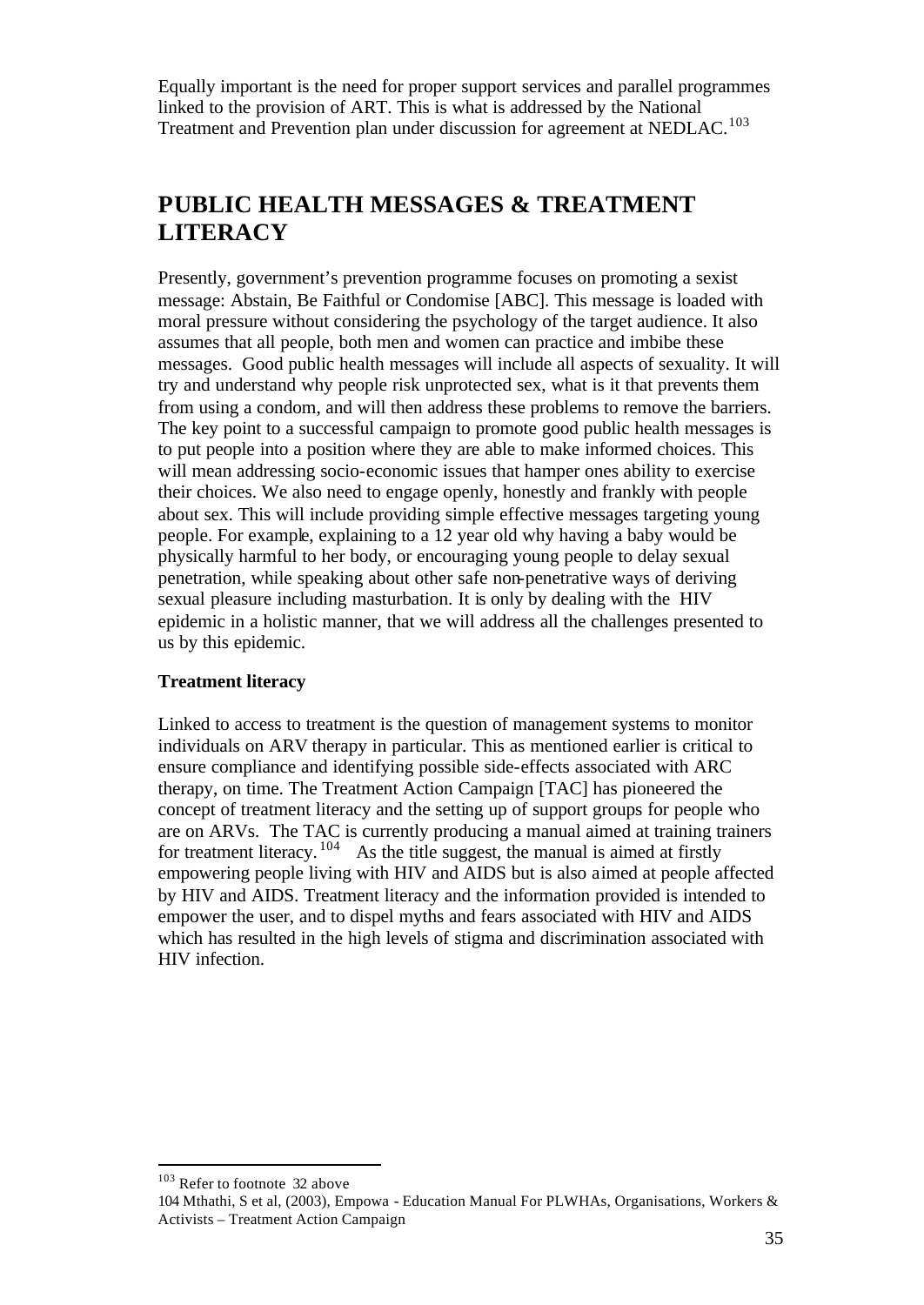MSF SA also provides training materials and works closely with the community to provide comprehensive education on HIV and AIDS prevention and treatment. This resource is available in CD format and targets nurses, other health care workers and is aimed at being a tool for public education.<sup>105</sup> The CD dedicates a module looking at issues of toxicity, and side effects associated with ARVs. It provides good information on when a person should consider changing their regimen and why. It also provides a quick overview of the different classes of ARVs, which is the deciding factor in determining what regimen a person will go on to. This table is useful in that it gives you an indication of all the choices available should your body react in a negative way to a particular drug.

| 2 NRTIS                          | 1 NNRTI or                   | $1$ PI = HAART       |
|----------------------------------|------------------------------|----------------------|
| <b>Nucleoside Analog</b>         | <b>Non-Nucleoside Analog</b> | <b>Protease</b>      |
| <b>Reverse Transcriptase</b>     | <b>Reverse Transcriptase</b> | <b>Inhibitors</b>    |
| <b>Inhibitors (nukes/ NRTIs)</b> | Inhibitors (non-             | (PIs)                |
|                                  | nukes/NNRTIs)                |                      |
| $\bullet$ abacavir (ABC)         | $\bullet$ delavirdine        | $\bullet$ amprenavir |
| $\bullet$ didanosine (ddI)       | efavirenz                    | $\bullet$ indinavir  |
| $\bullet$ lamivudine (3TC)       | nevirapine                   | $\bullet$ lopinavir  |
| $\bullet$ stavudine (d4T)        |                              | $\bullet$ nelfinavir |
| $\bullet$ zidovudine (AZT        |                              | ritonavir            |
|                                  |                              | saquinavir           |

#### *HAART: classes of antiretrovirals*

<sup>105</sup> MSF SA Training Materials [CD Rom] (2002) Nurse Practitioner Management of HIV Related Illnesses, PMTCT Training, Introduction too Antiretroviral Therapy, Counsellors Training in Antiretroviral Therapy, MSF Resource Centre Series.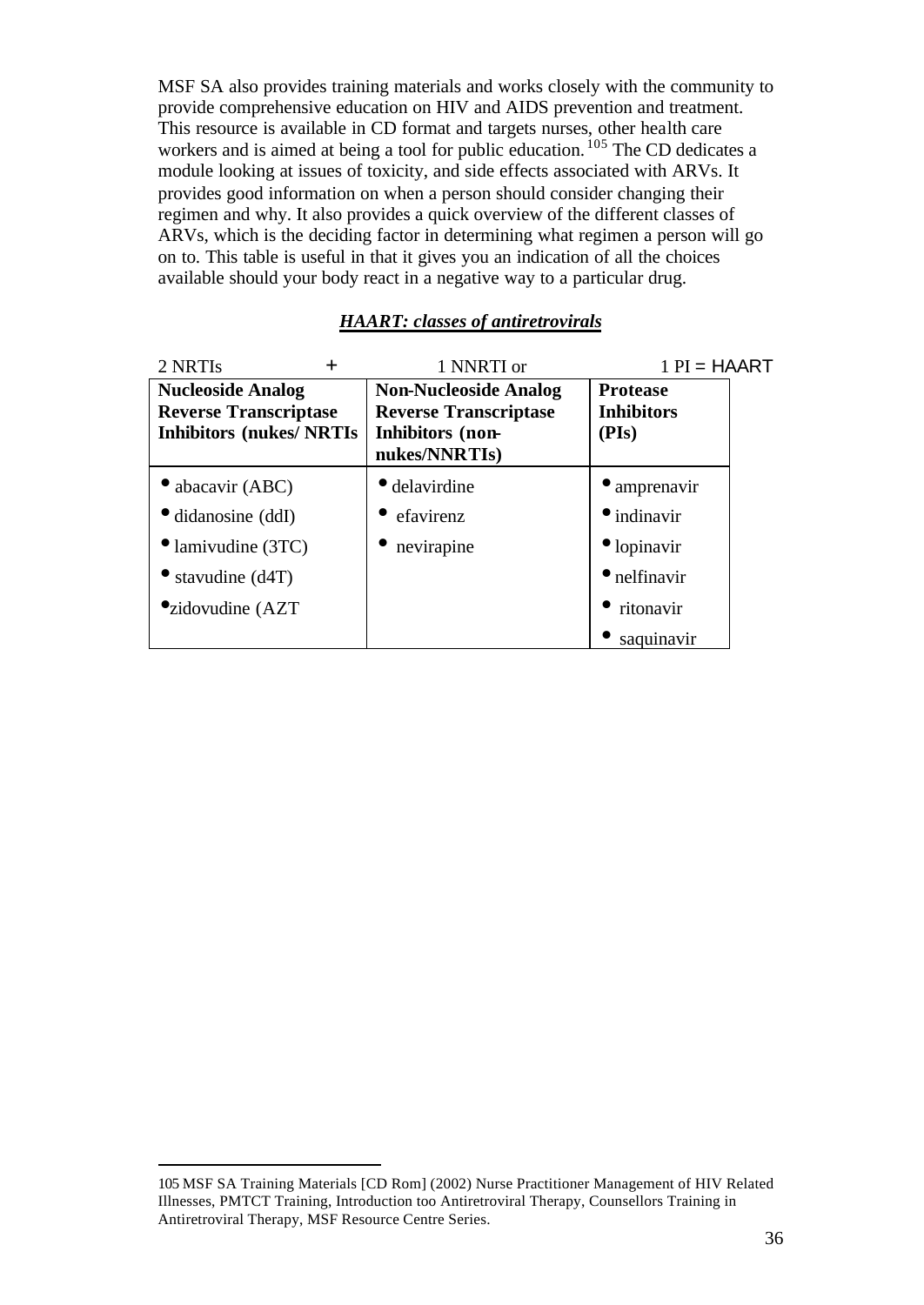## **CONCLUSION**

The objective of this review is to provide arguments in favour of access to treatment. At the same time, the review has attempted to present common arguments against the provision of access to treatment and to counter these arguments. Finally it would be incomplete if the review did not present the real challenges to providing ARVs in resource poor settings. Paul Farmer<sup>106</sup>-

## *Anticipating Unanticipated Challenges: The Haiti Experience*

- Managing concurrent health problems, including OIs common in poor communities
- Assessing generic drug quality
- Assuring uninterrupted drug supply (forecasting demand) and storage
- Maintenance/servicing of laboratory equipment
- Drug-resistant HIV; second –line regimens
- Use of fixed-dose combinations of ARVs
- Training for and monitoring rational use of ARVs
- Managing/referring HIV among patients from distant regions
- Management of scarce resources in settings of extreme poverty
- Effective integration of traditional healers, including birth attendants
- Responding to unemployment, lack of food, housing, and clean water.

But if this is juxtaposed with the consequences of not providing access to treatment for people living with HIV, we have a public health system that is all but crumbling from the burden of dealing with the epidemic. This has dire consequences for old people and children who do not have HIV but need access to health care, as current capacity cannot cope. The other sad consequence aside from the economic impact and the impact on mortality is measured by new HIV infections and AIDS deaths.

A comprehensive programme will include a plan to progressively address all the problems and ensure that timeframes are set to monitor progress in terms of ensuring that the above issues are all addressed.

 Dr Richard Feachem – the current Director of the Global Fund to Fight AIDS, Tuberculosis and Malaria – in response to the call for setting up pilot projects which will seek to "scale-up" services to larger populations, Richard Feachem said that: "These sites would achieve three thing. First, they would bring HAART to tens of thousands of infected people in an effective way. Second, they would be islands of good practice where new drugs and new delivery techniques are continually being applied and evaluated and a major learning experience is going on. Third, they would provide powerful demonstration sites where the cost, impact and feasibility of using HAART in resource-poor settings could be clearly seen."<sup>107</sup>

<sup>106</sup>Above footnote 92

<sup>107</sup> Feachem, R. 2001. "HAART— the Need for Strategically Focused Investments." *Bulletin of the World Health Organization* 79(12): 1152-1153. (p. 1153).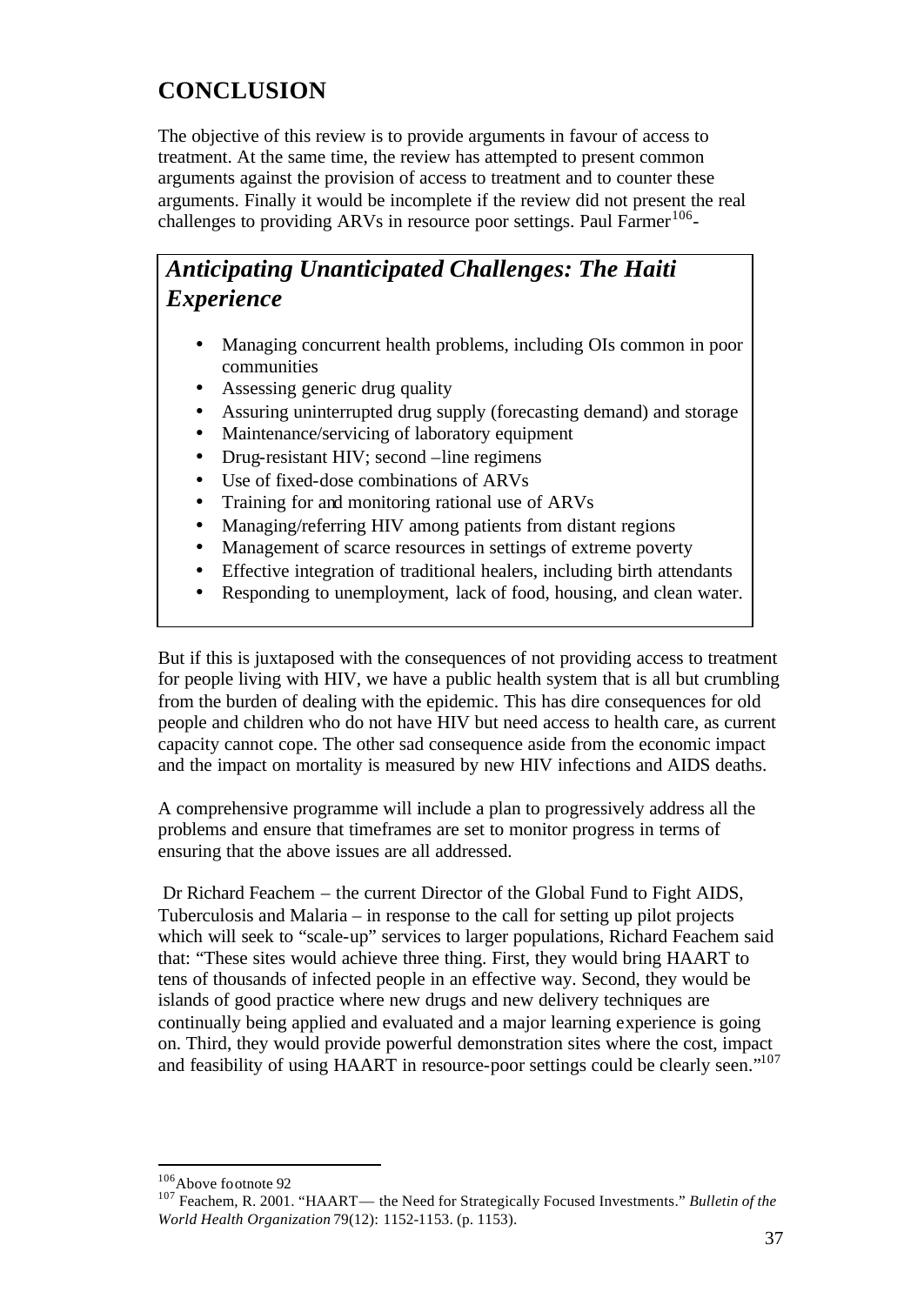## **Bibliography**

- − Abt Associates. *The impact of the HIV epidemic on the health sector in South Africa*. 2000.
- − AIDS MAP website www.aidsmap.com
- − Andrews S, Cotton M, Maartens G, Martin D, Miller S, Wood R, Spenser D, Venter F (2002), *Antiretroviral therapy in adults –* Southern African HIV Clinicians Society Clinical Guidelines
- − Barnett T, Whiteside A, (2002), *AIDS in the Twenty-First Century Disease and Globalisation.*
- − Blowe S, Farmer P, [2003] *Predicting the public health impact of antiretrovirals: preventing HIV in developing countries.* AIDS Science Vol. 3, No. 11.
- − C. Hart *et a*l. (1999). *Correlation of human immunodeficiency virus type 1 RNA levels in blood and the female genital tract*. *J Infect Dis* 179:871-882.
- − Campaign for Access to Essential Medicines, *Overcoming the Treatment Deficit*. July 2002.
- − Clinton. WJ, *Turning the Tide on the AIDS Pandemic* The New England Journal of Medicine Volume 348: 1800-1802 May 1 2003 Number 18.
- − Coovadia H, Daitz V, Karim QA, Usdin S, Molefe J, Japhet G, Ntuli A, (2002): "*AIDS Know the Facts,* Soul City, Health Systems Trust, University of Natal, TAC.
- − Department of Health [2000]. *An Enhanced Response to HIV/AIDS and Tuberculosis in the Public Health Sector – Key Components – 2002/03 – 2004/05*
- − Department of Health: 1990-2001 "*National HIV Sero-Prevalence Survey of Women Attending Public Antenatal Clinics in South Africa".*
- − Donnelly. J, [2001], *Natsios called racist; firing sought,* The Boston Globe
- − Dorrington R, Bourne D, Bradshaw D, Laubscher R, Timaeus IM.[2001]*The Impact of HIV/AIDS on adult mortality in South Africa, South African* Medical Research Council.
- − Dr. Peter Mugyenyi, Joint Clinical Research Centre, Kampala, Uganda
- − Editorial, *South Africa's moral victory* Lancet , [2001], Volume 357
- − Evian C, (2002), *Primary AIDS Care- Third Updated Edition.*
- − Farmer, P.E., Connors. M, Simmons. J, (eds). [1996]. *Women, Poverty, and AIDS: Sex, Drugs, and Structural Violence*.
- − Farmer. P, [2002], *Introducing ARVs in Resource-poor Settings: Expected and Unexpected Challenges and Consequences*, Harvard Medical School.
- − Feachem, R. 2001. *"HAART— the Need for Strategically Focused Investments.*" Bulletin of the World Health Organization 79(12): 1152-1153. (p. 1153).
- − Ford Nathan, *Statement on Access to ARVs in poor countries,* [2003] Médecins Sans Frontières, London EC1N 8QX
- − Goemaere E and Parisel A. *Report on an exploratory visit in Kwa-Zulu Natal. March 2002. Conversations with health staff.*
- − Government Statistics indicating that 200 000 people are dying per annum of AIDs related illnesses.
- − Hammer.S, Gibb. D, Havlir. D, Mofenson, L, Beek. I, Vella. S. (eds) [2002] *Scaling Up Antiretroviral Therapy in Resource Limited Settings*. World Health Organisation.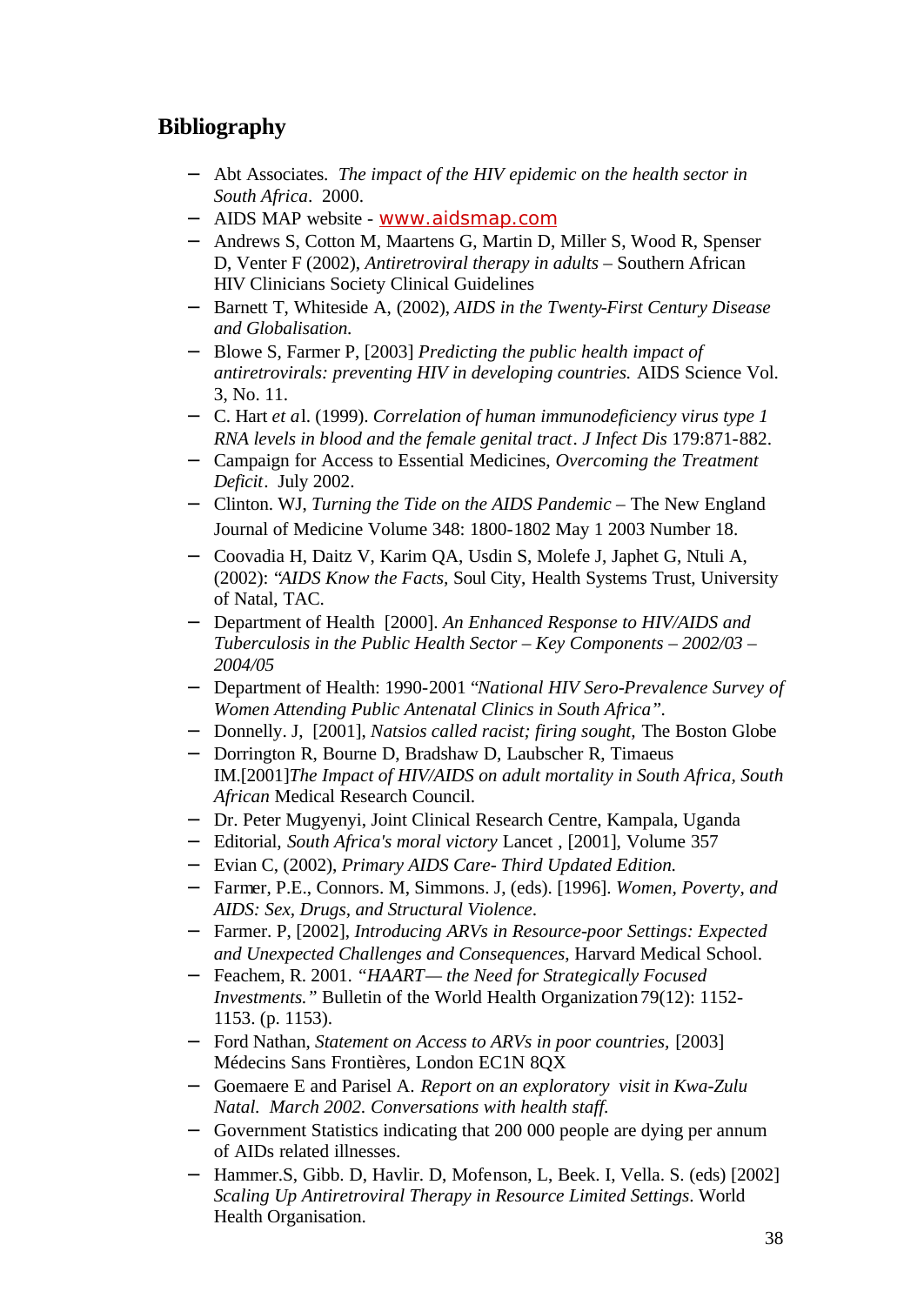- − Helene D. Gayle, M.D., M.P.H. *Curbing the Global AIDS Epidemic* The New England Journal of Medicine. Volume 348: 1800-1802, May 1 2003, Number 18.
- − Heywood, M (2001), *Debunking 'Conglomo-talk': A Case Study of the Amicus Curiae as an Instrument for Advocacy, Investigation and Mobilisation*.
- − *HIV/AIDS and Human Rights International Guidelines* UNAIDS Geneva July 2002. Revised Guidelines 6: commentary and recommendations for implementation
- − *HIV/AIDS and Human Rights International Guidelines* UNAIDS Geneva July 2002. Revised Guidelines 6: commentary and recommendations for implementation
- − http://www.hivatis.org/trtgdlns.html, New England Journal (1998): *"Declining morbidity and mortality among patients with advanced human immunodeficiency virus infection"*
- − Human Sciences Research Council (HSRC), (2002), "*Nelson Mandela/HSRC Study of HIV/AIDS South African National HIV Prevalence, Behavioural Risks and Mass Media, Household Survey*
- − Individual Members of the Faculty of Harvard University, [2001], *Consensus Statement on Antiretroviral Treatment for AIDS in Poor Countries*
- − Insights Health Issue, [2002], *Model of success Universal access to treatment in Brazil*, No. 2
- − Joint health and treasury Task team charged with examining treatment options To supplement comprehensive care for HIV/AIDS in the Public health sector – issued by the Joint Health / Treasury task team – 01 August 2003 and its annexures available online at http://www.gov.za/issues/hiv/ttr/index.html. The 82-page report itself is at http://www.gov.za/reports/2003/ttr010803final.pdf.
- − Joint United National Programme on HIV/AIDS (UNAIDS) and World Health Organisation (WHO), (2002), "*AIDS Epidemic Update 2002.*
- − Links Showing That HIV Causes AIDS **–** taken from the Treatment Action Campaign website – www.tac.org.za;http://www.niaid.nih.gov/factsheets/evidhiv .htm;

http://my.webmd.com/content/dmk/dmk\_article\_5462570

- − MacLean , E, Darder, M, Berger , J, Goemaere, E, (2002), *Why Treat HIV/AIDS? A Medical, Social, Economic, and Moral Imperative***.** Médecins Sans Frontière, South Africa.
- − McNaghten, A.D., D.L. Hanson, J.L. Jones, et al. 1999. "*Effects of antiretroviral therapy and opportunistic illness primary chemoprophylaxis on survival after AIDS diagnosis."* AIDS 13:1687-95;
- − Médecins Sans Frontière (2002), *Untangling the web of price reductions: a pricing guide for the purchase of ARVs for developing countries*.
- − Medecins Sans Frontieres and University of Cape Town Department of Public Health, *Antiretroviral Therapy in Resource-Poor Settings*: One-Year Report. September 2002.
- − Medical Research Council. *The Impact of HIV/AIDS on Adult Mortality in South Africa,* September 2001, p6. The MRC report uses a model developed by the Actuarial Society of South Africa and compares it with other relevant models.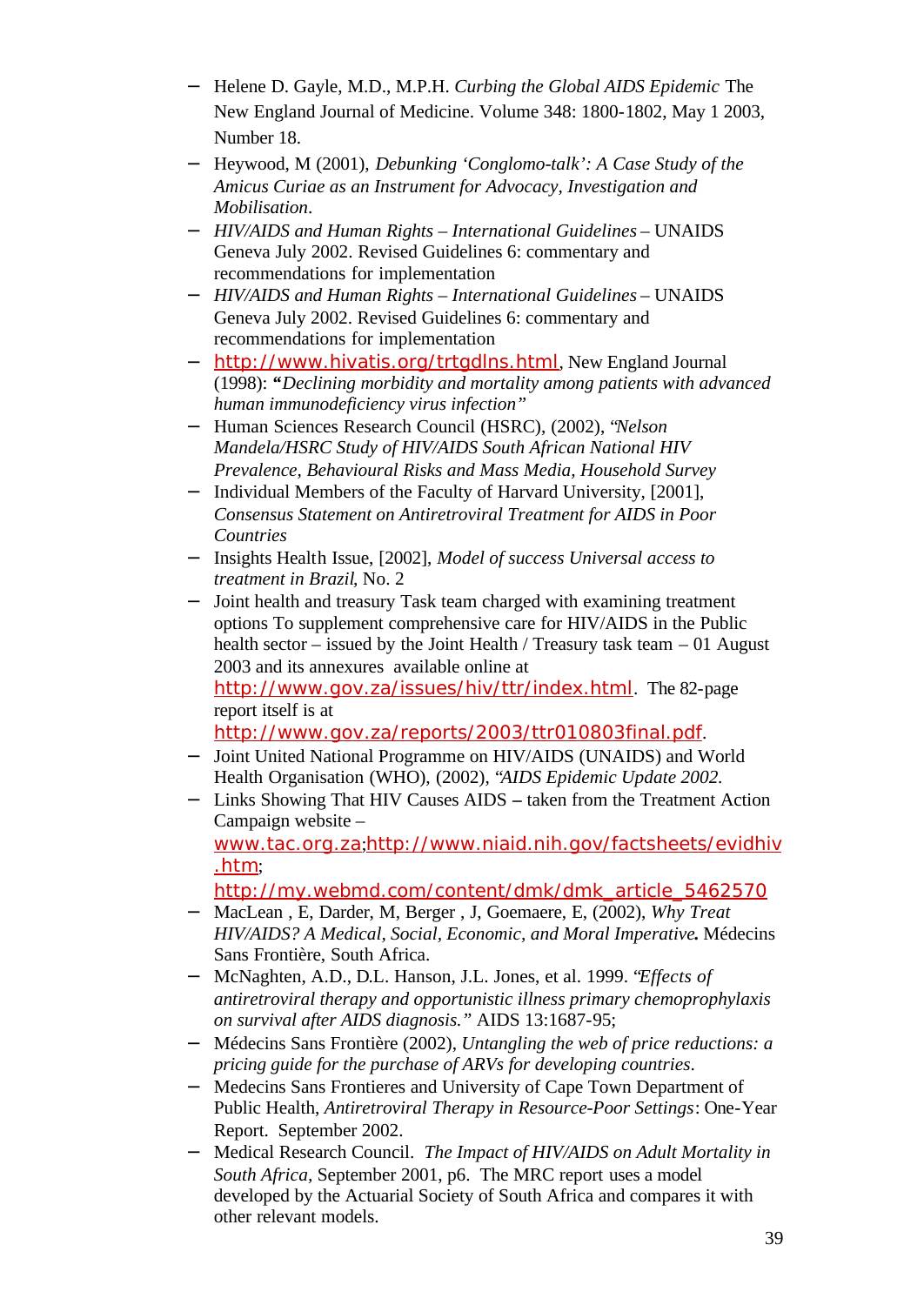- − Modiba. P, Schneider.H, Weiner.R, Blaauw.D, Gilson.L, Zondi.T, Kunene.X, Brown.K, [2002]:*The Integration of HIV/AIDS Care and Support into Primary Health Care in Gauteng Province,* Centre For Health Policy, Wits. University
- − Monitoring the AIDS Pandemic Network. The Status and Trends of the HIV/AIDS Epidemics in the World, 2000. U.S. Census Bureau, 2000.
- − MSF SA Training Materials [CD Rom] (2002) Nurse Practitioner Management of HIV Related Illnesses, PMTCT Training, Introduction too Antiretroviral Therapy, Counsellors Training in Antiretroviral Therapy, MSF Resource Centre Series.
- − Mthathi, S et al, (2003), Empowa *Education Manual For PLWHAs, Organisations, Workers & Activists* – Treatment Action Campaign
- − Nedlac Framework Agreement on a National Prevention and Treatment Plan for Combating HIV/AIDS (2002)
- − P. Vernazza *et a*l. (2000*). Potent antiretroviral treatment of HIV infection results in suppression of the seminal shedding of HIV*: the Swiss Cohort Study. AIDS 28:117-121.
- − Pablos-Mendez, A. 2001. "*AIDS Care is Learnt by Doing* It." *Bulletin of the World Health Organization* 79(12): 1153-1154; p. 1154.
- − Patents Amendment Act, 2002
- − Pellela et al. New England Journal of Medicine 1998 338(13): 853-60.
- − Resolution adopted by the General Assembly- [2 August 2001]- S-26/2.*Declaration of Commitment on HIV/AIDS*
- − South African Cabinet, (2002), "*Cabinet Statement on HIV/AIDS, 17th April 2002*
- − South African Cabinet, (2003), "Cabinet Statement on HIV/AIDS *Programme on HIV and AIDS*,  $8<sup>th</sup>$  August 2003
- − Steinberg M, Johnson S, Schierhout G, Ndegwe D, (2002) *Hitting Home: How Households Cope with HIV/AIDS*, Health Systems Trust, Durban.
- − Steven J. Reynolds, MD; MPH.; John G. Bartlett, MD., Thomas C. Quinn, M.D., Chris Beyrer, M.D., M.P.H., and Robert C. Bollinger, M.D., M.P.H*. Antiretroviral Therapy Where Resources are Limited.* The New England Journal of Medicine – Vol 248:1806; May 1 2003, Number 18:
- − The Abuja Declaration and Framework for Action for the Fight Against HIV/ AIDS, Tuberculosis and other Related Infectious Diseases in Africa, 27 April 2001;
- − The Global Fund to Fight AIDS, Tuberculosis & Malaria Funding the fight against the diseases of poverty http://www.globalfundatm.org/
- − Treatment Action Campaign, (2001), "*Bredell Consensus Statement on the Imperative to Expand Access to Anti-Retroviral (ARV) Medicines For Adults and Children with HIV/AIDS in South Africa*."
- − UNAIDS (1999). *HIV/AIDS prevention in the context of new therapies.*  (UNAIDS, Geneva)
- − UNAIDS. *Report on the global HIV/AIDS epidemic*. Geneva: UNAIDS, 2000. Available at http://www.unaids.org/epidemic\_update/report/Epi\_report.pdf.
- − USAID. *Children on the Brink: Updated estimates & recommendations for intervention*. USAID: 2000. Available at
	- http://www.usaid.gov/press/releases/2000/childrenreport.pdf.